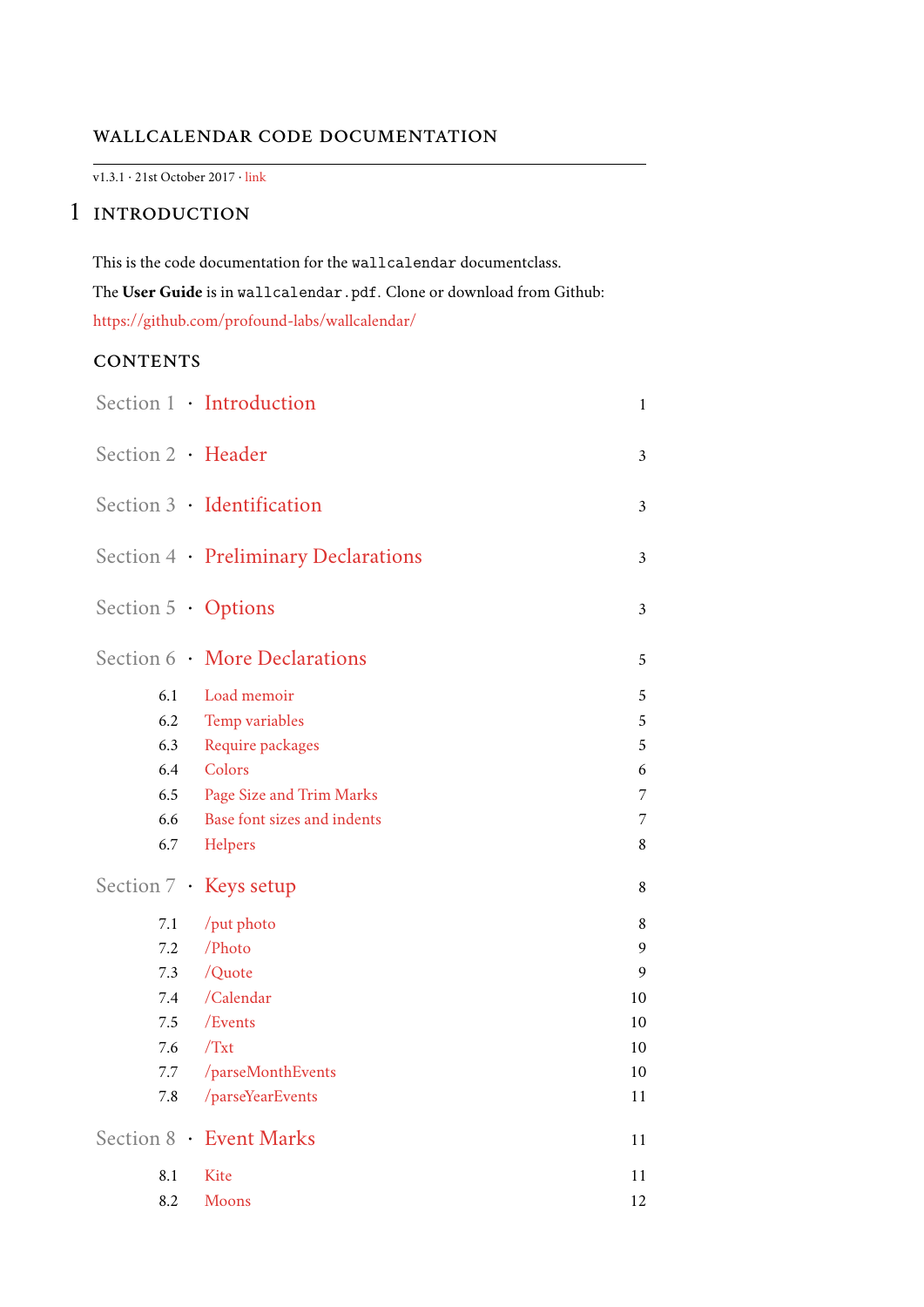|                             | Section 9 · User Commands                    | 14 |
|-----------------------------|----------------------------------------------|----|
| 9.1                         | <b>SetPhoto</b>                              | 14 |
| 9.2                         | <b>SetCalendar</b>                           | 14 |
| 9.3                         | \SetQuote                                    | 14 |
| 9.4                         | <b>SetEvents</b>                             | 15 |
| 9.5                         | \MonthPage                                   | 15 |
| 9.6                         | <b>SetTxt</b>                                | 16 |
| 9.7                         | $\text{txt}$                                 | 16 |
| 9.8                         | \parseMonthEvents                            | 17 |
| 9.9                         | \parseYearEvents                             | 17 |
| 9.10                        | \parseMonthMarksDayText                      | 18 |
| 9.11                        | \parseMonthMarksDayTextUsing                 | 18 |
| 9.12                        | \parseMonthMarksNote                         | 19 |
| 9.13                        | \parseMonthMarksNoteUsing                    | 19 |
|                             | Section 10 · Page Layouts                    | 19 |
| 10.1                        | Initial setup                                | 19 |
| 10.2                        | Formatting hooks and temp vars               | 20 |
| 10.3                        | Layout Reset, \@wall@layout@reset            | 20 |
| 10.4                        | Full Page, \@wall@fullPageLayout             | 21 |
| 10.5                        | Small Landscape, \@wall@smallLandscapeLayout | 24 |
| 10.6                        | <b>Tikz styles</b>                           | 29 |
| 10.7                        | Tikz calendar styles                         | 31 |
|                             | Section 11 · Year Planner                    | 32 |
| 11.1                        | Tikz calendar styles                         | 32 |
| 11.2                        | Helpers                                      | 36 |
| 11.3                        | <b>YearPlannerPortrait</b>                   | 36 |
| 11.4                        | \YearPlannerLandscape                        | 37 |
| 11.5                        | \YearPlannerLandscapeGrid                    | 37 |
| 11.6                        | \YearPlannerLandscapeGridPage                | 39 |
|                             | Section 12 · Translation keys                | 39 |
|                             | Section 13 · Helper macros                   | 40 |
| Section $14 \cdot$ Epilogue |                                              | 41 |

2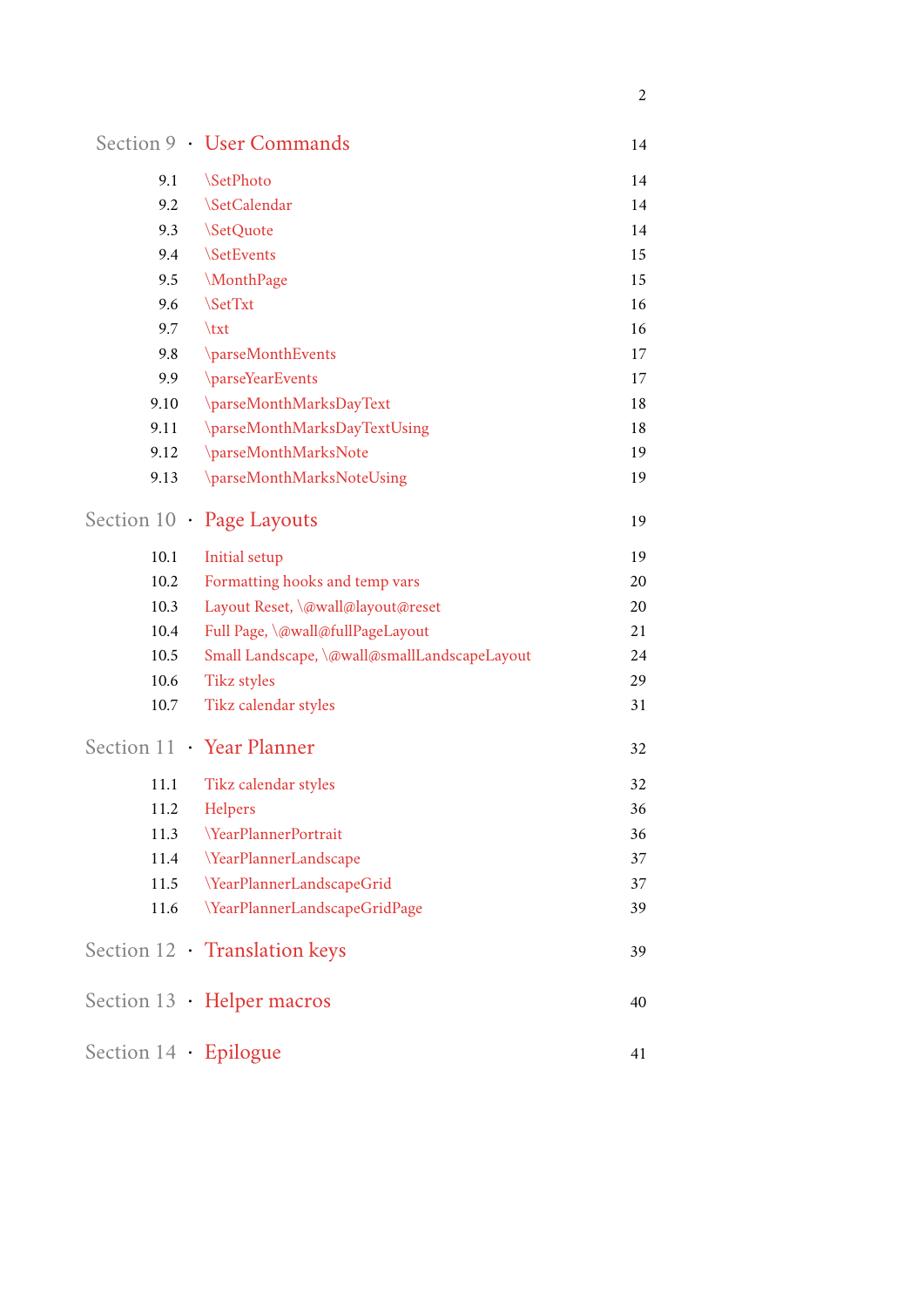# <span id="page-2-0"></span>2 header

```
% wallcalendar.cls; Don't edit this file. Edit wallcalendar-code.org with emacs org-mode and call 'org-babel-tangle'.
%
% Wall Calendar
%
% A wall calendar document class with custom layouts and support for internationalization.
%
% (c) Gambhiro Bhikkhu, 2017
% gambhiro.bhikkhu.85@gmail.com
%
% LPPL LaTeX Public Project License
```
# <span id="page-2-1"></span>3 identification

```
\NeedsTeXFormat{LaTeX2e}
\ProvidesClass{wallcalendar}[2017/10/21 v1.3.1 A wall calendar class with custom layouts and support for internationalization.]
```
## <span id="page-2-2"></span>4 preliminary declarations

```
\RequirePackage{pgfopts}
\RequirePackage{calc}
\newlength\calPaperWidth
\newlength\calPaperHeight
\newlength\@wall@leftMargin
\newlength\@wall@rightMargin
\newlength\@wall@topMargin
\newlength\@wall@bottomMargin
\def\@wall@eventsCsv{}
\def\@wall@markDefaultsCsv{}
\def\@wall@translationsInputFile{}
\newcommand*\theMonthName{}
```
# <span id="page-2-3"></span>5 OPTIONS

Paper sizes and ratios.

```
Choral Octavo = 6.75in x 10.5in = 171.45mm x 266.7mm, r = 1.5555The calendar row is 40mm (without bleed) = 1.5748in
```

```
When photo is above the calendar row, it has only three side bleed.
So aspect ratio:
(10.5in - 40mm + 3mm) / (6.75in + 6mm)(266.7 - 40 + 3) / (171.45 + 6) == 1.2944
```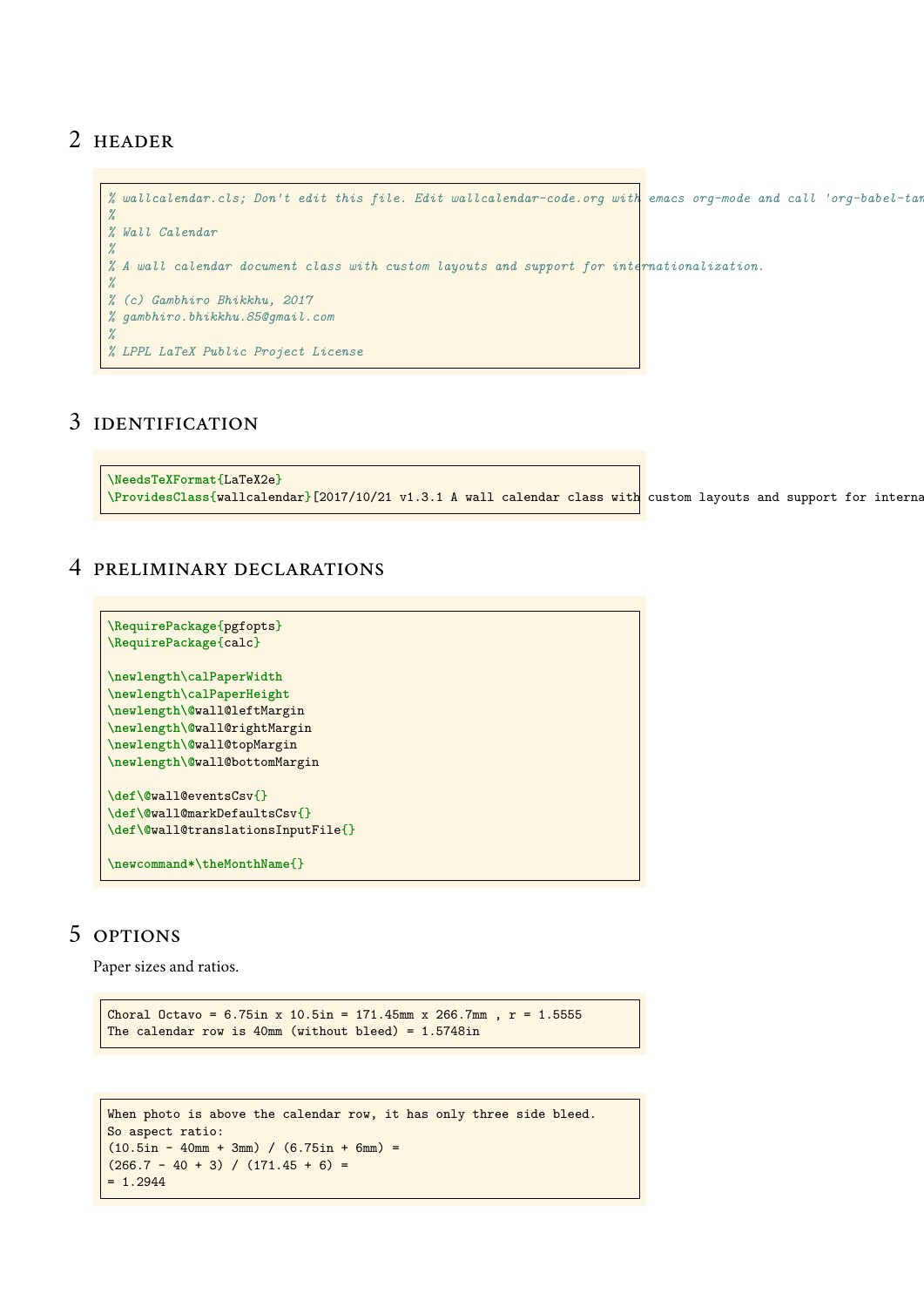```
\newif\ifvarnishmask
\newif\ifshowframe
\newif\iftranslationsAutoload
\newif\ifloadBabel
\pgfkeys{
  /wall/.is family, /wall,
  defaults/.style = {
    year = \the\year,
    altyear = \empty,
    loadBabel = false,
    language = english,
    translationsAutoload = true,
   imageFolder = {./src-images},
    choralOctavoPaper,
   hMargin = 17mm,topgMargin = 20.5mm,
   bottomMargin = 10mm,
 },
 year/.store in = \CalendarYear,
  year/.initial = \the\year,
  altyear/.store in = \CalendarAltYear,
  altyear/.initial = \empty,
  language/.store in = \@wall@calendarLanguage,
  loadBabel/.is if = loadBabel,
  translationsInputFile/.store in = \@wall@translationsInputFile,
  translationsInputFile/.initial = {},
  translationsAutoload/.is if = translationsAutoload,
  eventsCsv/.store in = \@wall@eventsCsv,
  eventsCsv/.initial = \{\},markDefaultsCsv/.store in = \@wall@markDefaultsCsv,
  markDefaultsCsv/.initial = \{\},varnishmask/.is if = varnishmask,
  showframe/.is if = showframe,
  imageFolder/.store in = \@wall@imageFolder,
  paperWidth/.code = {\setlength{\calPaperWidth}{#1}},
  paperHeight/.code = {\setlength{\calPaperHeight}{#1}},
 hMargin/.code = {\setlength{\@wall@leftMargin}{#1}%
                   \setlength{\@wall@rightMargin}{#1}},
 leftMargin/.code = {\setlength{\@wall@leftMargin}{#1}},
  rightMargin/.code = {\setlength{\@wall@rightMargin}{#1}},
  topMargin/.code = {\setlength{\@wall@topMargin}{#1}},
  bottomMargin/.code = {\setlength{\@wall@bottomMargin}{#1}},
  % Paper sizes
  choralOctavoPaper/.style = {paperWidth = 6.75in, paperHeight = 10.5in}
  a2Paper/.style = {paperWidth = 420mm, paperHeight = 594mm},a2PaperLandscape/.style = {paperWidth = 594mm, paperHeight = 420mm},
  a3Paper/.style = {paperWidth = 297mm, paperHeight = 420mm},a3PaperLandscape/.style = {paperWidth = 420mm, paperHeight = 297mm},
  a4Paper/.style = {paperWidth = 210mm, paperHeight = 297mm},a4PaperLandscape/.style = {paperWidth = 297mm, paperHeight = 210mm},a5Paper/.style = {paperWidth = 148mm, paperHeight = 210mm}, % r = 1.4142 = sqrt(2)prevPaper/.style = {paperWidth = 170mm, paperHeight = 250mm},% r = 1.4705
}
% Debug with: \wlog{YEA: \the\@wall@bottomMargin}
\DeclareOption*{%
 \PassOptionsToClass{\CurrentOption}{memoir}
}
\pgfkeys{/wall, defaults}
```
**\ProcessPgfOptions**{/wall}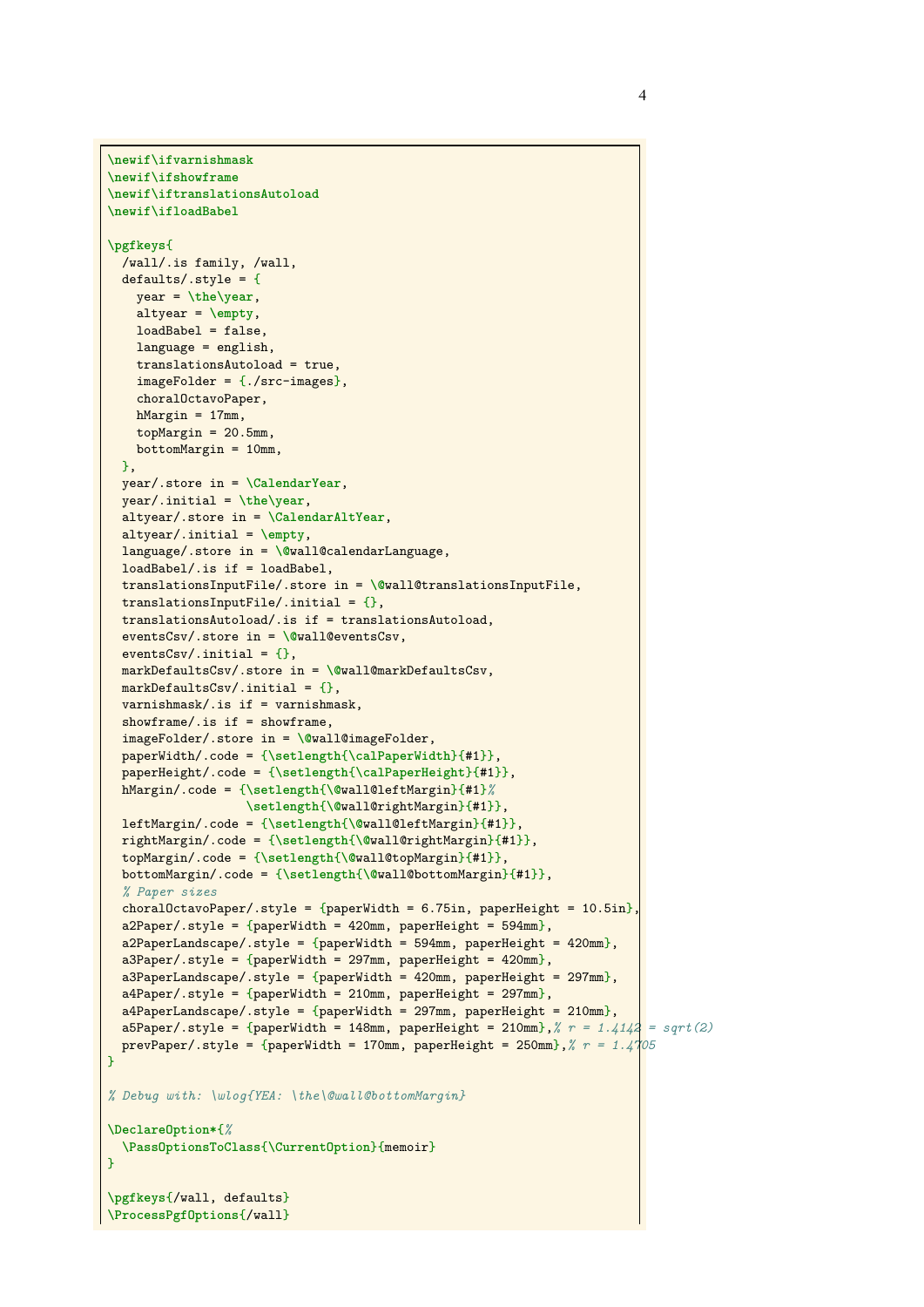**\ProcessOptions\relax**

## <span id="page-4-1"></span><span id="page-4-0"></span>6 more declarations

### 6.1 Load memoir

**\LoadClass**[11pt,oneside]{memoir}

### <span id="page-4-2"></span>6.2 Temp variables

**\newlength\@**tmp@a **\newlength\@**tmp@b **\newlength\@**tmp@c **\newlength\@**tmp@width **\newlength\@**tmp@height

### <span id="page-4-3"></span>6.3 Require packages

```
\ifloadBabel
\RequirePackage[\@wall@calendarLanguage]{babel}
\fi
\RequirePackage{nag}
%\RequirePackage{textcomp}
\RequirePackage[cmyk]{xcolor}
\RequirePackage{graphicx}
\DeclareGraphicsExtensions{.pdf,.png,.jpg}
\graphicspath{{\@wall@imageFolder}}
\RequirePackage{eso-pic}
\RequirePackage{ccicons}
\RequirePackage{multicol}
\RequirePackage{wasysym}
\RequirePackage{pdftexcmds}
\RequirePackage{etoolbox}
\RequirePackage{luacode}
\RequirePackage{xcoffins}
%\RequirePackage{xstring}
%\RequirePackage{stringstrings}
\ifloadBabel
\RequirePackage[final,babel=true]{microtype}
\else
\RequirePackage[final]{microtype}
\fi
\RequirePackage{tikz}
\usetikzlibrary{calendar}
\usetikzlibrary{positioning}
```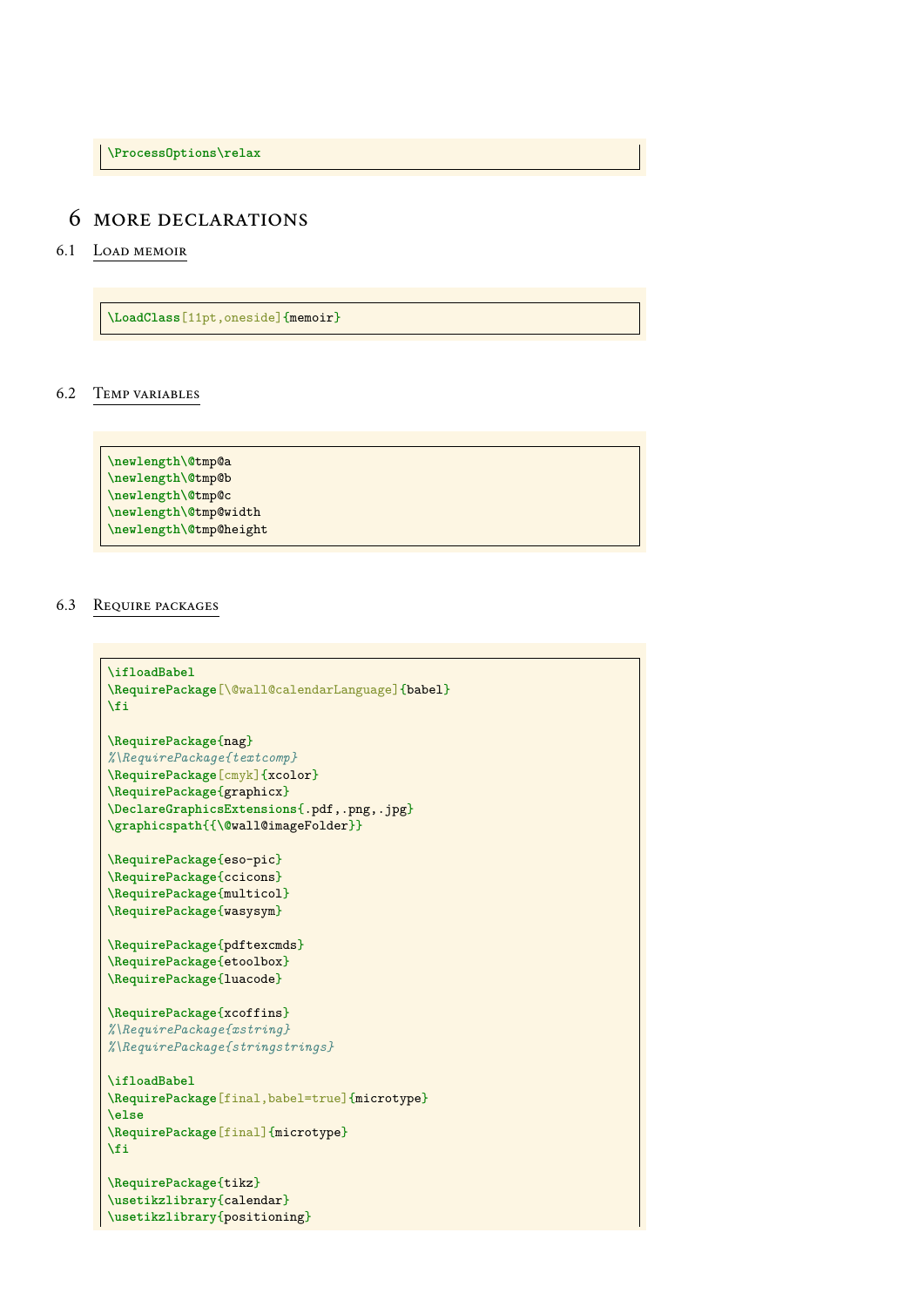```
\usetikzlibrary{fit}
\usetikzlibrary{shapes.geometric}
% http://tex.stackexchange.com/a/20426/831
\pgfdeclarelayer{one}
\pgfdeclarelayer{two}
\pgfsetlayers{main,one,two}
\pgfkeys{%
 /tikz/on layer/.code={
    \pgfonlayer{#1}\begingroup
    \aftergroup\endpgfonlayer
    \aftergroup\endgroup
 }
}
```
#### <span id="page-5-0"></span>6.4 Colors

```
\definecolor{textbody}{gray}{0.15}
% pantone 1245C, RGB 191,145,12 HEX: #BF910C
% pantone 1255C, CMYK 0,27.5,100,34
\definecolor{gold}{cmyk}{0,0.275,1,0.34}
\definecolor{darkgold}{cmyk}{0.27,0.53,1,0.09}
%\definecolor{orangegold}{cmyk}{0,0.31,0.89,0}
\colorlet{orangegold}{darkgold}
\colorlet{gridcolor}{black!30}
\colorlet{weekday}{black}
\colorlet{weekend}{black!50}
\colorlet{mooncolor}{textbody}
\definecolor{datenum}{gray}{0.3}
\definecolor{plannerdatenum}{gray}{0.15}
\definecolor{quote}{gray}{0.3}
\definecolor{notes}{gray}{0.3}
\definecolor{gridcolor}{gray}{0.5}
\colorlet{pagebgcolor}{gridcolor!60}
```
#### showframe option colors:

```
\colorlet{photo-frame}{blue}
\colorlet{quote-frame}{red}
\colorlet{heading-frame}{brown}
\colorlet{calendar-frame}{orange}
\colorlet{events-frame}{green}
\ifshowframe
 \colorlet{calendarbg}{black!50}
\else
 \colorlet{calendarbg}{white}
\fi
```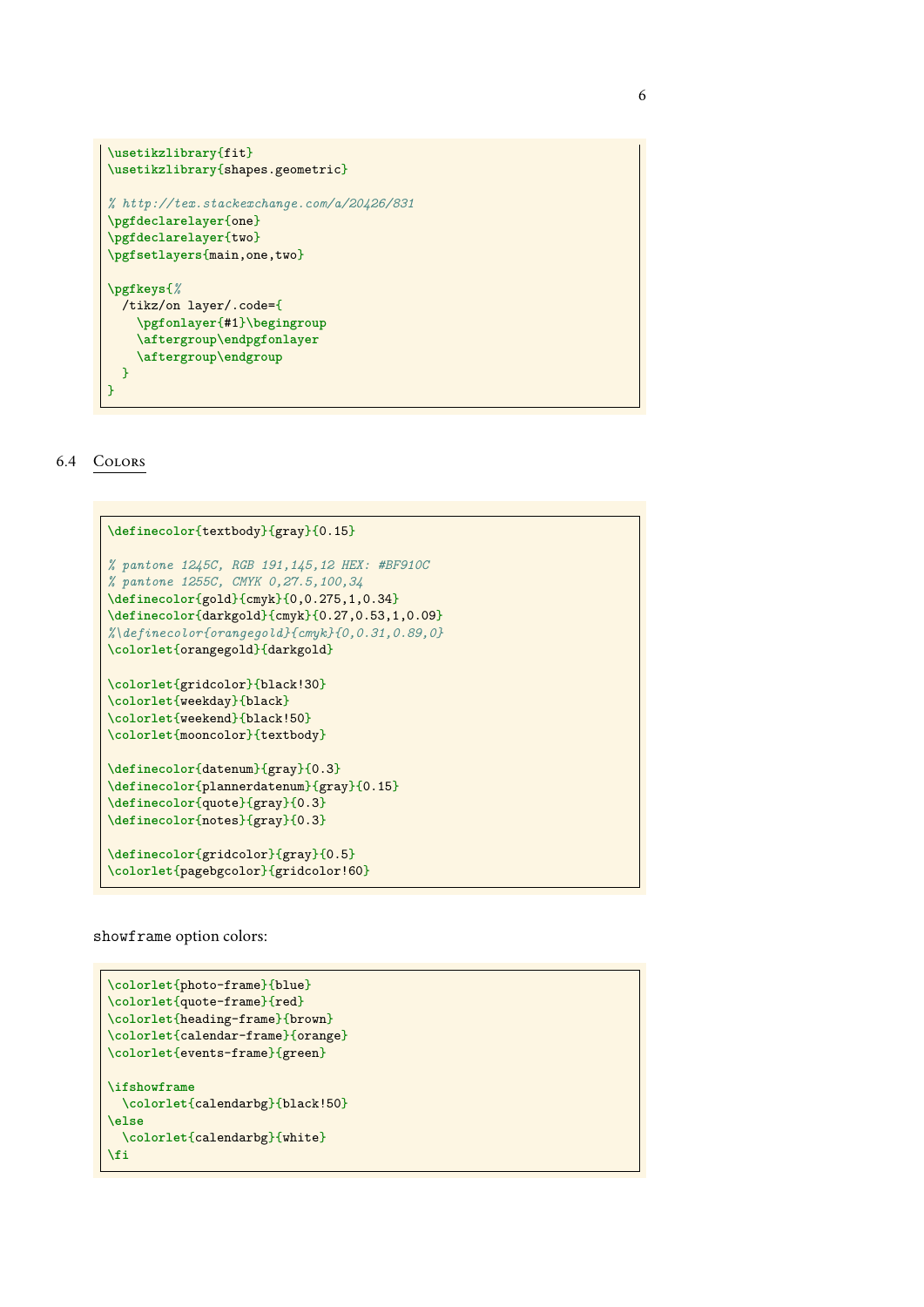#### <span id="page-6-0"></span>6.5 Page Size and Trim Marks

```
\ifshowtrims
  \setstocksize{\calPaperHeight + 35mm}{\calPaperWidth + 35mm}
  \setlength{\paperheight}{\calPaperHeight}
  \setlength{\paperwidth}{\calPaperWidth}
  \trimXmarks
  \trimLmarks
  \quarkmarks
  \settrims{0.5\stockheight - 0.5\paperheight}{0.5\stockwidth - 0.5\paperwidth}
  \settrimmedsize{\calPaperHeight}{\calPaperWidth}{*}
\else\relax
  \setstocksize{\calPaperHeight}{\calPaperWidth}
  \settrims{0pt}{0pt}
  \settrimmedsize{\stockheight}{\stockwidth}{*}
\fi
%\settypeblocksize{\stockheight}{\stockwidth}{*}
% TODO: calculate margins by ratios to paper size
\setlrmarginsandblock{\@wall@leftMargin}{\@wall@rightMargin}{*}
\setulmarginsandblock{\@wall@topMargin}{\@wall@bottomMargin}{*}
\setheadfoot{0pt}{0pt}
\setheaderspaces{0pt}{*}{*}
\checkandfixthelayout% This will typeout values in pt.
\settypeoutlayoutunit{mm}% It is useful to see layout values in mm too.
\typeoutlayout
```
#### <span id="page-6-1"></span>6.6 Base font sizes and indents

```
\def\@wall@fontSize{11}
\def\@wall@lineHeight{13.6}
\renewcommand{\normalsize}{%
  \@setfontsize\normalsize\@wall@fontSize\@wall@lineHeight
 \abovedisplayskip 11\p@ \@plus3\p@ \@minus6\p@
 \abovedisplayshortskip \z@ \@plus3\p@
  \belowdisplayshortskip 6.5\p@ \@plus3.5\p@ \@minus3\p@
 \belowdisplayskip \abovedisplayskip
  \color{textbody}
 \let\@listi\@listI}
\normalsize
\setlength{\vgap}{1.5em}
\setlength{\vindent}{\vgap}
\setlength{\vleftmargin}{2em}
\setlength{\parskip}{0pt}
\setlength{\parindent}{0pt}
\setlength{\fboxsep}{0pt}
```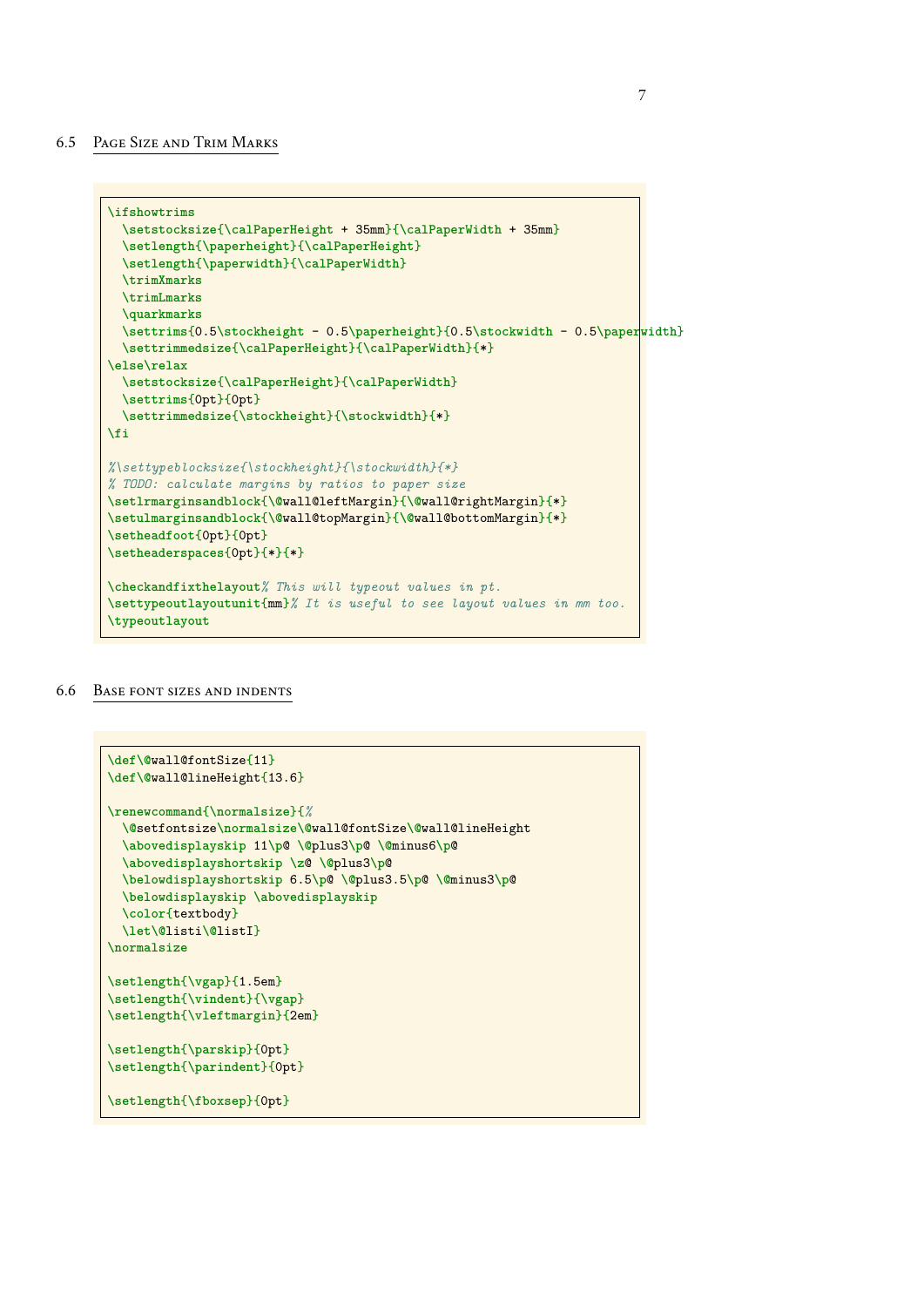### <span id="page-7-0"></span>6.7 Helpers

```
#1 -- [fill=red, opacity=0.2], additional options used for showframe
#2 -- "hasvarnish", to indicate varnishmask color replacement when =varnishmask= option is used
#3 -- the content to hold the place for
```
The varnishmask and showframe options are handled by the same \placeholder helper command to avoid having to use two commands and repeating the content argument.

```
\definecolor{varnishmask}{gray}{0}
% http://tex.stackexchange.com/a/59571/831
\newcommand*{\strcmpblank}[3]{%
  \ifnum\pdf@strcmp{#1}{}=\z@ #2\else #3\fi
}
\newcommand\@placeholder@pre[1]{%
 \settowidth{\@tmp@width}{#1}%
  \settototalheight{\@tmp@height}{#1}%
  \def\@spacer{\rule{\@tmp@width}{0pt}\rule{0pt}{\@tmp@height}}%
}
\newcommand\placeholder[3][]{%
 \ifvarnishmask%
    \ifstrequal{#2}{hasvarnish}{%
      \@placeholder@pre{#3}%
      \tikz\node[fill=varnishmask, inner sep=0pt]{\@spacer};%
    }{}%
  \else%
    \ifshowframe%
      \@placeholder@pre{#3}%
      \tikz\node[inner sep=0pt, opacity=0.6, #1]{\@spacer};%
    \else%
      #3%
    \fi%
  \fi%
}
```
# <span id="page-7-2"></span><span id="page-7-1"></span>7 keys setup

### 7.1 /put photo

```
\def\@wall@photo@putPhoto#1{#1}
\def\@wall@photo@setYOffset{}
\pgfkeys{
 /put photo/.is family, /put photo,
 simple/.code = {%
   \def\@wall@photo@putPhoto##1{%
      \includegraphics{##1}%
   }%
   \def\@wall@photo@setYOffset{}%
 },
 full page/.code = {%
```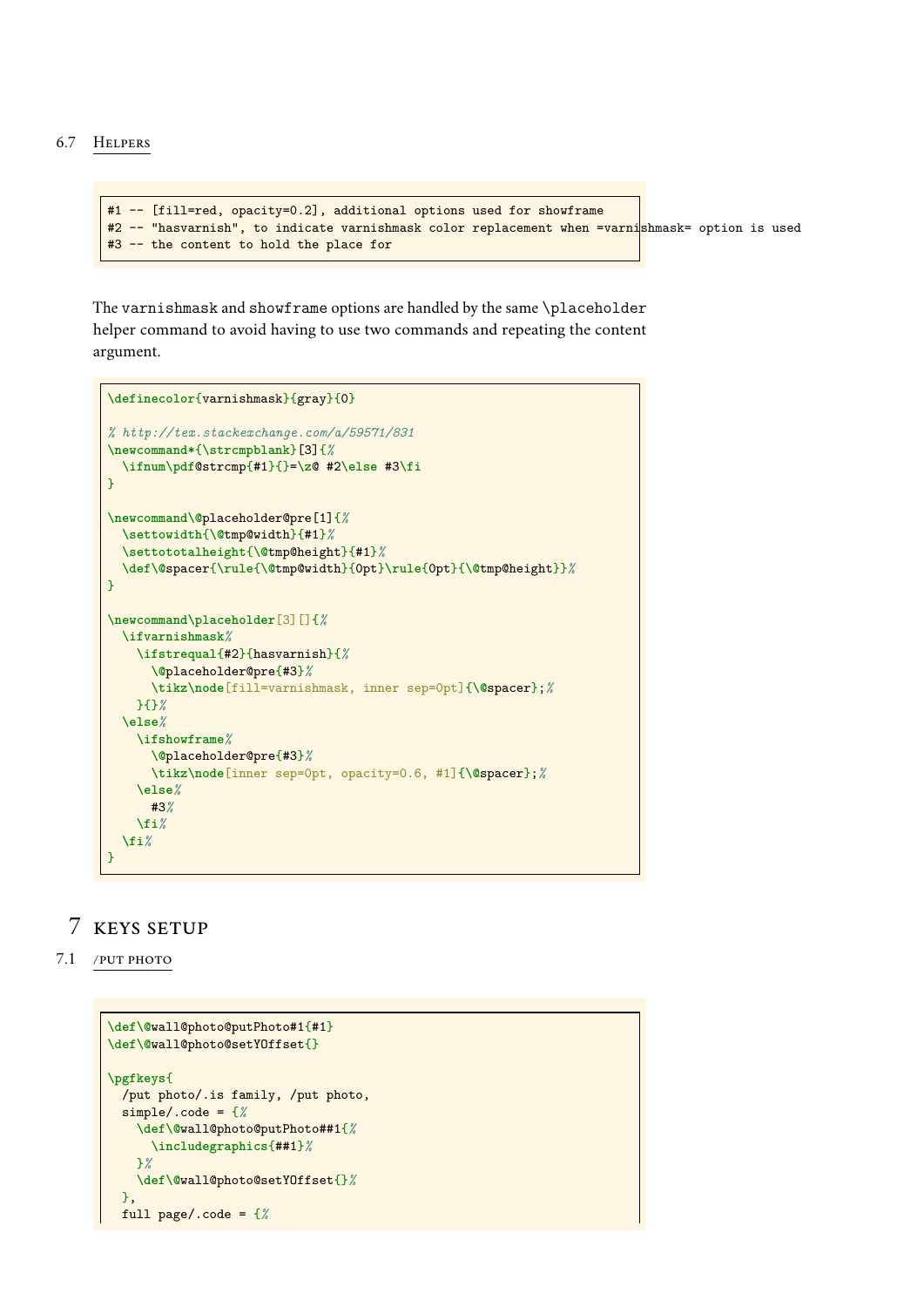```
\def\@wall@photo@putPhoto##1{%
      \includegraphics[%
       keepaspectratio,%
        width={\calPaperWidth + 2\@t@bleed},%
     ]{##1}%
    }%
    \def\@wall@photo@setYOffset{}%
 },
 full width above calendar/.code = {%
    \def\@wall@photo@putPhoto##1{%
     \includegraphics[%
        keepaspectratio,%
       width={\calPaperWidth + 2\@t@bleed},%
     ]{##1}%
    }%
    \def\@wall@photo@setYOffset{%
      \setlength{\@t@yOffset}{\@t@calendar@height + \@t@bleed + 1pt}%
    }%
 },
 full width/.code = {%
    \def\@wall@photo@putPhoto##1{%
     \includegraphics[%
       keepaspectratio,%
       width={\calPaperWidth + 2\@t@bleed},%
     ]{##1}%
    }%
    \def\@wall@photo@setYOffset{%
     \setlength{\@t@yOffset}{\@t@calendar@height + \@t@bleed}%
    }%
 },
}
```
### <span id="page-8-0"></span> $7.2$  /Photo

```
\pgfkeys{
  /Photo/.is family, /Photo,
  init/.style = {defaults/.style = {file = {}, thumbFile = {}, caption = {}, bleed = \varphipt, xOffset=Opt, yOffset=Opt},
    file/.initial = \{\},
    thumbFile/.initial = \{\},
    caption/.initial = \{\},
    bleed/.initial = 0pt,
    xOffset/.initial = 0pt,
    yOffset/.initial = 0pt,
  },
}
```
<span id="page-8-1"></span>7.3 / Quote

```
\pgfkeys{
 /Quote/.is family, /Quote,
 init/.style = {defaults/.style = {position=center, text={}, xOffset=0pt, yOffset=0pt},
   position/.initial = \{\},text/.initial = \{\},
```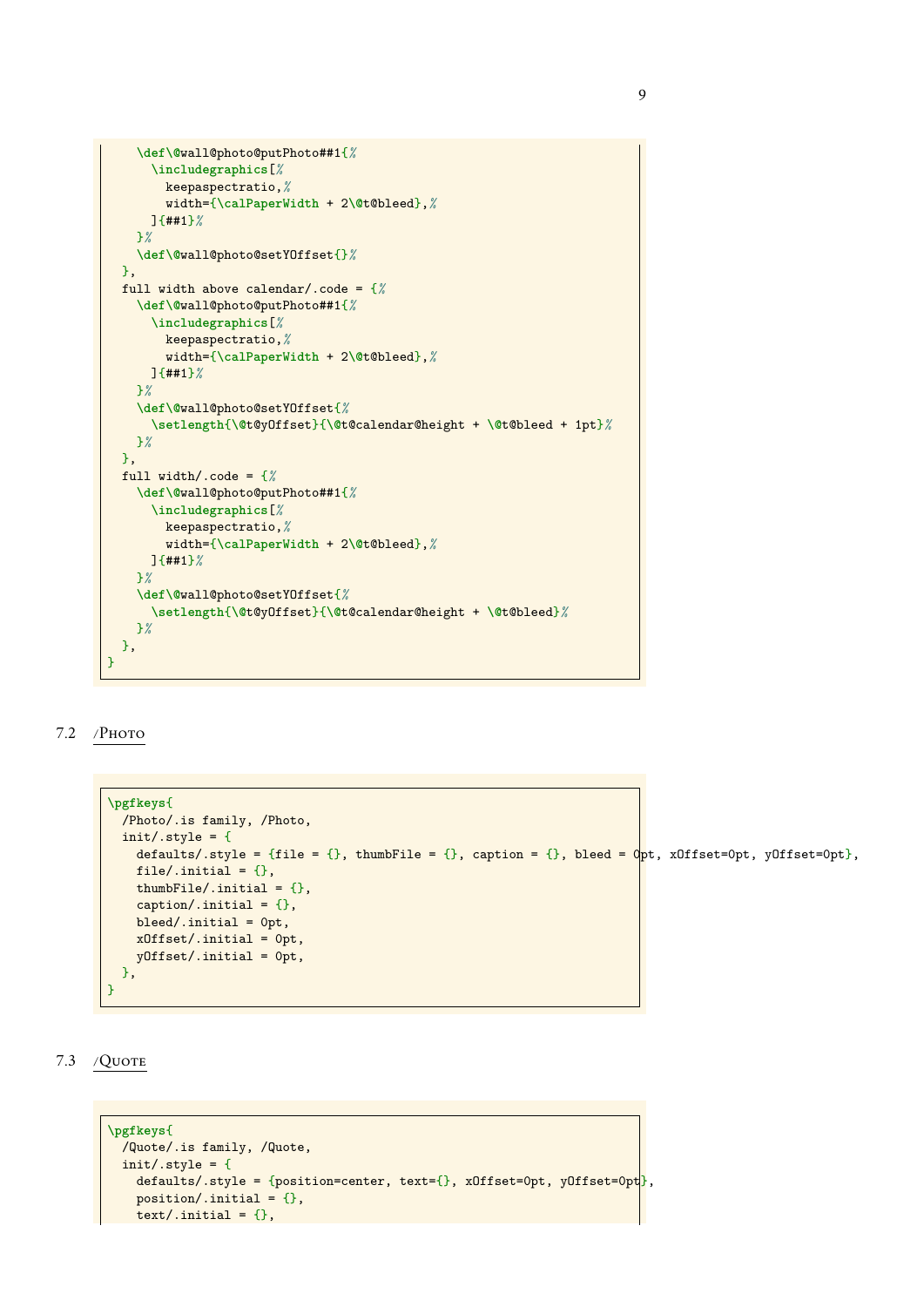```
xOffset/.initial = 0pt,
    yOffset/.initial = 0pt,
 },
}
```
<span id="page-9-0"></span>7.4 /Calendar

```
\pgfkeys{
 /Calendar/.is family, /Calendar,
 init/.style = {defaults/.style = {bg/.style={opacity=0.5}},
    bg/.style = \{\},
   minimum height/.initial = \{\},
 },
}
```
<span id="page-9-1"></span>7.5 /Events

```
\pgfkeys{
 /Events/.is family, /Events,
 init/.style = {defaults/.style = {day code = {}, marks = {}, text = {}},
    day code/.initial = \{\},marks/.initial = \{\},
   text/.initial = \{\},
 },
}
```
<span id="page-9-2"></span>7.6 /Txt

```
\pgfkeys{
  /Txt/.is family, /Txt,
  init/.style = {defaults/.style = \{text = } \{\},
    text/.initial = \{\},
  },
}
```
<span id="page-9-3"></span>7.7 /parseMonthEvents

| $\left\{ \left\{ \right\} \right\}$ |
|-------------------------------------|
| $\left\{ \text{U}\right\}$          |
| $\left\{ \right\}$                  |
| $\setminus$ \def\eIsoDate{}         |
| $\left\{ \left\{ \right\} \right\}$ |
| $\def\{mb] \def\[ ]$                |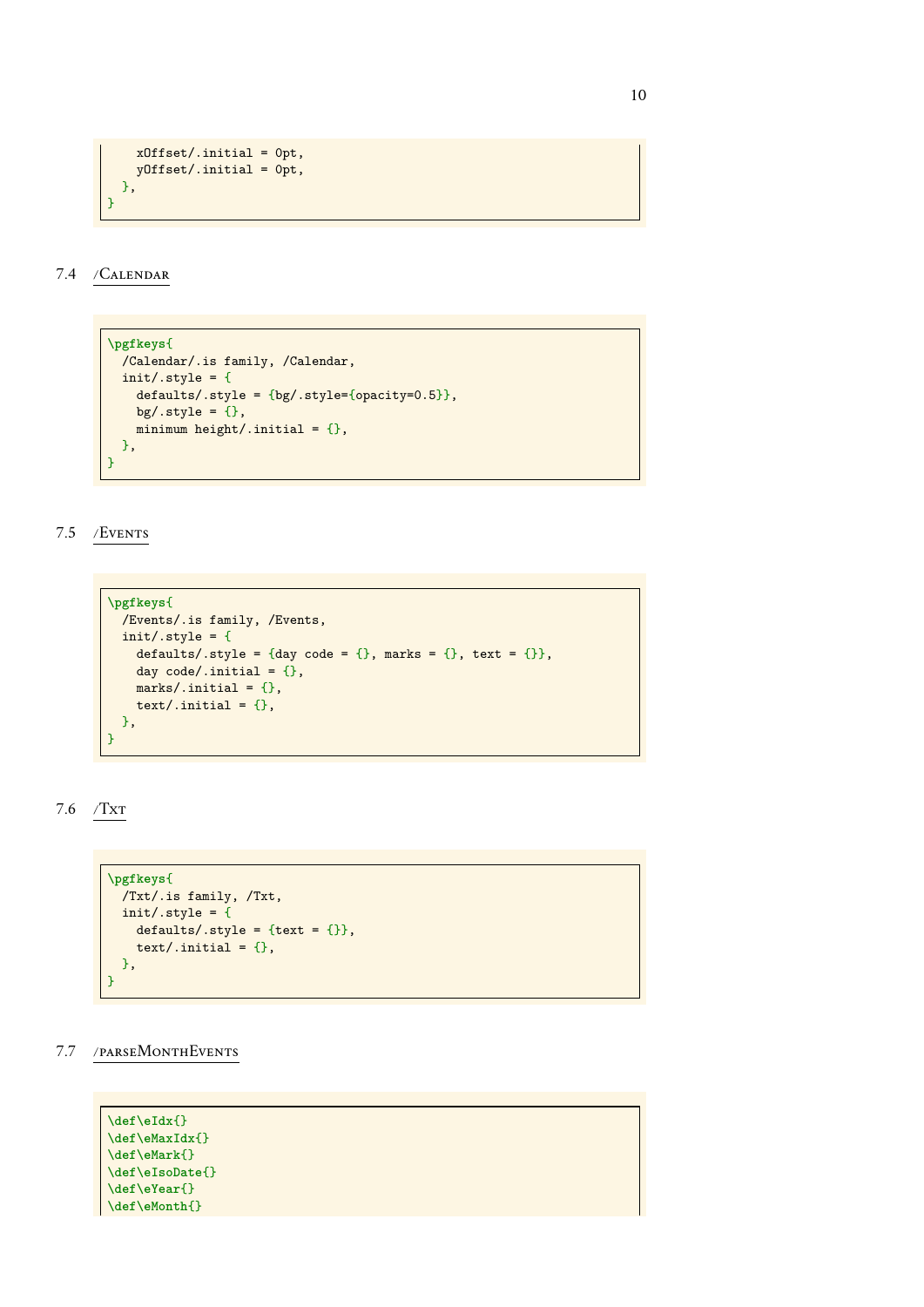```
\def\eMonthShort{}
\def\eDay{}
\def\eDayText{}
\def\eNote{}
\pgfkeys{
 /parseMonthEvents/.is family, /parseMonthEvents,
 month/.initial = \{\},
 filter pred/.initial = nil,
 format func/.initial = nil,
 format cmd/.initial = \{\},
  events \text{csv}/\text{.initial} = \{\},
  mark defaults csv/ . initial = {},
  min events/.initial = \{\},
  defaults/.style = {
   month = \theMonthName,
   filter pred = nil,
   format func = nil,
   format cmd = {\textsuperscript{\eIdx}~\eMonthShort~\eDay:~\eNote\par},
    events csv = \@wall@eventsCsv,
   mark defaults csv = \@wall@markDefaultsCsv,
   min events = nil,
 },
}
```
### <span id="page-10-0"></span>7.8 /parseYearEvents

```
\pgfkeys{
  /parseYearEvents/.is family, /parseYearEvents,
  year/.initial = {},
  filter pred/.initial = nil,
  format func/.initial = nil,
  format cmd/.initial = \{\},
  events csv. initial = {},
  mark defaults \text{csv}/\text{.initial} = \{\},min events/.initial = \{\},
  defaults/.style = {
    year = \CalendarYear,
    filter pred = nil,
    format func = nil,
    format cmd = {\textsuperscript{\eIdx}~\eMonthShort~\eDay:~\eNote\ifnumless{\eIdx}{\eMaxIdx}{,\space}{.}},
    events csv = \@wall@eventsCsv,
    mark defaults csv = \@wall@markDefaultsCsv,
    min events = nil,
  },
}
```
## <span id="page-10-2"></span><span id="page-10-1"></span>8 event marks

8.1 KITE

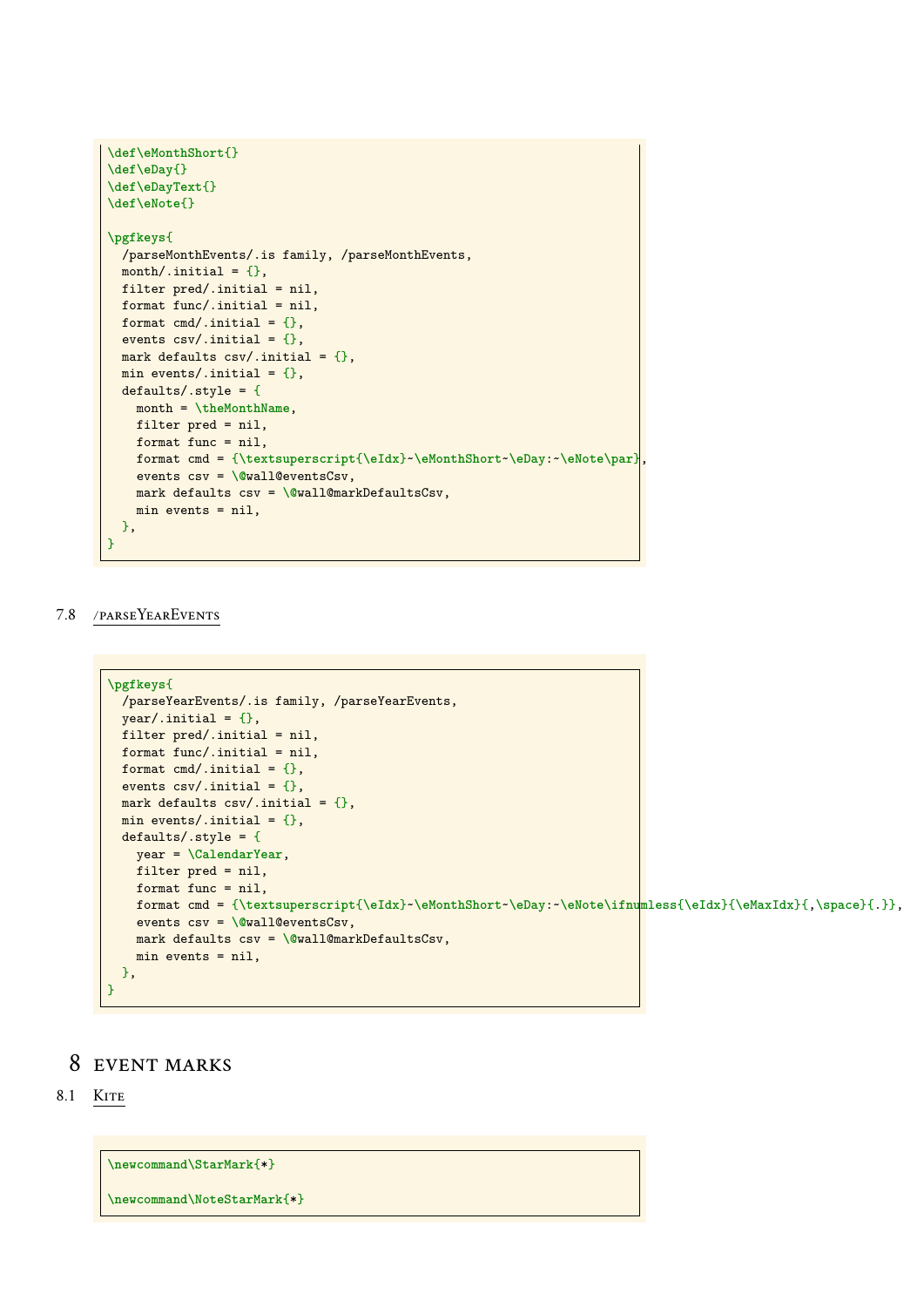A kite mark that is the same height as the \StarMark. Note that the star (\*) character is usually higher than the x-height, so it is not in the vertical center of its glyph box (i.e. not at the center of the character x):

### $\mathbf{X}^{\mathbb{R}}$

```
\newlength\@wall@starHeight
% Measure the star's height here, so that we are measuring with the current typeface.
\newcommand\KiteMark{%
\setlength{\@wall@starHeight}{\totalheightof{*}}%
\begin{tikzpicture}
  \node (box) [
    rectangle, minimum height=\@wall@starHeight, minimum width=3.4pt,
    inner sep=0pt, line width=0pt,
 ] {};
  \node[
    kite, draw, textbody, fill=textbody,
    scale=0.15, kite vertex angles=60,
    above=0pt of box.north, anchor=north,
 ] {};%
\end{tikzpicture}%
}
% Same as \KiteMark but with scale=0.2
\newcommand\NoteKiteMark{\raisebox{1pt}{%
\setlength{\@wall@starHeight}{\totalheightof{*}}%
\begin{tikzpicture}
 \node (box) [
    rectangle, minimum height=\@wall@starHeight, minimum width=3.4pt,
    inner sep=0pt, line width=0pt,
  ] {};
  \node[
    kite, draw, textbody, fill=textbody,
    scale=0.2, kite vertex angles=60,
    above=0pt of box.north, anchor=north,
 ] {};%
\end{tikzpicture}%
}}
```
#### <span id="page-11-0"></span>8.2 Moons

```
\tikzstyle{moon circle}=[
 circle,
 inner sep=0pt,
 line width=0pt,
 minimum height=8pt,
]
\newlength\@wall@moonRaise
\setlength{\@wall@moonRaise}{-0.7pt}
\newcommand\NewMoon{}
\newcommand\FirstQuarter{}
\newcommand\FullMoon{}
\newcommand\LastQuarter{}
\newcommand\@wall@NewMoon{%
```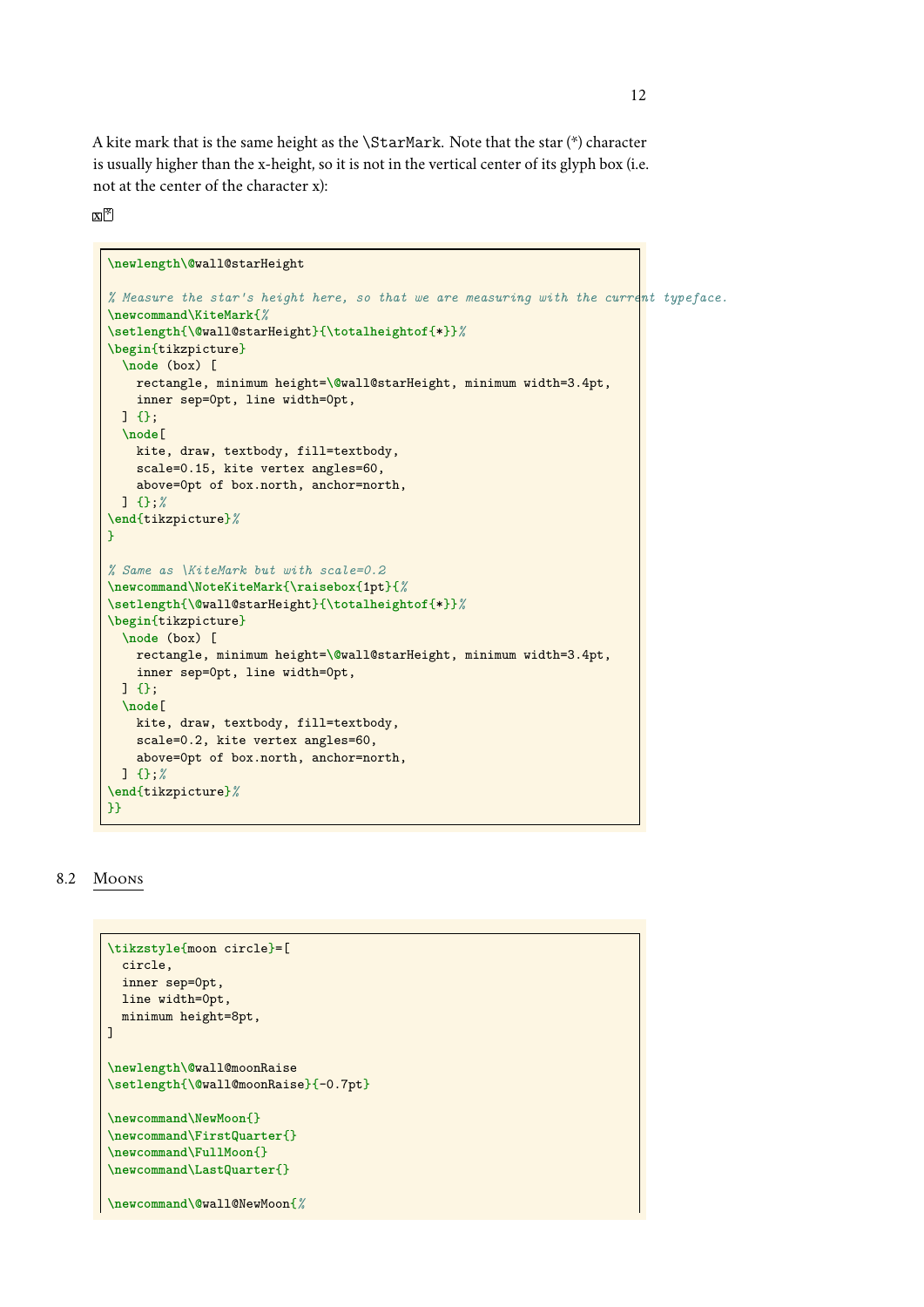```
\raisebox{\@wall@moonRaise}{%
  \tikz\node[moon circle, fill=mooncolor] {};%
}}
\newcommand\@wall@FullMoon{%
\raisebox{\@wall@moonRaise}{%
 \tikz\node[moon circle, draw, mooncolor, line width=0.3pt] {};%
}}
\newcommand\@wall@FirstQuarter{%
\raisebox{\@wall@moonRaise}{%
\begin{tikzpicture}
\node [moon circle, name=waxing] {};
\path[fill=mooncolor]
  (waxing.north) --
  (waxing.south) to[out=-180,in=-90]
  (waxing.west) to[out=90,in=-180]
 (waxing.north);
\end{tikzpicture}%
}}
\newcommand\@wall@LastQuarter{%
\raisebox{\@wall@moonRaise}{%
\begin{tikzpicture}
\node [moon circle, name=waning] {};
\path[fill=mooncolor]
  (waning.north) --
  (waning.south) to[out=0,in=-90]
  (waning.east) to[out=90,in=0]
  (waning.north);
\end{tikzpicture}%
}}
\newcommand\@wall@useDefaultMoons{%
\renewcommand\NewMoon{\@wall@NewMoon}%
\renewcommand\FirstQuarter{\@wall@FirstQuarter}%
\renewcommand\FullMoon{\@wall@FullMoon}%
\renewcommand\LastQuarter{\@wall@LastQuarter}%
}
\newcommand\plannerMoonSize{\@setfontsize\plannerMoonSize{14}{14}}
\newcommand*\plannerMoonFormat[1]{{\plannerMoonSize #1}}
\newcommand\@wall@planner@NewMoon{\plannerMoonFormat{\CIRCLE}}
\newcommand\@wall@planner@FirstQuarter{\plannerMoonFormat{\LEFTcircle}}
\newcommand\@wall@planner@FullMoon{\plannerMoonFormat{\Circle}}
\newcommand\@wall@planner@LastQuarter{\plannerMoonFormat{\RIGHTcircle}}
\newcommand\@wall@usePlannerMoons{%
\renewcommand\NewMoon{\@wall@planner@NewMoon}%
\renewcommand\FirstQuarter{\@wall@planner@FirstQuarter}%
\renewcommand\FullMoon{\@wall@planner@FullMoon}%
\renewcommand\LastQuarter{\@wall@planner@LastQuarter}%
}
\@wall@useDefaultMoons
```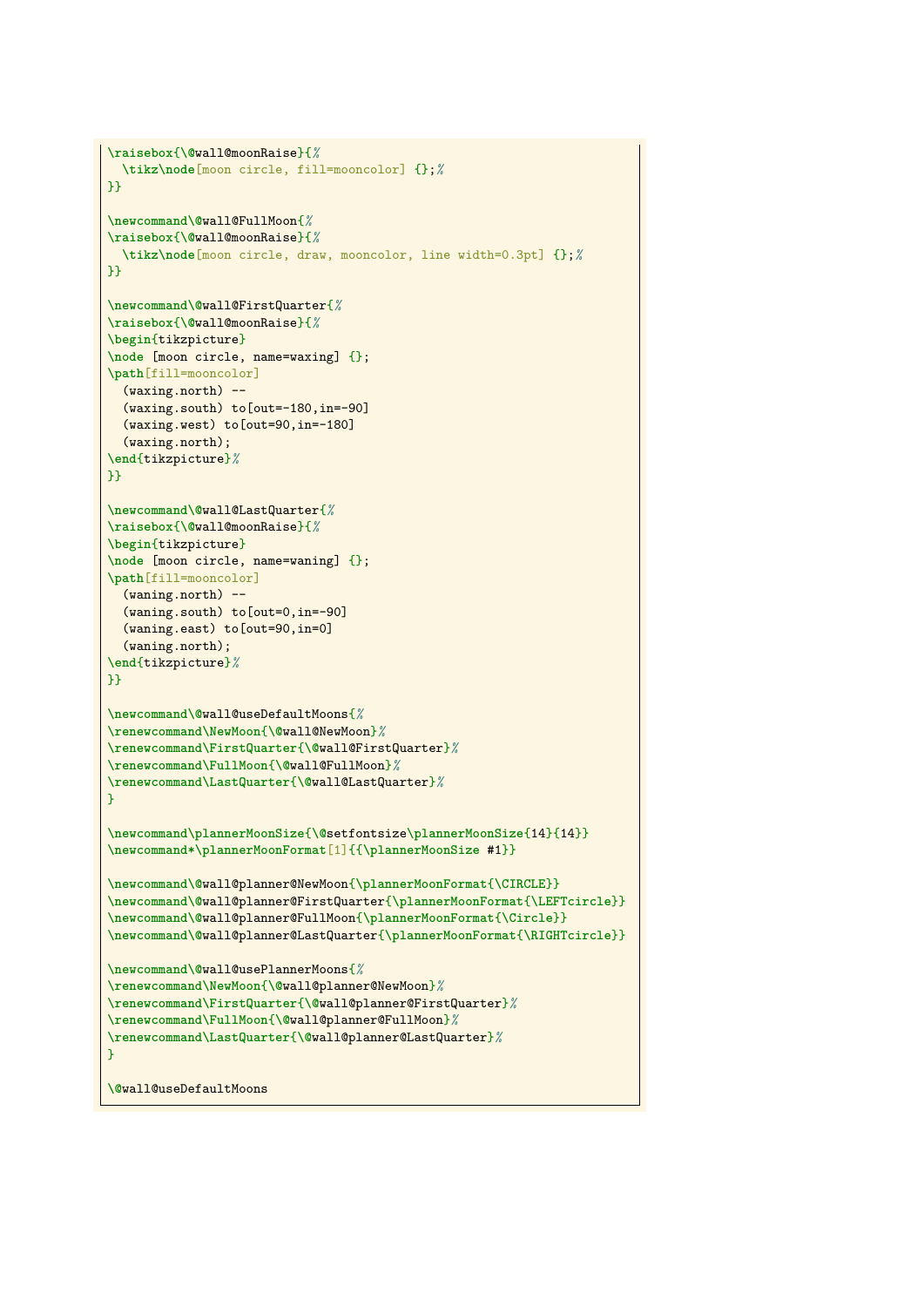# <span id="page-13-0"></span>9 user commands

## 9.1 \SETPHOTO

**\SetPhoto**[bleed=3mm]{June}

```
\newcommand\SetPhoto[2][]{%
  \pgfkeys{%
    /Photo/#2/.is family, /Photo/#2,
    /Photo/init,
    defaults, file={#2},
    #1%
 }%
}
```
### <span id="page-13-1"></span>9.2 \SETCALENDAR

**\SetCalendar**[bg={opacity=0.8}]{June}

```
\newcommand\SetCalendar[2][]{%
  \pgfkeys{%
    /Calendar/#2/.is family, /Calendar/#2,
    /Calendar/init,
    defaults,
    #1%
 }%
}
```
### <span id="page-13-2"></span>9.3 \SETQUOTE

```
\SetQuote[position=top right, text align=right]{June}{%
first line\\
second line\\
third line\\
fourth line
}
```

```
\newcommand\SetQuote[3][]{%
  \pgfkeys{%
    /Quote/#2/.is family, /Quote/#2,
    /Quote/init,
    defaults, text={#3},
    #1%
 }%
}
```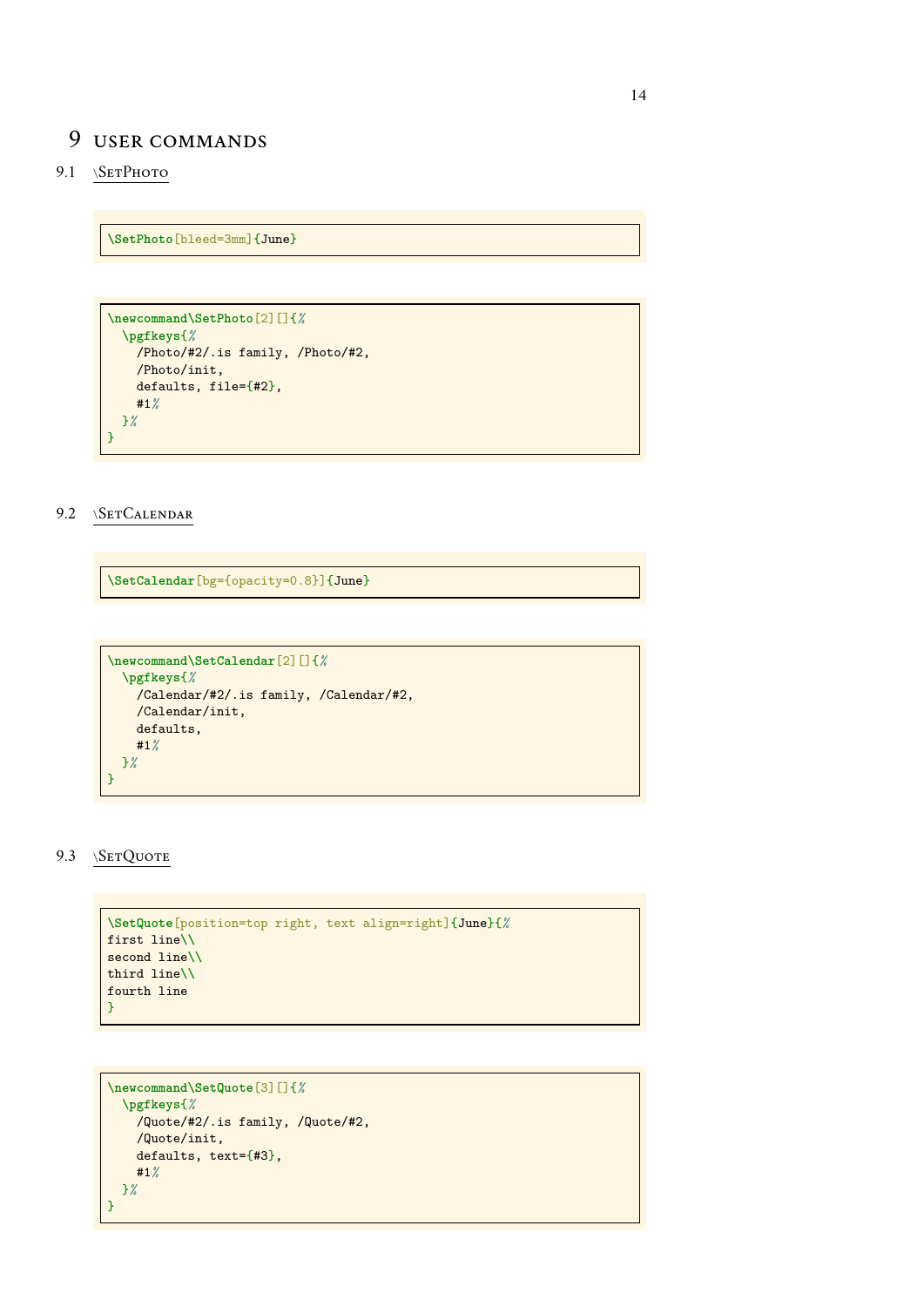#### <span id="page-14-0"></span>9.4 \SETEVENTS

FIXME: Needs at least a \SetEvents{#2} to set defaults.

```
\SetEvents[yshift={10pt}]{August}{%
marks
}{%
text
}
```
#1 : options #2 : month name #3 : marks

#4 : text

```
\newcommand\SetEvents[4][]{%
 \pgfkeys{%
    /Events/#2/.is family, /Events/#2,
    /Events/init,
    defaults, marks={#3}, text={#4},
    #1%
 }%
}
```
### <span id="page-14-1"></span>9.5 \MONTHPAGE

The /MonthPage key is set in-place for each page, not collecting options per month.

```
\pgfkeys{
 /MonthPage/.is family, /MonthPage,
 layout/.style = {layout handlers/#1/.get = \@wall@month@doLayout},
 put photo/.style = \{/put photo/#1\},
 defaults/.style = {layout = small landscape, put photo = simple},layout handlers/.cd,
    full page/.initial = \@wall@fullPageLayout,
    small landscape/.initial = \@wall@smallLandscapeLayout,
}
```
FIXME: handle case when no \SetPhoto{#2} was called, and so options are not initialized. This happens for example when bleed value is missing, and .get returns \@val:

```
! Missing number, treated as zero.
<to be read again>
\@val
l.30 \MonthPage[layout=full page]{August}
```
For now, just make sure there is a \SetPhoto{August} before \MonthPage{August}.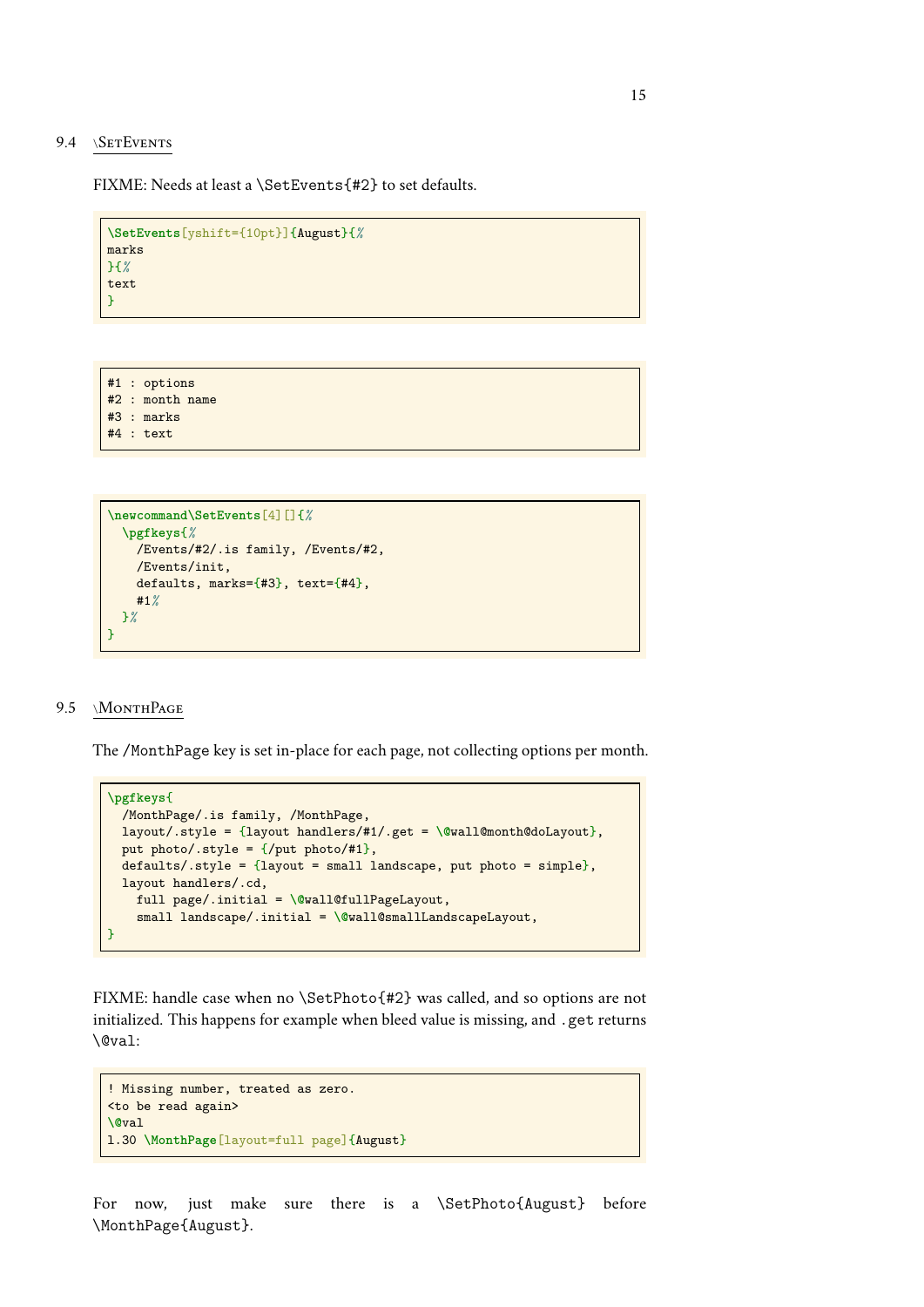**\MonthPage**[layout=full page]{June}

```
\newcommand\MonthPage[2][]{%
 \pgfkeys{/MonthPage, defaults, #1}%
  \@wall@month@doLayout{#2}%
}
```
<span id="page-15-0"></span>9.6 \SETTXT

**\SetTxt**{August Quote}{*%* The text of the quote. }

#1 : key #2 : text

```
\newcommand\SetTxt[2]{%
 \pgfkeys{%
   /Txt/#1/.is family, /Txt/#1,
   /Txt/init,
   defaults, text={#2},
 }%
}
```
<span id="page-15-1"></span>9.7 \txt

**\txt**{August Quote}

#1: text key

```
\newcommand\txt[1]{%
\pgfkeys{/Txt/#1/text/.get=\@val}%
\@val%
}
```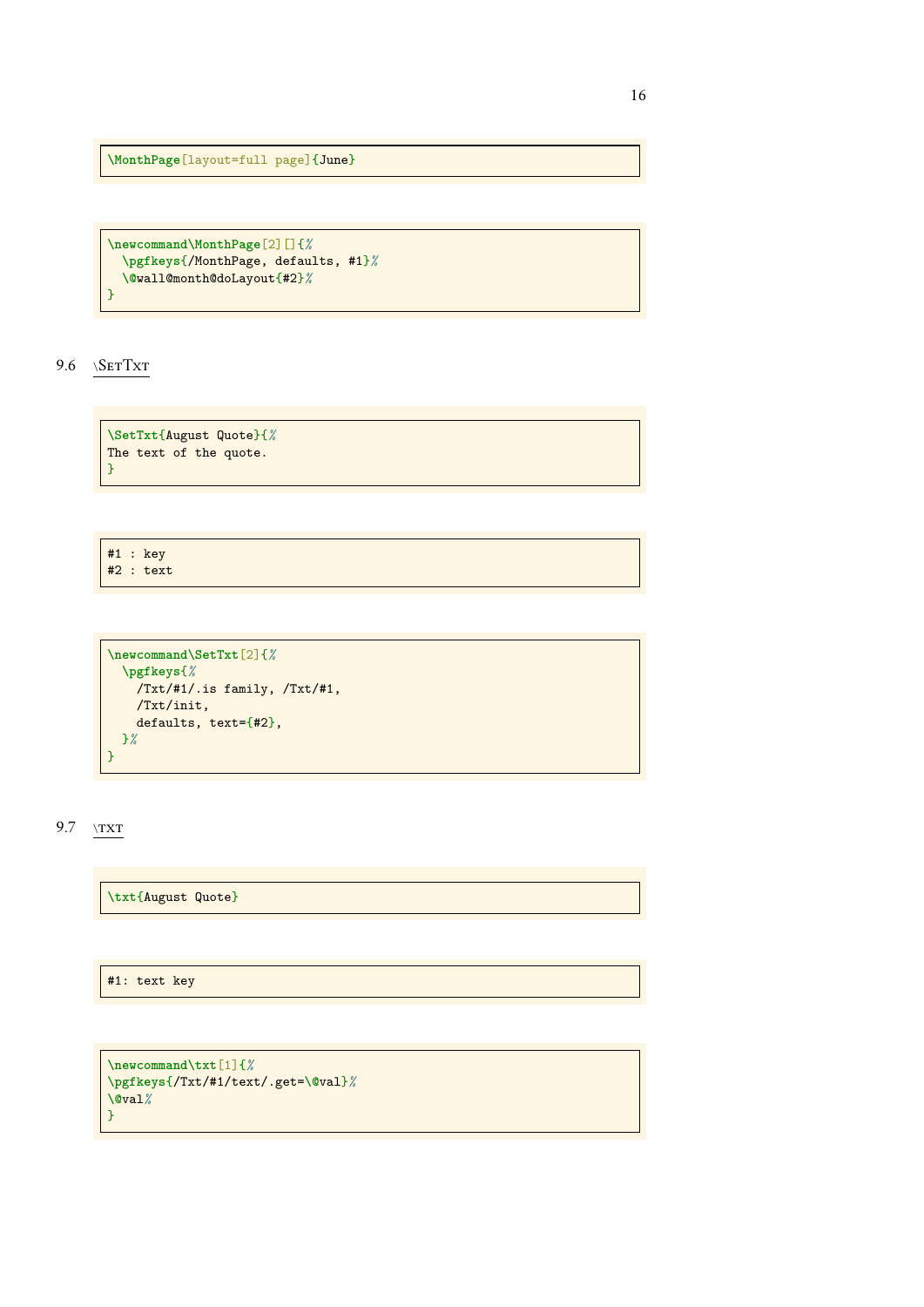#### <span id="page-16-0"></span>9.8 \PARSEMONTHEVENTS

```
\def\@t@monthName{}
\def\@t@eventsCsv{}
\def\@t@markDefaultsCsv{}
\def\@t@filterPred{}
\def\@t@formatFunc{}
\def\@t@formatCmd{}
\def\@t@minEvents{}
\newcommand\monthMarkFmt{\color{textbody}}
\newcommand\symbolSpace{\thinspace}
\newcommand\symbolSeparator{,\symbolSpace}
% #1 = option keys
\newcommand*\parseMonthEvents[1][]{%
\pgfkeys{/parseMonthEvents, defaults, #1,
 month/.get=\@t@monthName,
 filter pred/.get=\@t@filterPred,
 format func/.get=\@t@formatFunc,
 format cmd/.get=\@t@formatCmd,
 events csv/.get=\@t@eventsCsv,
 mark defaults csv/.get=\@t@markDefaultsCsv,
 min events/.get=\@t@minEvents,
}%
\luadirect{
require("wallcalendar-helpers.lua")
monthEvents(
  \luastring{\@t@monthName},
  \@t@filterPred,
  \@t@formatFunc,
  \luastringO{\@t@formatCmd},
  \luastring{\@t@eventsCsv},
  \luastring{\@t@markDefaultsCsv},
  \@t@minEvents
)}}
```
#### <span id="page-16-1"></span>9.9 \PARSEYEAREVENTS

```
\def\@t@yearNum{}
% #1 = option keys
\newcommand*\parseYearEvents[1][]{%
\pgfkeys{/parseYearEvents, defaults, #1,
 year/.get=\@t@year,
 filter pred/.get=\@t@filterPred,
 format func/.get=\@t@formatFunc,
 format cmd/.get=\@t@formatCmd,
 events csv/.get=\@t@eventsCsv,
 mark defaults csv/.get=\@t@markDefaultsCsv,
 min events/.get=\@t@minEvents,
}%
\luadirect{
require("wallcalendar-helpers.lua")
yearEvents(
 tonumber(\@t@year),
```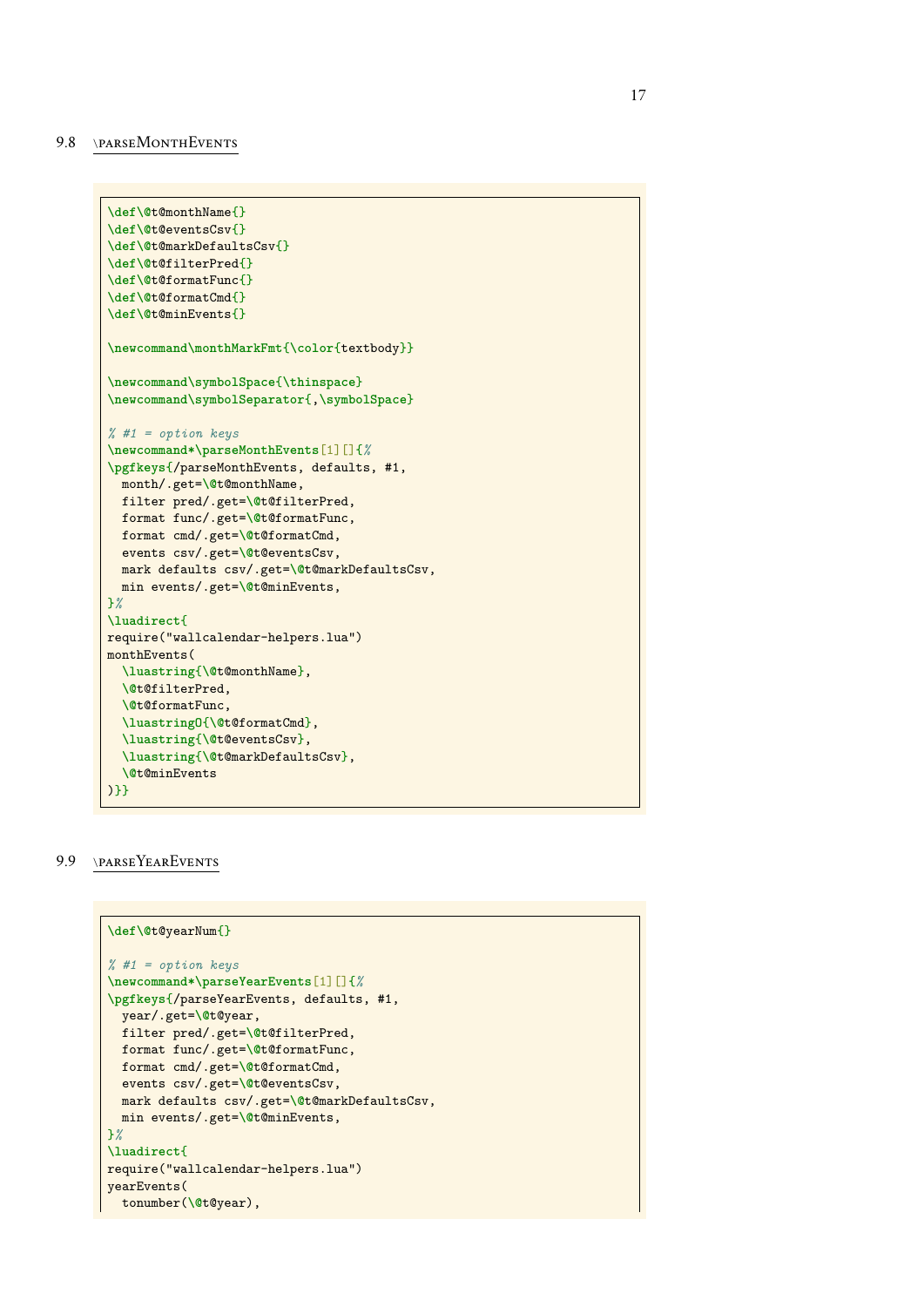```
\@t@filterPred,
  \@t@formatFunc,
  \luastringO{\@t@formatCmd},
  \luastring{\@t@eventsCsv},
 \luastring{\@t@markDefaultsCsv},
 \@t@minEvents
)}}
```
### <span id="page-17-0"></span>9.10 \PARSEMONTHMARKSDAYTEXT

NOTE: Tikz will not work with parsing options as with \parseMonthEvents.

It will parse the CSV file set with the eventsCsv class option.

```
\newlength\dayTextXshift
\newlength\dayTextYshift
\setlength{\dayTextXshift}{0pt}
\setlength{\dayTextYshift}{0pt}
\newlength\markNumberAbove
\newlength\markNumberRight
\setlength{\markNumberAbove}{-10pt}
\setlength{\markNumberRight}{-3pt}
\newlength\markDayTextAbove
\newlength\markDayTextRight
\setlength{\markDayTextAbove}{-10pt}
\setlength{\markDayTextRight}{-3pt}
\newcommand\parseMonthMarksDayText{%
\luadirect{
require("wallcalendar-helpers.lua")
monthMarksDayText(\luastring{\theMonthName}, nil, \luastring{\@wall@eventsCsv})
tex.sprint(';')
}}
\newcommand\parseMonthMarksDayTextMonth[1]{%
\luadirect{
require("wallcalendar-helpers.lua")
monthMarksDayText(\luastring{#1}, nil, \luastring{\@wall@eventsCsv})
tex.sprint(';')
}}
```
### <span id="page-17-1"></span>9.11 \PARSEMONTHMARKSDAYTEXTUSING

```
\newcommand*\parseMonthMarksDayTextUsing[1]{%
\luadirect{
require("wallcalendar-helpers.lua")
monthMarksDayText(\luastring{\theMonthName}, nil, \luastring{#1})
}}
\newcommand\parseMonthMarksDayTextMonthUsing[2]{%
\luadirect{
require("wallcalendar-helpers.lua")
monthMarksDayText(\luastring{#1}, nil, \luastring{#2})
```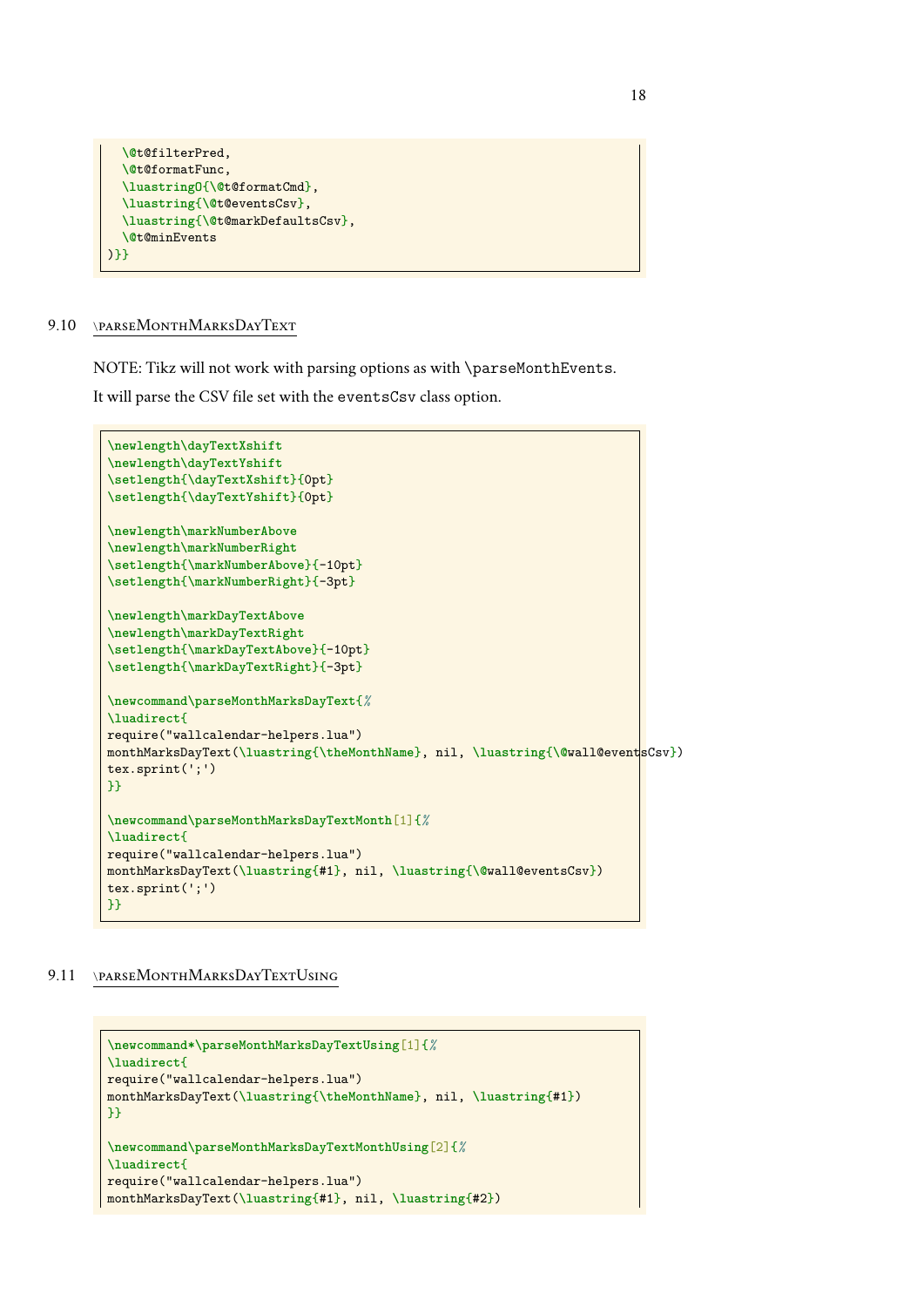}}

### <span id="page-18-0"></span>9.12 \PARSEMONTHMARKSNOTE

```
\newcommand*\parseMonthMarksNote{%
\luadirect{
require("wallcalendar-helpers.lua")
monthMarksNote(\luastring{\theMonthName}, nil, \luastring{\@wall@eventsCsv}, \luastring{\@wall@markDefaultsCsv})
}}
```
### <span id="page-18-1"></span>9.13 \PARSEMONTHMARKSNOTEUSING

```
\newcommand*\parseMonthMarksNoteUsing[1]{%
\luadirect{
require("wallcalendar-helpers.lua")
monthMarksNote(\luastring{\theMonthName}, nil, \luastring{#1}, \luastring{\@wall@markDefaultsCsv})
}}
```
# <span id="page-18-3"></span><span id="page-18-2"></span>10PAGE LAYOUTS

#### 10.1 INITIAL SETUP

Applying a blank, bare pagestyle, the layout macro should position the parts of the page.

```
\makepagestyle{month}
\makeoddhead{month}{}{}{}
\makeevenhead{month}{}{}{}
\makeoddfoot{month}{}{}{}
\makeevenfoot{month}{}{}{}
\pagestyle{month}
```
These elements are common to all layouts. One Coffin for each part of the page:

- Photo
- Quote
- Calendar
- Events

```
\NewCoffin\@wall@pageWrap
\NewCoffin\@wall@photo
\NewCoffin\@wall@quote
\NewCoffin\@wall@calendar
\NewCoffin\@wall@events
```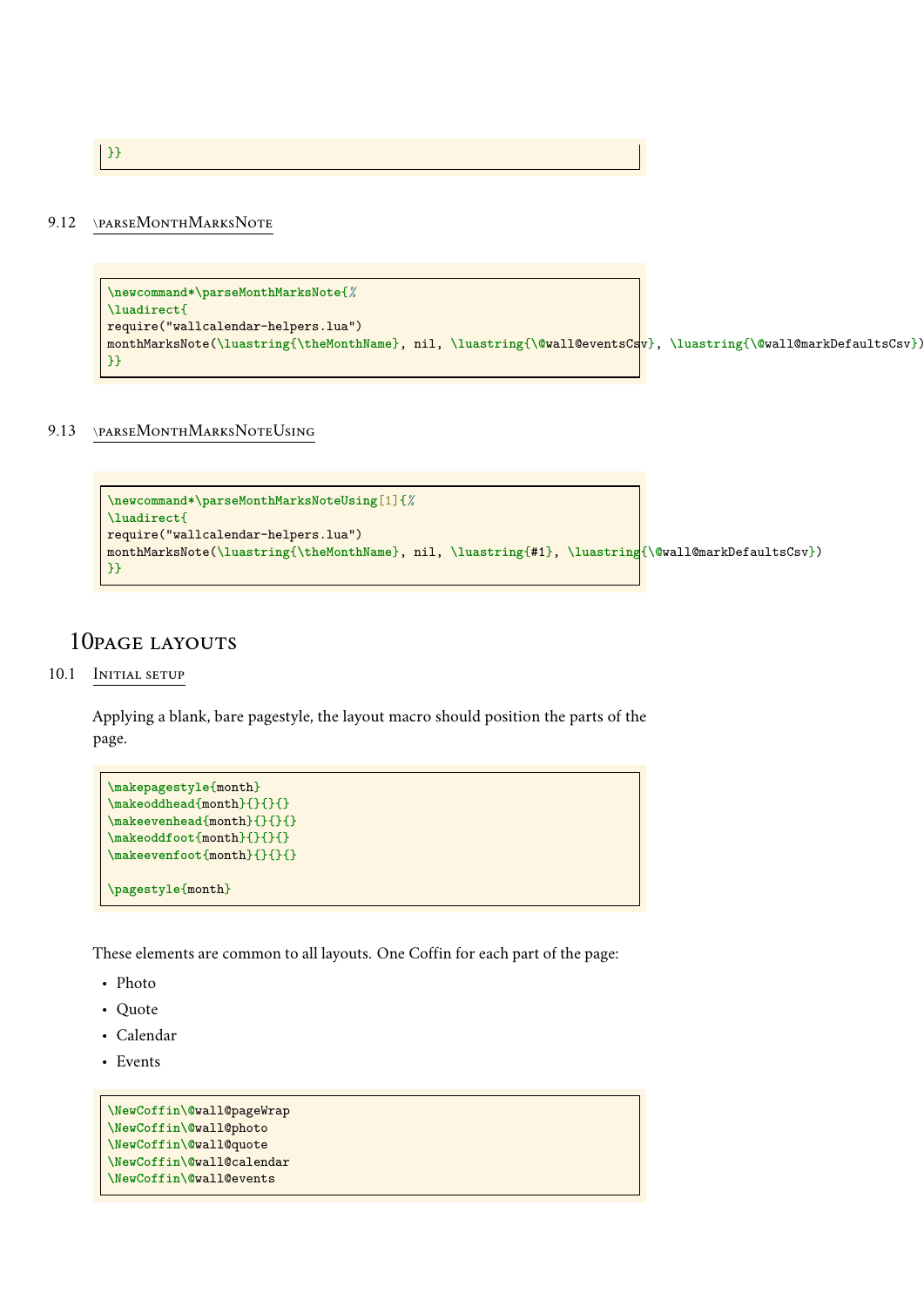#### <span id="page-19-0"></span>10.2 FORMATTING HOOKS AND TEMP VARS

```
\newlength\@t@bleed
\newlength\@t@rightOffset
\newlength\@t@minipageWidth
\newlength\@t@calendar@height
\newlength\@t@calendar@hmargin
\newlength\@t@calendar@dayYshift
\newlength\@t@calendar@dayXshift
\newlength\@t@calendar@gridHeight
\newlength\@t@calendar@gridHeightFiveRows
\newlength\@t@calendar@gridHeightSixRows
\newlength\@t@xOffset
\newlength\@t@yOffset
\def\@t@file{}
\newcommand*\monthFmt{}%
\newcommand*\yearFmt{}%
\newcommand*\dayLetterColor{}%
\newcommand*\dayLetterFmt{}%
\newcommand*\dayTextFmt{}%
\newcommand*\quoteFmt{}%
\newcommand*\headingFmt{}%
\newcommand*\calendarFmt{}%
\newcommand*\eventsFmt{}%
```
#### <span id="page-19-1"></span>10.3 LAYOUT RESET, \@WALL@LAYOUT@RESET

A reset macro for the beginning of a layout, to make sure parameters are not carried from one layout to the next.

```
\newcommand\@wall@layout@reset{%
  \renewcommand*\monthFmt{}%
  \renewcommand*\yearFmt{}%
 \renewcommand*\dayLetterColor{}%
  \renewcommand*\dayLetterFmt{}%
  \renewcommand*\dayTextFmt{}%
 \renewcommand*\quoteFmt{}%
  \renewcommand*\headingFmt{}%
  \renewcommand*\calendarFmt{}%
  \renewcommand*\eventsFmt{}%
  \def\@t@file{}%
  \setlength{\@t@calendar@height}{0pt}%
  \setlength{\@t@calendar@hmargin}{0pt}%
  \setlength{\@t@calendar@dayYshift}{0pt}%
  \setlength{\@t@calendar@dayXshift}{0pt}%
  \setlength{\@t@bleed}{0pt}%
  \setlength{\@t@rightOffset}{0pt}%
  \setlength{\@t@minipageWidth}{0pt}%
  \setlength{\@t@xOffset}{0pt}%
  \setlength{\@t@yOffset}{0pt}%
  \setlength{\@t@calendar@gridHeight}{0pt}%
  \setlength{\@t@calendar@gridHeightFiveRows}{0pt}%
  \setlength{\@t@calendar@gridHeightSixRows}{0pt}%
}
```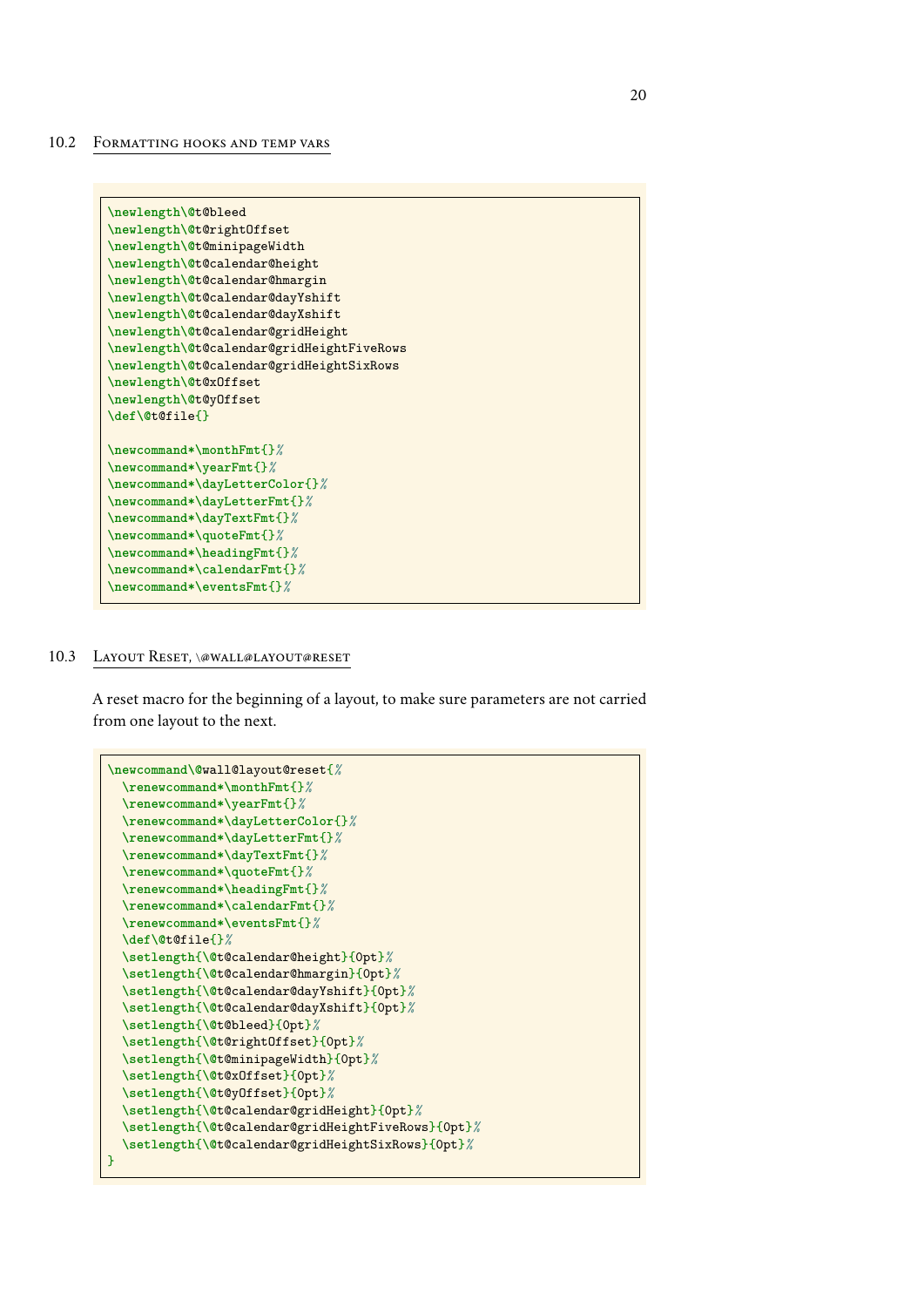#### <span id="page-20-0"></span>10.4 FULL PAGE, \@WALL@FULLPAGELAYOUT

#### *10.4.1 Setup formatting hooks*

Renew this in your document when customizing the variables for this layout.

This must not introduce paragraph breaks or whitespace characters, so follow everything with %.

```
\newcommand\fullPageFmt{%
 \renewcommand*\monthFmt{\LARGE}%
 \renewcommand*\yearFmt{\LARGE}%
 \renewcommand*\dayLetterColor{}%
 \renewcommand*\dayLetterFmt{\tiny}%
 \renewcommand*\dayTextFmt{\small}%
 \renewcommand*\quoteFmt{}%
 \renewcommand*\headingFmt{\centering}%
 \renewcommand*\calendarFmt{\centering}%
 \renewcommand*\eventsFmt{\setlength{\parindent}{0pt}\raggedleft\footnotesize}%
}
```
#### *10.4.2 Init*

```
\newcommand\@wall@fullPageLayout[2][]{%
\makeatletter
\renewcommand*\theMonthName{#2}
\@wall@layout@reset
\fullPageFmt
\colorlet{weekday}{black}
\colorlet{weekend}{black!70}
```
### *10.4.3 Lengths and sizes*

Bleed:

```
\pgfkeys{/Photo/#2/bleed/.get=\@val}
\setlength{\@t@bleed}{\@val}
```
**\def\@**t@monthnum{**\monthToNum**{#2}}

Calendar height:

```
% 40mm = 1.5748 inch
% 43mm = 1.6929 inch
\setlength{\@t@calendar@height}{40mm + \@t@bleed}
% See if there was a height given in the options
\pgfkeys{/Calendar/#2/minimum height/.get=\@val}
```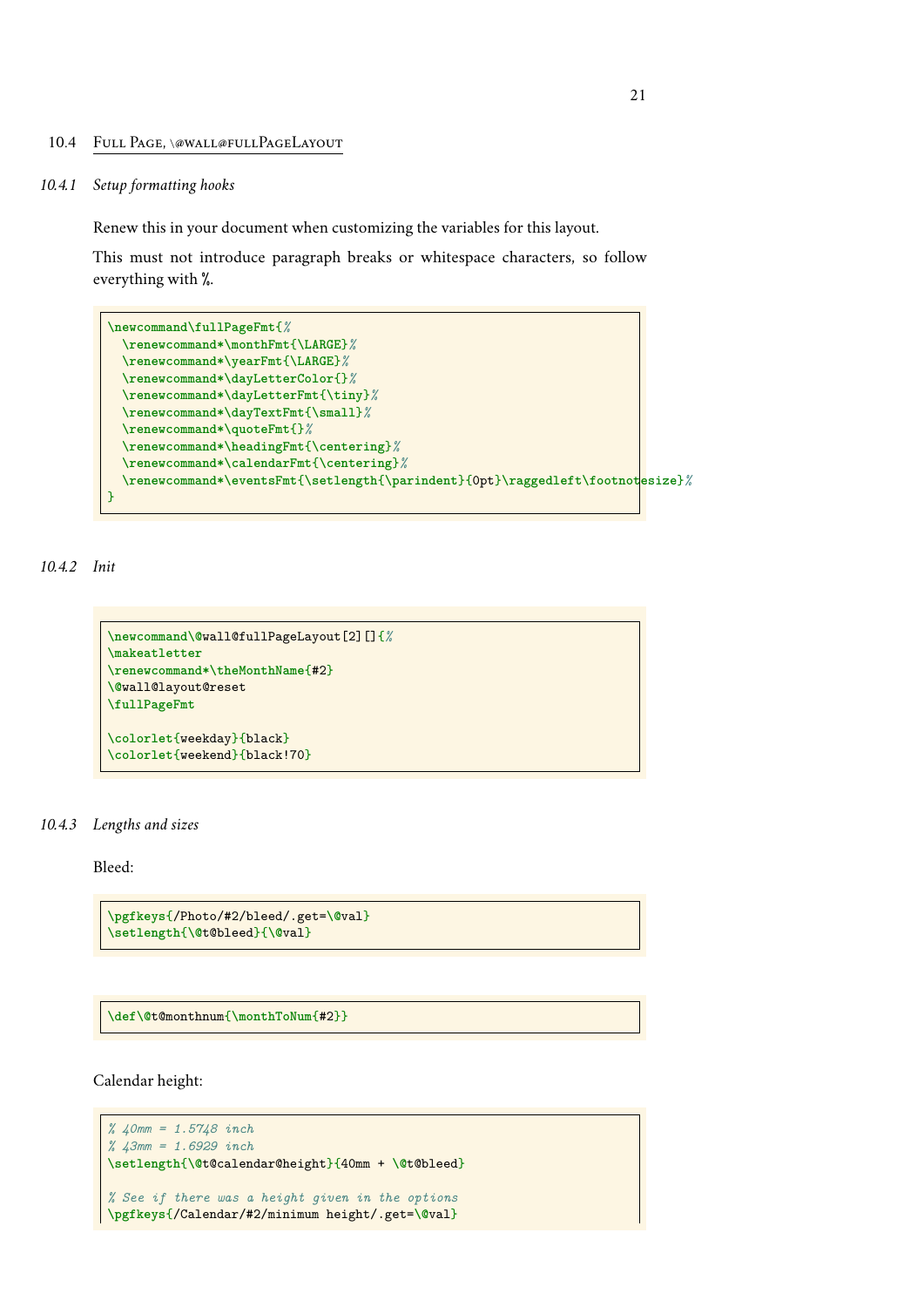```
\ifx\@val\empty \relax
\else
 \setlength{\@t@calendar@height}{\@val + \@t@bleed}
\fi
```
Calendar horizontal margin:

**\setlength**{**\@**t@calendar@hmargin}{20pt}

Calculate offsets:

```
% NOTE: the -4pt and -2pt offset is somehow necessary for the sides to align
% with the edges
\setlength{\@t@rightOffset}{\@t@bleed +\@t@calendar@hmargin -4pt}
\setlength{\@t@minipageWidth}{\calPaperWidth -2\@t@calendar@hmargin -2pt}
```
### *10.4.4 Set the coffin contents*

Page wrap:

```
\SetHorizontalCoffin\@wall@pageWrap{%
 \color{white}%
 \rule{\textwidth}{0pt}%
 \rule{0pt}{\textheight}%
}
```
Photo:

```
\pgfkeys{/Photo/#2/file/.get=\@t@file}
\SetHorizontalCoffin\@wall@photo{%
  \placeholder[fill=photo-frame]{hasvarnish}{%
    \@wall@photo@putPhoto{\@t@file}%
 }%
}
```
Quote:

```
\SetHorizontalCoffin\@wall@quote{%
  \placeholder[fill=quote-frame]{}{%
    \begin{minipage}{\linewidth}%
      \quoteFmt
      \pgfkeys{/Quote/#2/text/.get=\@val}%
      \@val%
    \end{minipage}%
 }%
}
```
Calendar: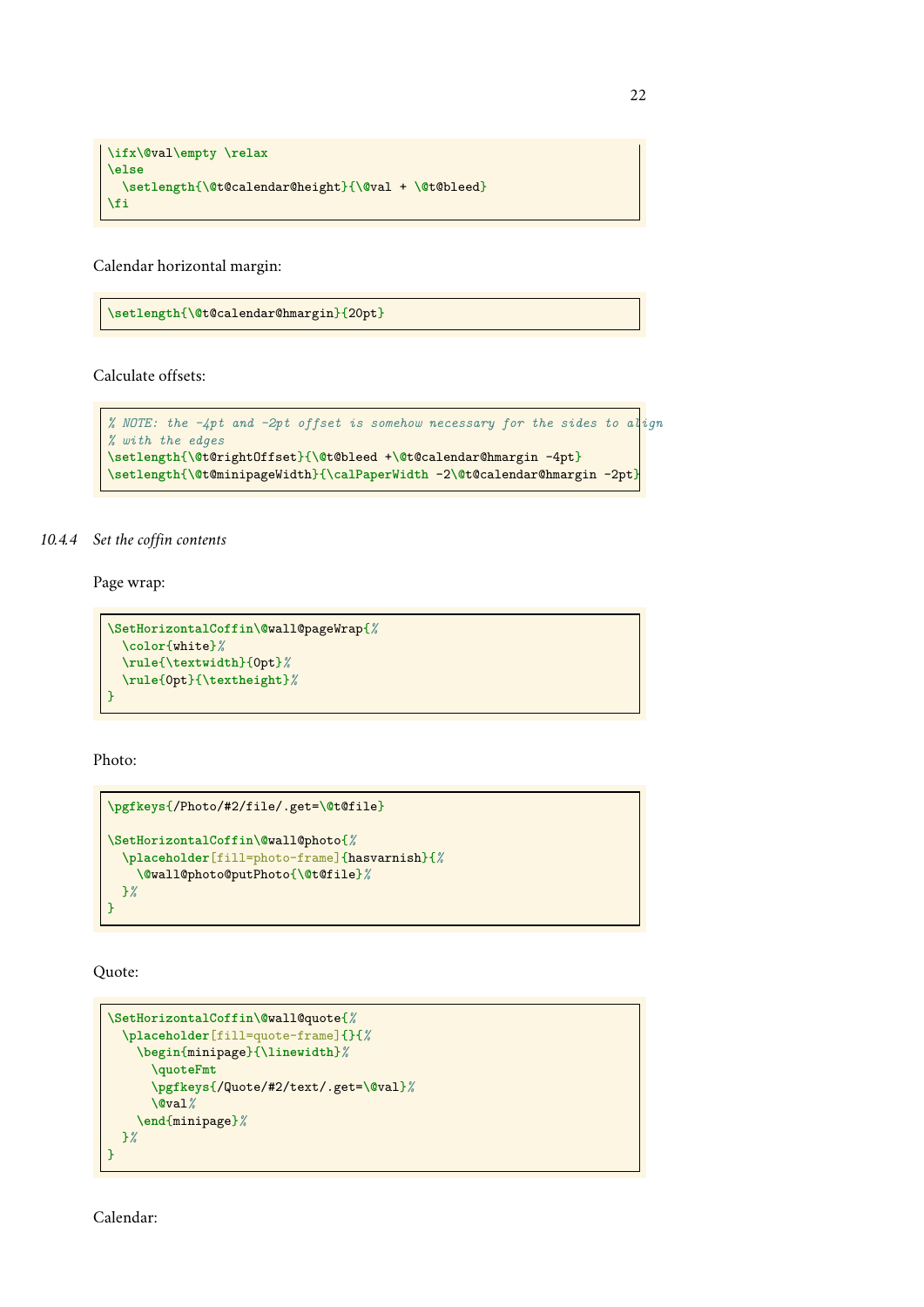```
\SetHorizontalCoffin\@wall@calendar{%
\ifvarnishmask\relax
\else
\begin{tikzpicture}
\node (bg) [
 fill = calendarbg,
  opacity = 0.5,minimum width = {\calPaperWidth + 2\@t@bleed},
  anchor=north west,
  /Calendar/#2/bg,
  % override the style, in case bleed was set above
  minimum height = {\@t@calendar@height},
] at (0,0) {};
\node (heading) [
 below right=10pt and {\@t@rightOffset} of bg.north west,
  anchor=north west,
] {%
\placeholder[fill=heading-frame]{}{%
\begin{minipage}{\@t@minipageWidth}%
\headingFmt
{\monthFmt\@tr@monthNumName{\@t@monthnum}}
\hfill
\strcmpblank{\CalendarAltYear}{%
   {\yearFmt\CalendarYear}%
}{%
  {\yearFmt\CalendarYear/\CalendarAltYear}%
}%
\end{minipage}%
}%
};
\node (calendar) [
 below right=35pt and {\@t@rightOffset} of bg.north west,
  anchor=north west,
] {%
\placeholder[fill=calendar-frame]{}{%
\begin{minipage}{\@t@minipageWidth}%
\calendarFmt
\tikz{\tikzMonthCalendar@fullpage{\@t@monthnum};}%
\end{minipage}%
}%
};
\node (events) [
 below=0pt of calendar.south west,
 anchor=north west,
] {%
\placeholder[fill=events-frame]{}{%
\begin{minipage}{\@t@minipageWidth}%
\eventsFmt
\pgfkeys{/Events/#2/text/.get=\@val}%
\@val%
\end{minipage}%
}%
};
\end{tikzpicture}%
\fi
}% \SetHorizontalCoffin
```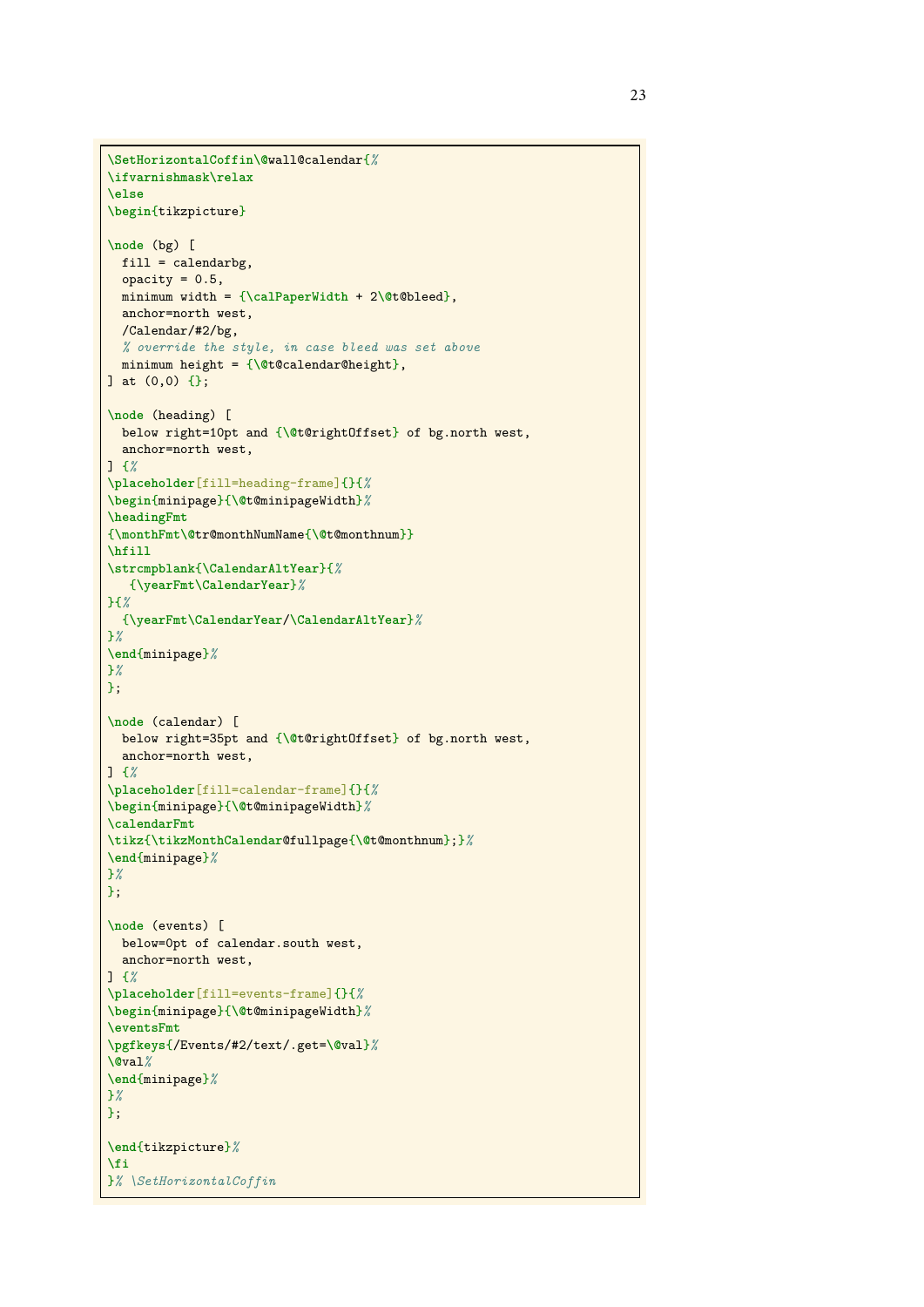*10.4.5 Join the coffins*

```
\@wall@photo@setYOffset
\pgfkeys{/Photo/#2/xOffset/.get=\@val}
\addtolength{\@t@xOffset}{\@val}
\pgfkeys{/Photo/#2/yOffset/.get=\@val}
\addtolength{\@t@yOffset}{\@val}
% NOTE: a small whitespace is visible on the left edge of the page when bleed is 0pt, a space must be getting in somewhere.
\JoinCoffins*\@wall@pageWrap[l,t]\@wall@photo[l,t](-\spinemargin -\@t@bleed + \@t@xOffset, \uppermargin + \@t@bleed + \@t@yOffset)
\pgfkeys{/Quote/#2/xOffset/.get=\@val}
\setlength{\@t@xOffset}{\@val}
\pgfkeys{/Quote/#2/yOffset/.get=\@val}
\setlength{\@t@yOffset}{\@val}
\JoinCoffins*\@wall@pageWrap[l,t]\@wall@quote[l,t](\@t@xOffset, \@t@yOffset)
\JoinCoffins*\@wall@pageWrap[l,b]\@wall@calendar[l,b](-\spinemargin -\@t@bleed, \textheight +\uppermargin -\paperheight -\@t@bleed)
\makeatother
```
*10.4.6 Typeset*

```
\clearpage
\TypesetCoffin\@wall@pageWrap%
}% \@wall@fullPageLayout
```
### *10.4.7 Tikz calendar*

#1 = number of month with leading zero

```
\newcommand*{\tikzMonthCalendar@fullpage}[1]{%
\pgfkeys{/Events/\monthName{#1}/marks/.get=\@eventmarks}%
\calendar (cal#1) [alnitak, dates=\CalendarYear-#1-01 to \CalendarYear-#1-last] \@eventmarks;%
}
```
### <span id="page-23-0"></span>10.5 SMALL LANDSCAPE, \@WALL@SMALLLANDSCAPELAYOUT

### *10.5.1 Setup formatting hooks*

Renew this in your document when customizing the variables for this layout.

This must not introduce paragraph breaks or whitespace characters, so follow everything with %.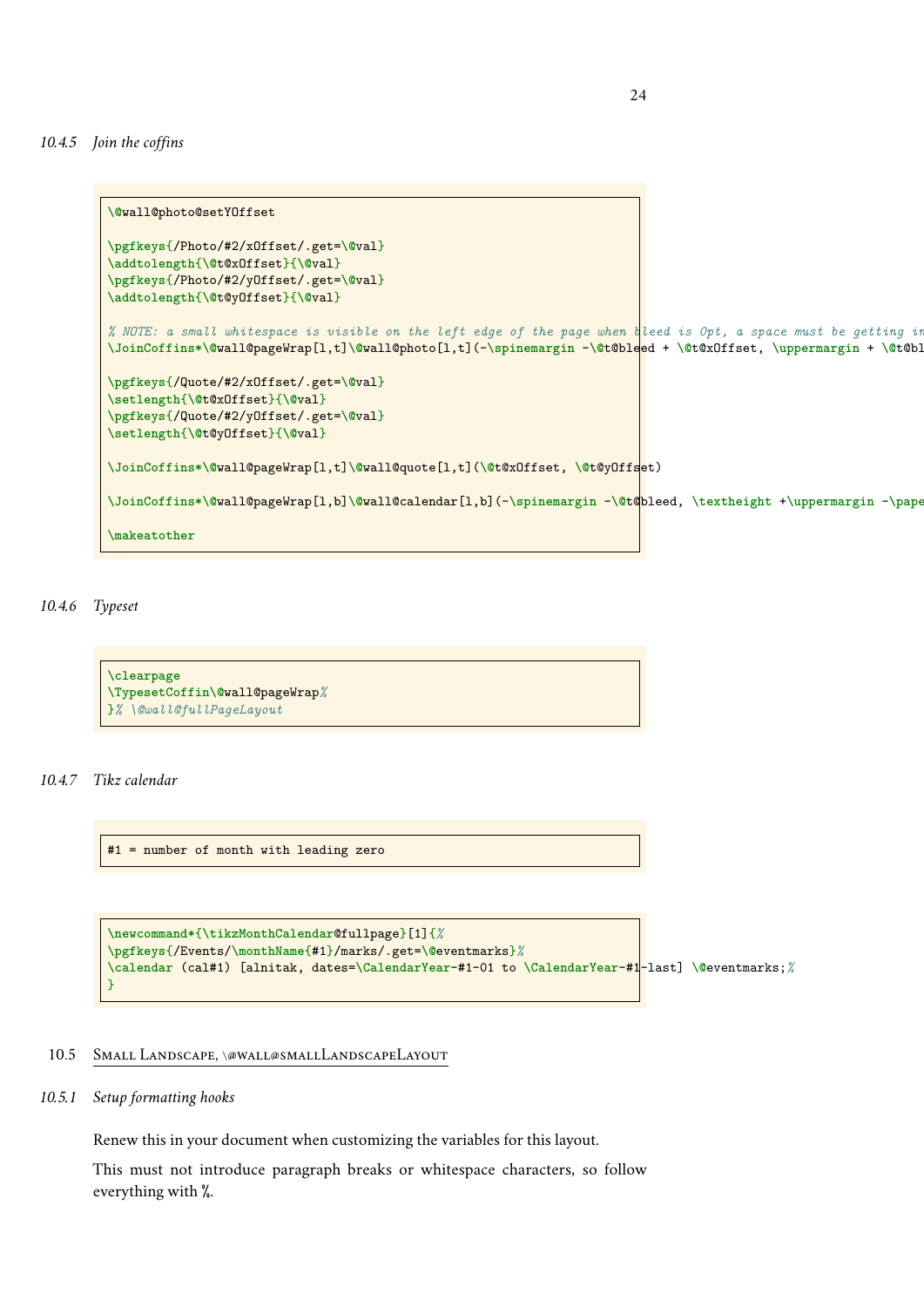```
\newcommand\smallLandscapeFmt{%
 \renewcommand*\monthFmt{\LARGE}%
 \renewcommand*\yearFmt{\LARGE}%
 \renewcommand*\dayLetterColor{}%
 \renewcommand*\dayLetterFmt{\tiny}%
 \renewcommand*\dayTextFmt{\small}%
 \renewcommand*\quoteFmt{\centering}%
 \renewcommand*\headingFmt{\centering}%
 \renewcommand*\calendarFmt{\centering}%
 \renewcommand*\eventsFmt{\setlength{\parindent}{0pt}\raggedright\footnotesize}%
}
```
*10.5.2 Init*

```
\newcommand\@wall@smallLandscapeLayout[2][]{%
\makeatletter
\renewcommand*\theMonthName{#2}
\@wall@layout@reset
\smallLandscapeFmt
\colorlet{weekday}{black}
```
*10.5.3 Lengths and sizes*

Bleed:

```
\pgfkeys{/Photo/#2/bleed/.get=\@val}
\setlength{\@t@bleed}{\@val}
```
**\colorlet**{weekend}{black!70}

**\def\@**t@monthnum{**\monthToNum**{#2}}

Calendar height:

Default height to fit:

- day headings
- days in a grid, 6 rows
- events
- bottom bleed

```
\setlength{\@t@calendar@height}{85mm + \@t@bleed}
% See if there was a height given in the options
\pgfkeys{/Calendar/#2/minimum height/.get=\@val}
\ifx\@val\empty \relax
\else
  \setlength{\@t@calendar@height}{\@val + \@t@bleed}
\fi
```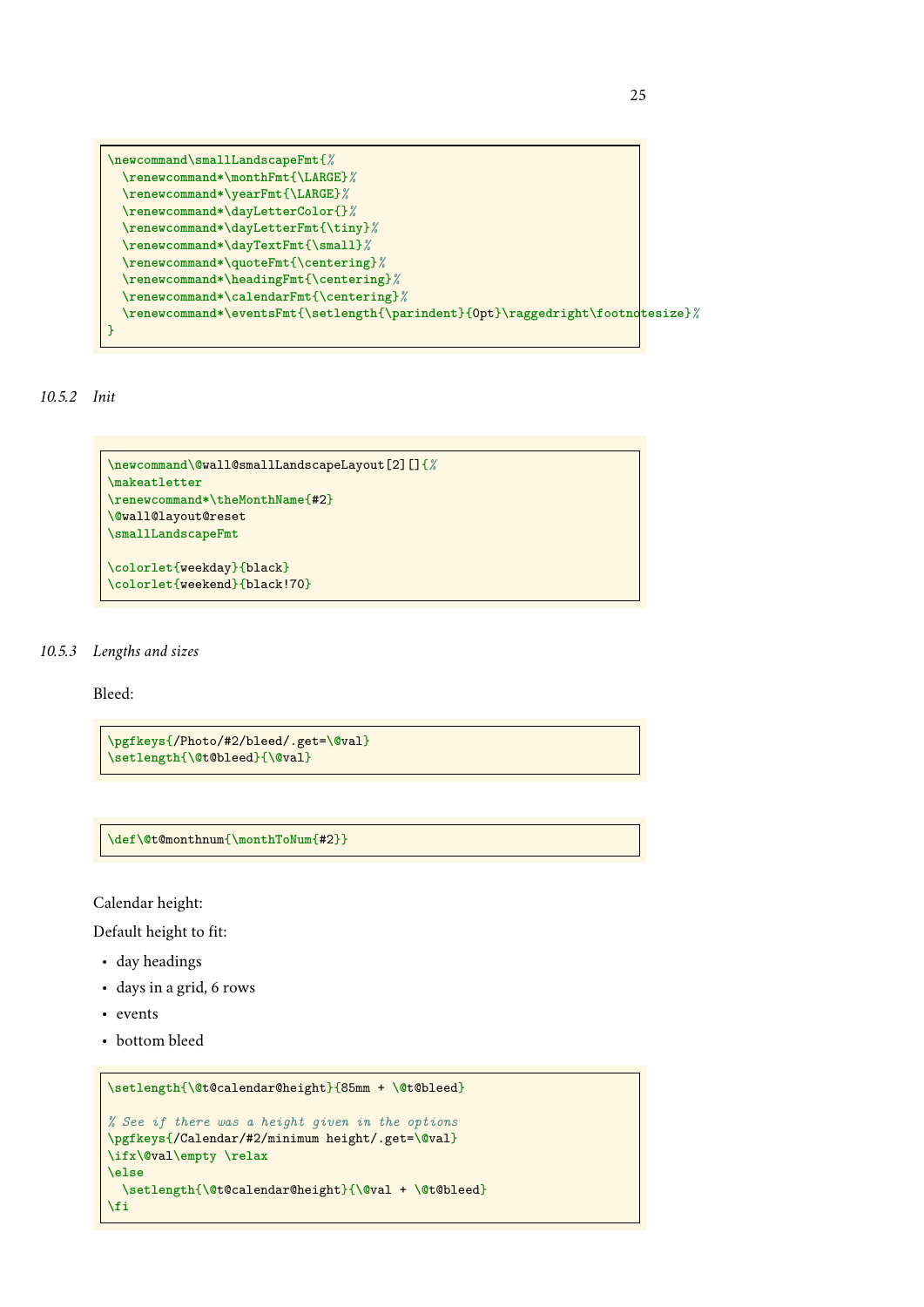Calendar horizontal margin:

**\setlength**{**\@**t@calendar@hmargin}{20pt}

Calculate offsets:

```
% 5mm: day headings
% 20mm: events
% 6.5mm: vertical spacing
\setlength{\@tmp@a}{20mm + 5mm + 6.5mm}
\setlength{\@tmp@b}{\@t@calendar@height -\@tmp@a}
\setlength{\@t@calendar@dayYshift}{0.1666\@tmp@b}% 1/6 = 0.1666
\setlength{\@t@calendar@gridHeightSixRows}{\@tmp@b}
\setlength{\@t@calendar@gridHeightFiveRows}{\@tmp@b -0.1666\@tmp@b}
% NOTE: the -4pt and -2pt offset is somehow necessary for the sides to align
% with the edges
\setlength{\@t@rightOffset}{\@t@bleed +\@t@calendar@hmargin -4pt}
\setlength{\@t@minipageWidth}{\calPaperWidth -2\@t@calendar@hmargin -2pt}
\setlength{\@t@calendar@dayXshift}{0.1428\@t@minipageWidth}% 1/7 = 0.1428
```
#### *10.5.4 Set the coffin contents*

Page wrap:

```
\SetHorizontalCoffin\@wall@pageWrap{%
  \color{white}%
  \rule{\textwidth}{0pt}%
  \rule{0pt}{\textheight}%
}
```
Photo:

```
\pgfkeys{/Photo/#2/file/.get=\@t@file}
\SetHorizontalCoffin\@wall@photo{%
  \placeholder[fill=photo-frame]{hasvarnish}{%
    \@wall@photo@putPhoto{\@t@file}%
 }%
\overline{ }
```
Quote:

```
\SetHorizontalCoffin\@wall@quote{%
 \placeholder[fill=quote-frame]{}{%
   \begin{minipage}{\linewidth}%
     \quoteFmt
     \pgfkeys{/Quote/#2/text/.get=\@val}%
     \@val%
    \end{minipage}%
```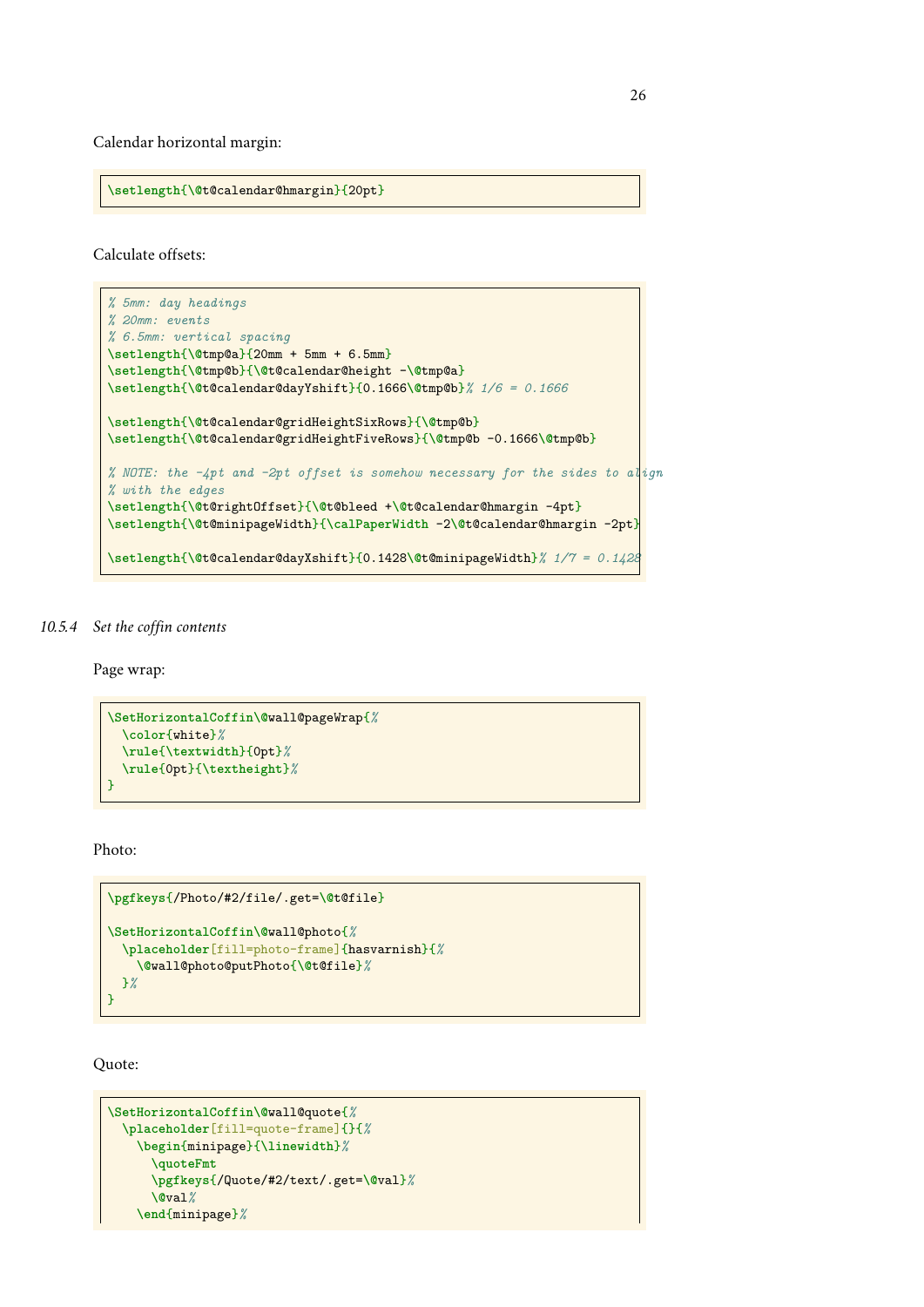}*%*

}

Calendar:

```
\SetHorizontalCoffin\@wall@calendar{%
\ifvarnishmask\relax
\else
\begin{tikzpicture}
\node (bg) [
 fill = calendarbg,
  opacity = 1,
  minimum width = {\calPaperWidth + 2\@t@bleed},
  anchor=north west,
  /Calendar/#2/bg,
 % override the style, in case bleed was set above
 minimum height = {\@t@calendar@height},
] at (0,0) {};
\node (heading) [
 below right=10pt and {\@t@rightOffset} of bg.north west,
  anchor=north west,
] {%
\placeholder[fill=heading-frame]{}{%
\begin{minipage}{\@t@minipageWidth}%
\headingFmt
{\monthFmt\@tr@monthNumName{\@t@monthnum}}
\hfill
\strcmpblank{\CalendarAltYear}{%
   {\yearFmt\CalendarYear}%
}{%
 {\yearFmt\CalendarYear/\CalendarAltYear}%
}%
\end{minipage}%
}%
};
\node (calendar) [
 below right=35pt and {\@t@rightOffset} of bg.north west,
 anchor=north west,
] {%
\placeholder[fill=calendar-frame]{}{%
\begin{minipage}{\@t@minipageWidth}%
\calendarFmt
\hspace*{-5pt}% FIXME
\tikz{\tikzMonthCalendar@smallLandscape{\@t@monthnum};}%
\end{minipage}%
}%
};
\node (events) [
 above right=10mm and {\@t@rightOffset} of bg.south west,
  anchor=south west,
] {%
\placeholder[fill=events-frame]{}{%
\begin{minipage}{\@t@minipageWidth}%
\eventsFmt
\pgfkeys{/Events/#2/text/.get=\@val}%
\@val%
\end{minipage}%
```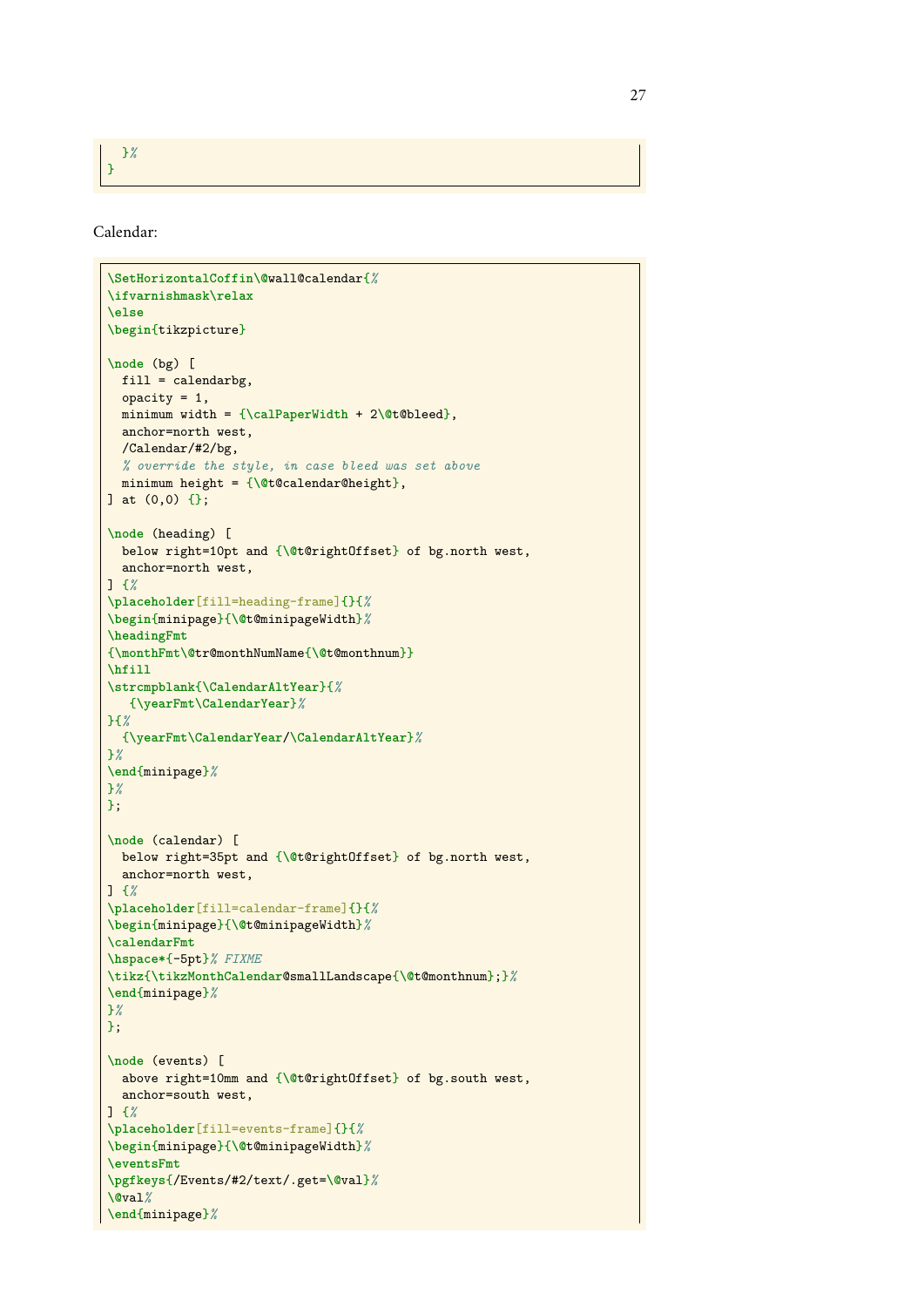```
}%
\lambda:
\end{tikzpicture}%
\fi
}% \SetHorizontalCoffin
```
### *10.5.5 Join the coffins*

Only using yOffset. The quote should be centered on the x axis.

Join coffins so that the photo is in a fixed position, i.e. relative to the pageWrap, not relative to other coffins. It prevents accidental shifts when the other coffins are empty (when varnishmask is on) or have too much content.

```
% The quote has to be centered between the photo and the calendar with manual tweaking.
% The height of the quote is not known, the height of the calendar plus its heading is not known.
% TODO move the photo with /Photo/#2/xOffset and yOffset as at the full page layout
\pgfkeys{/Quote/#2/yOffset/.get=\@val}
\setlength{\@t@yOffset}{\@val}
\JoinCoffins*\@wall@photo[hc,b]\@wall@quote[hc,t](0pt, \@t@yOffset)
\pgfkeys{/Photo/#2/yOffset/.get=\@val}
\setlength{\@t@yOffset}{\@val}
% NOTE: Taking the bottom edge of the photo as fixed.
% yOffset must be set to pull the photo down into position
\JoinCoffins*\@wall@pageWrap[hc,t]\@wall@photo[hc,b](0pt, \uppermargin + \@t@yOffset)
% Calendar is aligned to the bottom of the page.
\JoinCoffins*\@wall@pageWrap[hc,b]\@wall@calendar[hc,b](0pt, \textheight +\uppermargin -\paperheight -\@t@bleed)
\makeatother
```
### *10.5.6 Typeset*

**\clearpage \TypesetCoffin\@**wall@pageWrap*%* }*% \@wall@smallLandscapeLayout*

*10.5.7 Tikz calendar*

#1 = number of month with leading zero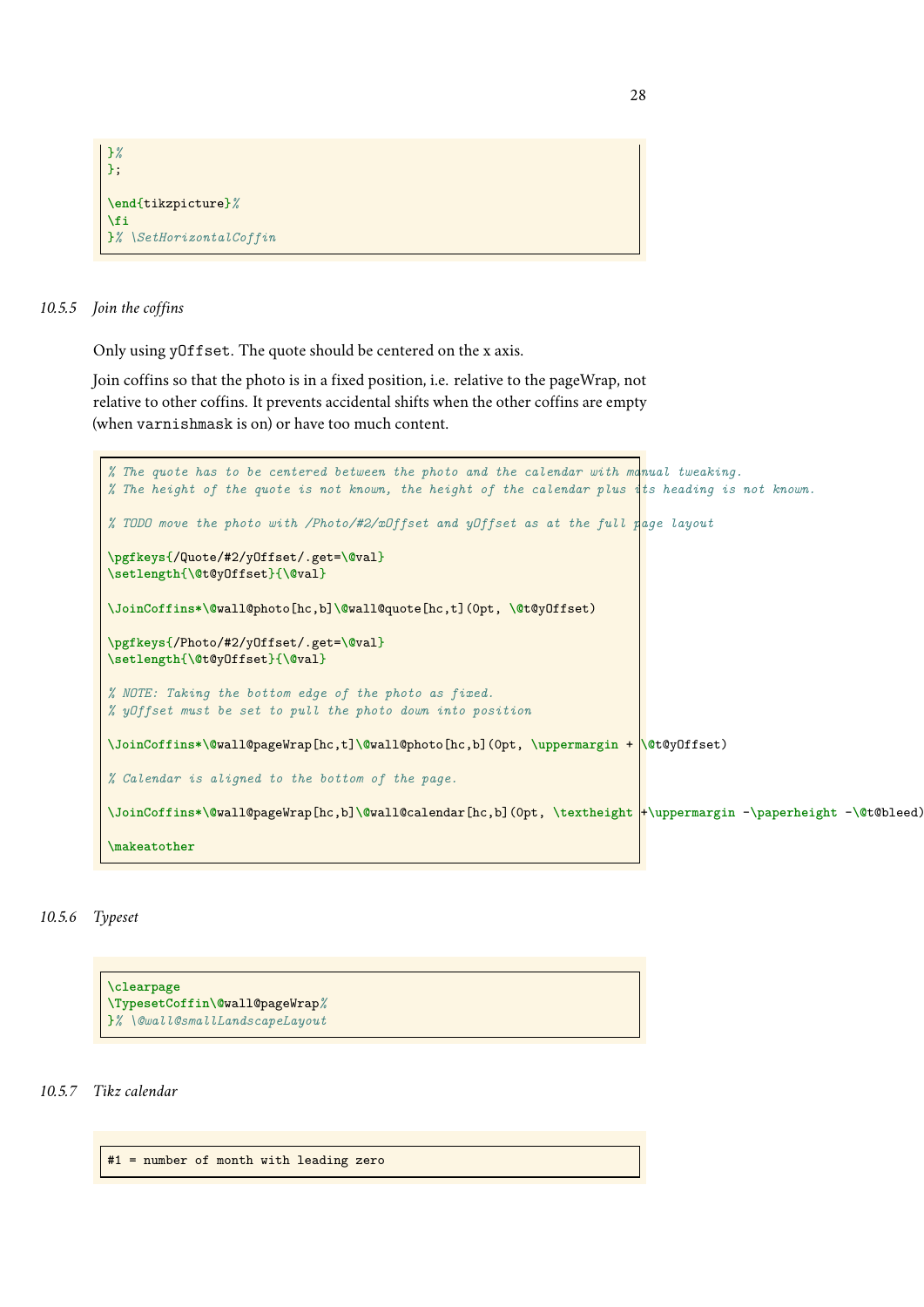```
\newcommand*{\tikzMonthCalendar@smallLandscape}[1]{%
\pgfkeys{/Events/\monthName{#1}/marks/.get=\@eventmarks}%
\calendar (cal#1) [betelgeuse, dates=\CalendarYear-#1-01 to \CalendarYear-#1-last] \@eventmarks;%
}
```
### <span id="page-28-0"></span>10.6 TIKZ STYLES

*10.6.1 day letter headings*

```
\tikzstyle{day letter headings}=[%
  day heading/.style={black!90},
  execute before day scope={%
    \ifdate{day of month=1}{%
      \pgfmathsetlength\pgf@xa{\tikz@lib@cal@xshift}%
      \pgfmathsetlength\pgf@ya{\tikz@lib@cal@yshift}%
      \foreach \d in {0,1,2,3,4,5,6} {%
        \pgf@xa=\d\pgf@xa%
        \pgftransformxshift{\pgf@xa}%
        \pgftransformyshift{\pgf@ya}%
        \node (d\d) [anchor=south, day heading] {\dayLetterFmt\@tr@dayLetter{\d}};%
     };%
    }{}%
 },%
]
```
### *10.6.2 days grid*

```
\newcount\gridRows
\newcount\gridLines
\newcount\n
\newif\ifGridNoSurround
\GridNoSurroundfalse
\tikzstyle{no grid surround}=[execute before day scope={\GridNoSurroundtrue}]
\tikzstyle{grid surround}=[execute before day scope={\GridNoSurroundfalse}]
\tikzstyle{days grid}=[%
  execute before day scope={%
    \ifdate{day of month=1}{%
      %
      % Determine if the grid is five or six rows
      %
      % 31 day months
      \ifdate{between=01-01 and 01-31, between=03-01 and 03-31, between=05-01 and 05-31, between=07-01 and 07-31, between=08-01 and 08-31, between=10-01 and 10-31, between=12-01 and 12-31}{%
        \ifdate{Saturday,Sunday}{%
           \gridRows=6%
           \setlength\@t@calendar@gridHeight{\@t@calendar@gridHeightSixRows}%
        }{%
           \gridRows=5%
           \setlength\@t@calendar@gridHeight{\@t@calendar@gridHeightFiveRows}%
        }
      }{
      % 30 day months and February
```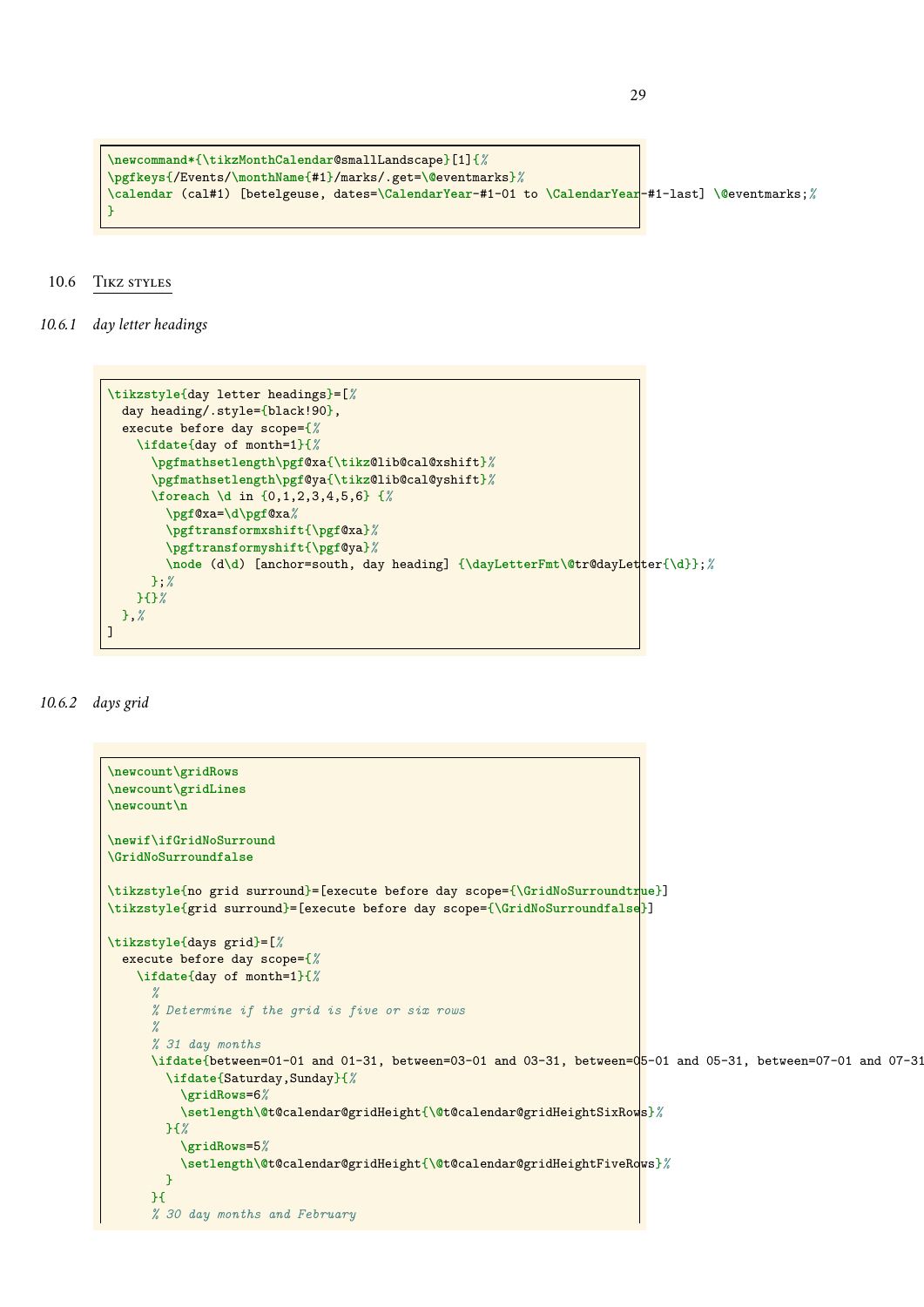```
\ifdate{between=02-01 and 02-last}{%
    \gridRows=5%
    \setlength\@t@calendar@gridHeight{\@t@calendar@gridHeightFiveRows}%
  }{%
    \ifdate{Sunday}{%
      \gridRows=6%
      \setlength\@t@calendar@gridHeight{\@t@calendar@gridHeightSixRows}%
    }{%
      \gridRows=5%
      \setlength\@t@calendar@gridHeight{\@t@calendar@gridHeightFiveRows}%
    }
 }
}
%
% Horizontal lines
%
\gridLines=\gridRows
\ifGridNoSurround\relax
\else
  \advance\gridLines by 1
  \n=0
  \draw [
   gridcolor,
   line width=0.3pt,
   xshift=-0.5\@t@calendar@dayXshift,
    yshift=0.5\@t@calendar@dayYshift,
 ] (0,{-\n\@t@calendar@dayYshift}) -- (7\@t@calendar@dayXshift,{-\n\@t@calendar@dayYshift});
\fi
\foreach \n in {1,2,3,4,5,6} {
 \ifnum\n<\gridLines
   \draw [
      gridcolor,
      line width=0.3pt,
      xshift=-0.5\@t@calendar@dayXshift,
      yshift=0.5\@t@calendar@dayYshift,
    ] (0,{-\n\@t@calendar@dayYshift}) -- (7\@t@calendar@dayXshift,{-\n\@t@calendar@dayYshift});
  \fi
}
%
% Vertical lines
%
\gridLines=7
\ifGridNoSurround\relax
\else
  \advance\gridLines by 1
 \n\lambdan=0
  \draw [
    gridcolor,
    line width=0.3pt,
   xshift=-0.5\@t@calendar@dayXshift,
    yshift=0.5\@t@calendar@dayYshift,
 ] ({\n\@t@calendar@dayXshift},0) -- ({\n\@t@calendar@dayXshift},{-\gridRows\@t@calendar@dayYshift});
\fi
\foreach \n in {1,2,3,4,5,6,7} {
  \ifnum\n<\gridLines
    \draw [
      gridcolor,
      line width=0.3pt,
      xshift=-0.5\@t@calendar@dayXshift,
      yshift=0.5\@t@calendar@dayYshift,
    ] ({\n\@t@calendar@dayXshift},0) -- ({\n\@t@calendar@dayXshift},{-\gridRows\@t@calendar@dayYshift});
  \fi
}
```
30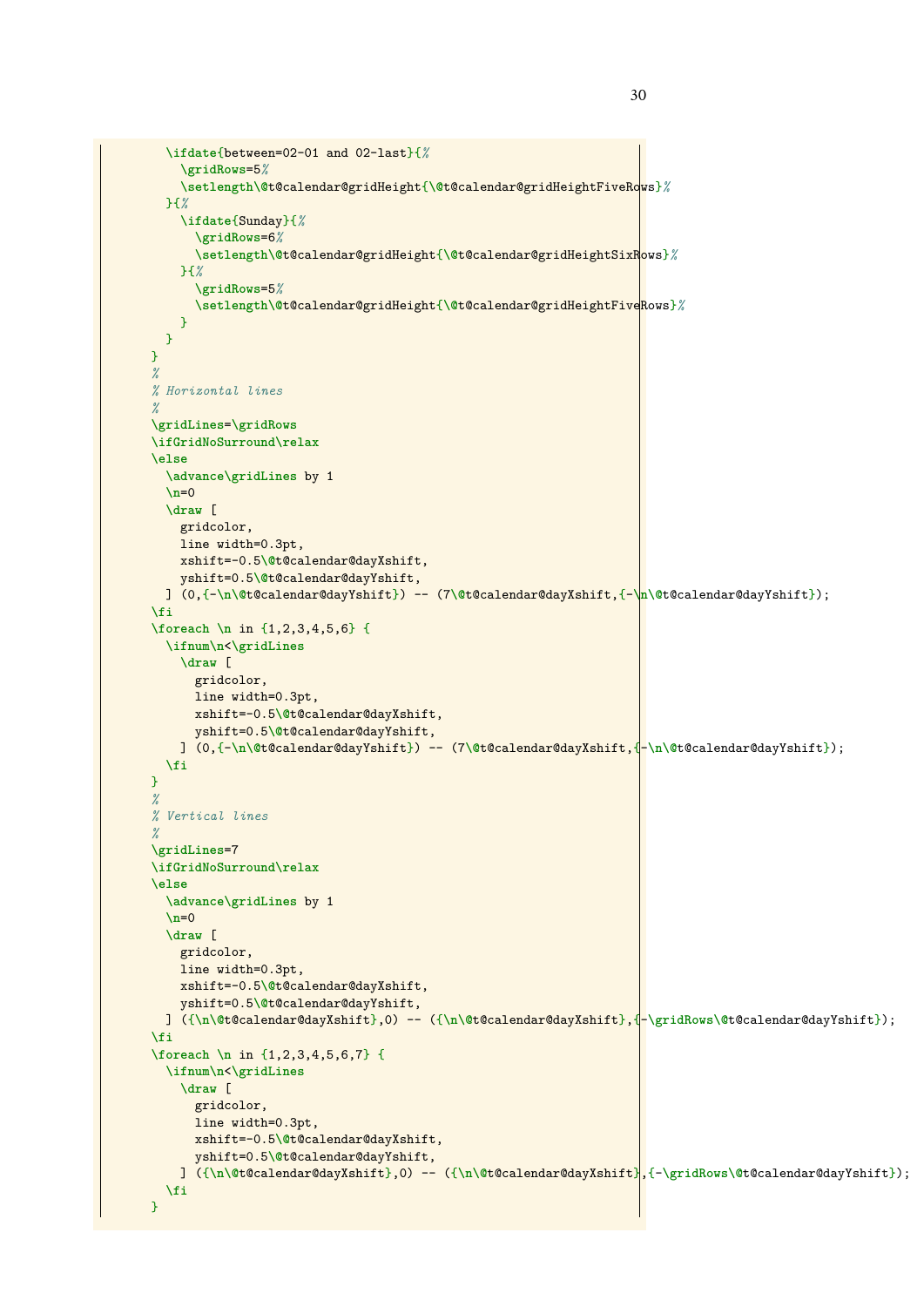

31

#### *10.6.3 headings background rule*

```
\tikzstyle{headings background rule}=[
  background rule/.style={black!90, line width=0.3pt, yshift={0.3\@t@calendar@dayYshift -3pt}},
  execute before day scope={%
    \ifdate{day of month=1}{%
      \draw [
        xshift=-0.5\@t@calendar@dayXshift,
        yshift=0.5\@t@calendar@dayYshift,
        background rule,
      ] (0,0) -- (7\@t@calendar@dayXshift,0);
    }{}%
 }
]
```
### *10.6.4 headings background bar*

```
\tikzstyle{headings background bar}=[
 headings background rule,
  background rule/.style={black!20, line width=10pt, yshift={0.3\@t@calendar@dayYshift +3.5pt}},
]
```
### <span id="page-30-0"></span>10.7 Tikz calendar styles

*10.7.1 Betelgeuse, days in a grid*

(Alpha Orionis)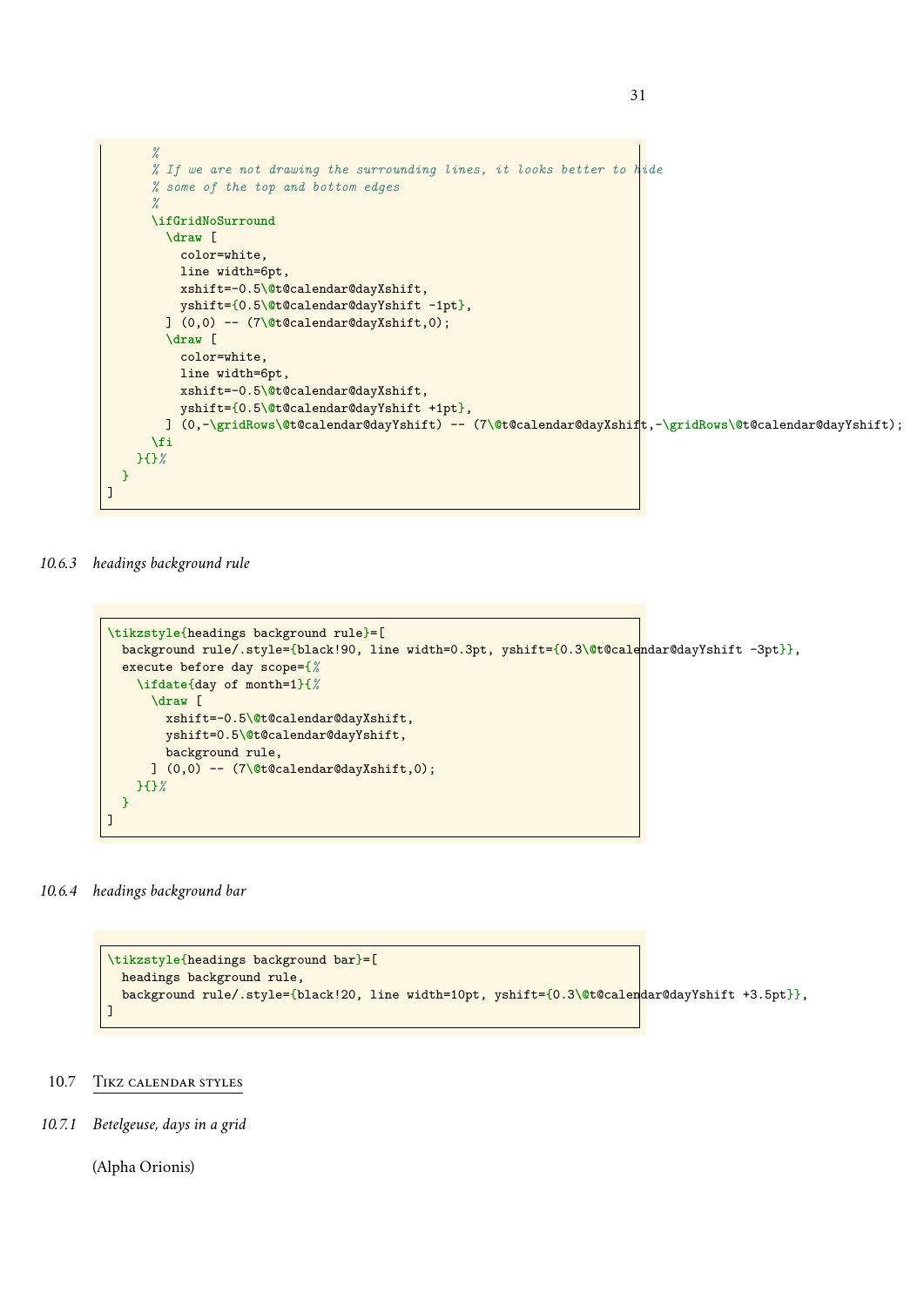```
\tikzstyle{betelgeuse}=[
 no grid surround,
 days grid,
 week list,
 day xshift=\@t@calendar@dayXshift,
 day yshift=\@t@calendar@dayYshift,
 headings background bar,
 day letter headings,
 day heading/.style={black!90, yshift={-0.3\@t@calendar@dayYshift}},
  every day/.append style={anchor=base, inner xsep=0pt, yshift={-0.25\baselineskip}},
  day text={\dayTextFmt\%d-},
]
```
*10.7.2 Alnitak, days in one line*

(Zeta Orionis)

```
\tikzstyle{alnitak}=[
 day list right,
 day xshift={0pt},
 every month/.append style={anchor=base, inner xsep=0pt, yshift=4mm, xshift=-\widthof{\space}},
 day text={\dayTextFmt\%d-},
 every day/.append style={anchor=base, inner xsep=0pt},
 execute before day scope={
    %
   % === Moving the day number ===
    %
   % A small offset seems to improve the result, the last day gets closer to the end of the linewidth
   \pgftransformxshift{0.01em}
   \pgfcalendarjuliantodate{\pgfcalendarendjulian}{\currentyear}{\currentmonth}{\lastday}
    % Width of month day digits from 1 - 28
   \setlength{\@tmp@a}{\widthof{12345678910111213141516171819202122232425262728}}
   \setlength{\@tmp@b}{\widthof{30}}
   \pgfmathparse{(\linewidth - \@tmp@a - \@tmp@b * (\lastday-28)) / \lastday}
   \pgftransformxshift{\pgfmathresult}
   \let\%=\pgfcalendarshorthand
   \setlength{\@tmp@a}{\widthof{\%d-}}
   \pgftransformxshift{\@tmp@a}
   %
   % === Weekday letter above the day ===
   %
   \ifdate{weekend}{\def\dayLetterColor{\color{weekend}}}{\def\dayLetterColor{\color{weekday}}}%
    \node[anchor=south,yshift=5mm,inner sep=0pt]{%
     \dayLetterColor\dayLetterFmt\@tr@dayLetter{\pgfcalendarcurrentweekday}%
   };%
 },
]
```
# <span id="page-31-1"></span><span id="page-31-0"></span>11year planner

### 11.1 Tikz calendar styles

*11.1.1 Year Planner Portrait*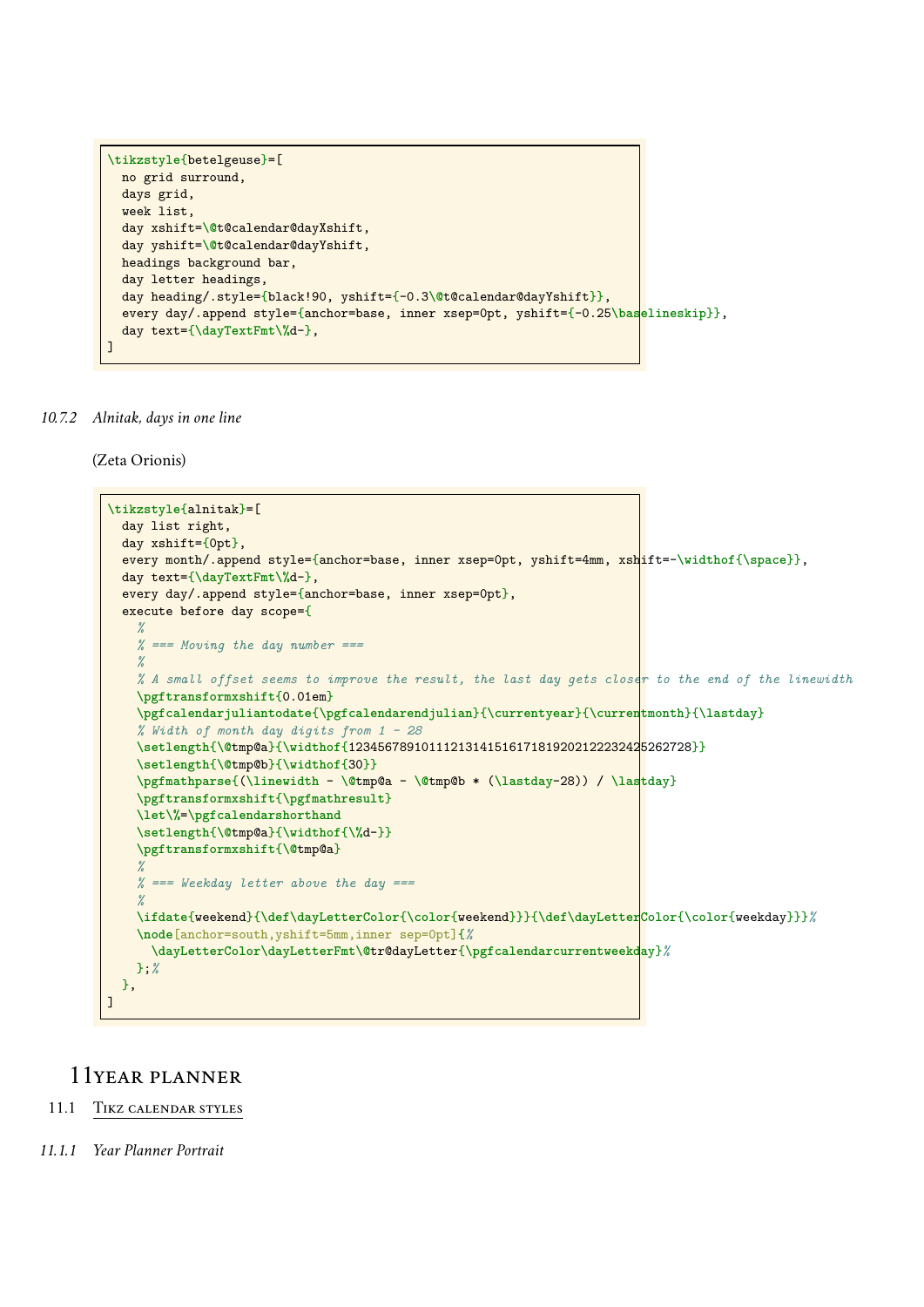

*11.1.2 Year Planner Landscape*

```
\newcommand\plannerLandscapeDateDayFont{}
\newcommand\plannerLandscapeDayFont{}
\newcommand\plannerLandscapeMonthFont{}
\newcommand\plannerLandscapeMonthFmt{%
  \plannerLandscapeMonthFont%
  \fontsize{15}{18}\selectfont%
  \color{gold}\bfseries%
}
\newcommand\plannerLandscapeDayFmt{%
  \plannerLandscapeDayFont%
  \fontsize{10}{12}\selectfont%
}
\newcommand*\plannerLandscapeDateDayFormat[1]{%
  \plannerLandscapeDateDayFont%
  \fontsize{8}{11}\selectfont%
 #1%
}
\newcommand\plannerLandscapeBeginDayScopeHook{%
  \ifdate{weekend}{\color{black!60}}{}
}
\newlength\plannerLandscapeDayXShift
\newlength\plannerLandscapeMonthYShift
% Assuming 25mm to fit 'September'
\setlength{\@tmp@a}{\calPaperWidth - \@wall@leftMargin - \@wall@rightMargin - 25mm}
% Max week shift is 6 = Sunday. 31 days + 6 = 37. 1/37 = 0.027
\setlength{\plannerLandscapeDayXShift}{0.027\@tmp@a}
% Assuming 10mm for day headings (M T W...) and some padding
\setlength{\@tmp@a}{\calPaperHeight - \@wall@topMargin - \@wall@bottomMargin - 10mm}
% 1/12 = 0.0833
\setlength{\plannerLandscapeMonthYShift}{0.0833\@tmp@a}
```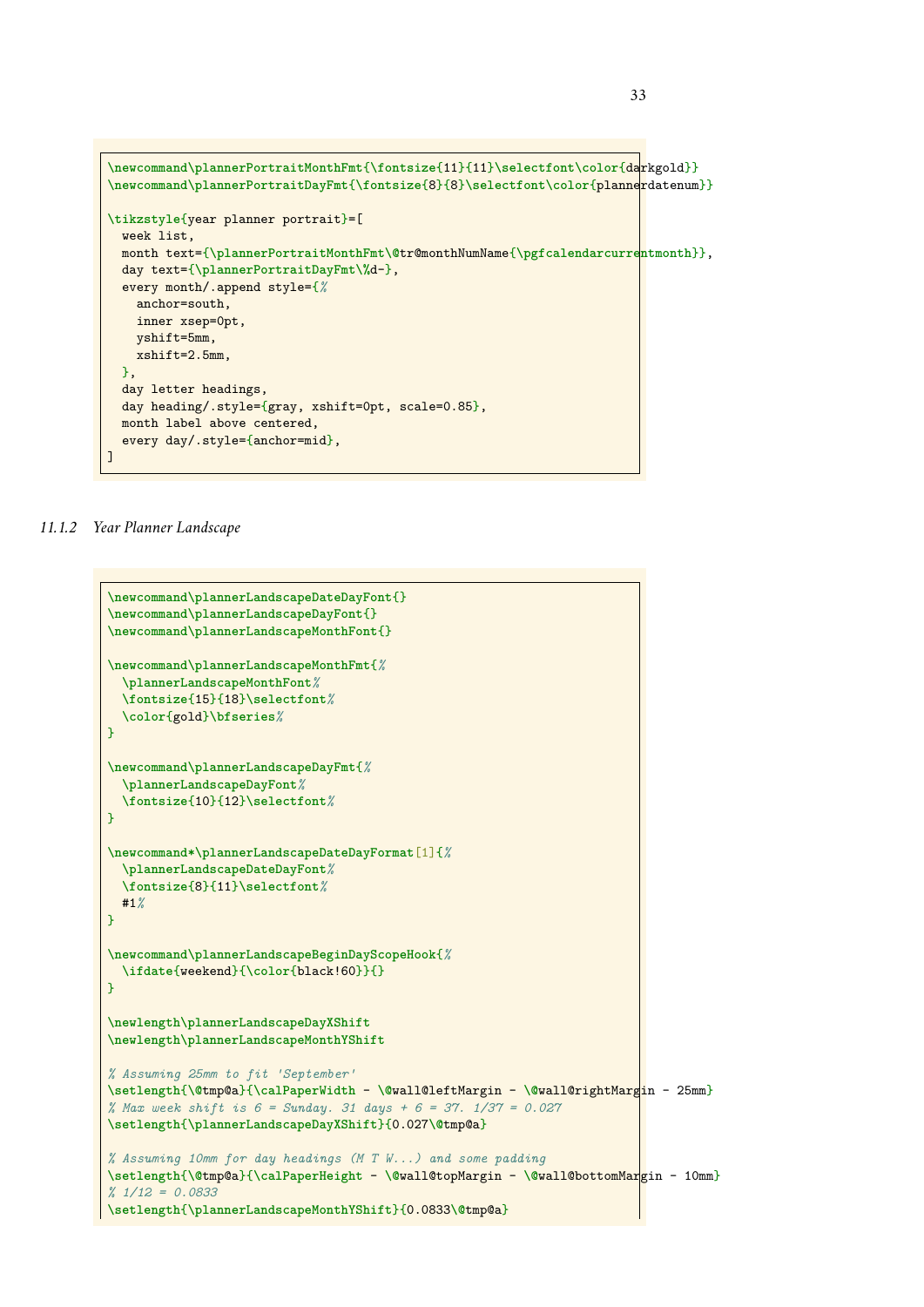```
\tikzstyle{year planner landscape}=[
  month list,
  day xshift=\plannerLandscapeDayXShift,
  month yshift=\plannerLandscapeMonthYShift,
  every month/.append style={anchor=base, inner xsep=0pt},
  month text={\plannerLandscapeMonthFmt \%mt},
  day text={\plannerLandscapeDayFmt \%d-},
  every day/.append style={anchor=base, inner xsep=0pt},
  month label left,
  execute at begin day scope={
    \plannerLandscapeBeginDayScopeHook
    % Weekday headers in January
    \ifdate{between=01-01 and 01-31}{
      \def\l{\ifcase\pgfcalendarcurrentweekday M\or T\or W\or T\or F\or S\or S\fi}%
      \ifdate{weekend}{\def\daylabelcolor{gold}}{\def\daylabelcolor{black}}%
      \node[anchor=south,yshift=5mm,inner sep=0pt]{\color{\daylabelcolor}\plannerLandscapeDateDayFormat{\l}};%
    \mathcal{H}% Weekday headers in December
    \ifdate{between=12-01 and 12-31}{
      \pgftransformyshift{-3mm}%
      \def\l{\ifcase\pgfcalendarcurrentweekday M\or T\or W\or T\or F\or S\or S\fi}%
      \ifdate{weekend}{\def\daylabelcolor{gold}}{\def\daylabelcolor{black}}%
      \node[anchor=south,yshift=5mm,inner sep=0pt]{\color{\daylabelcolor}\plannerLandscapeDateDayFormat{\l}};%
    }{}
 }
]
```
34

*11.1.3 Year Planner Landscape Grid*

```
\newcommand\plannerGridMonthFont{}
\newcommand\plannerGridDateDayFont{}
\newcommand\plannerGridNotesFont{}
\newcommand\plannerGridDayFont{}
\newcommand\plannerGridYearNumberFont{}
\newcommand\plannerGridYearNumberFmt{%
  \plannerGridYearNumberFont%
  \fontsize{11}{11}\selectfont%
  \color{white}%
}
\newcommand\plannerGridMonthFmt{%
  \plannerGridMonthFont%
  \fontsize{13}{13}\selectfont%
  \color{white}%
}
\newcommand\plannerGridDayFmt{%
  \plannerGridDayFont%
  \fontsize{11}{11}\selectfont%
\lambda\newcommand\plannerGridDateDayFmt{%
  \plannerGridDateDayFont%
  \fontsize{9}{9}\selectfont%
  \color{black!80}%
}
```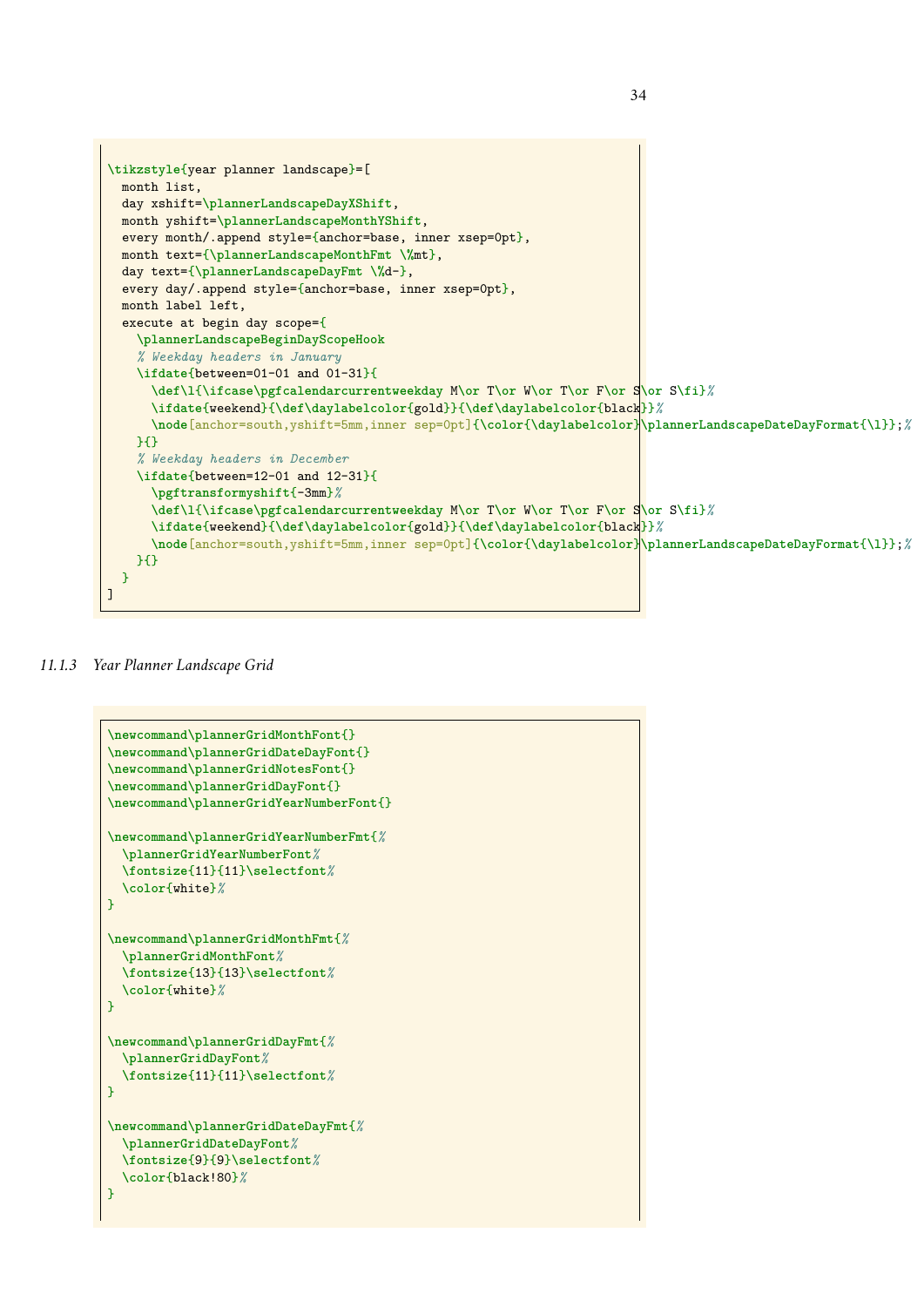```
\newcommand{\plannerGridNotesFmt}{%
  \plannerGridNotesFont%
  \fontsize{11}{11}\selectfont%
}
\newcommand\plannerGridBeginDayScopeHook{%
 \ifdate{weekend}{\color{black!60}}{}
}
\newlength\plannerGridColXShift
\newlength\plannerGridRowYShift
\newlength\plannerGridCalendarWidth
\newlength\plannerGridCalendarHeight
\newlength\plannerGridDayHeadingsHeight
\newlength\plannerGridMonthNamesWidth
\newlength\plannerGridNotesHeight
\setlength{\plannerGridNotesHeight}{10mm}
\setlength{\plannerGridCalendarWidth}{\calPaperWidth - \@wall@leftMargin - \@wall@rightMargin}
\setlength{\plannerGridCalendarHeight}{\calPaperHeight - \@wall@topMargin - \@wall@bottomMargin - \plannerGridNotesHeight}
\setlength{\plannerGridDayHeadingsHeight}{10mm}
\setlength{\plannerGridMonthNamesWidth}{10mm}
\setlength{\@tmp@a}{\plannerGridCalendarWidth - \plannerGridMonthNamesWidth}
% 37 columns. 1/37 = 0.027. Max week shift is 6 = Sunday. 31 days + 6 = 37.
\setlength{\plannerGridColXShift}{0.027\@tmp@a}
\setlength{\@tmp@a}{\plannerGridCalendarHeight - 2\plannerGridDayHeadingsHeight}
% 12 rows. 1/12 = 0.0833
\setlength{\plannerGridRowYShift}{0.0833\@tmp@a}
\newcounter{verticalCount}
\tikzstyle{year planner landscape grid days}=[
 month list,
  day xshift=\plannerGridColXShift,
  month yshift=\plannerGridRowYShift,
  day text={\plannerGridDayFmt \%d-},
  every day/.append style={anchor=base, yshift=-12pt, inner xsep=0pt},
  execute at begin day scope={%
    % White fill to cover the page background color
    \node (cell) [
      rectangle,
     fill = white,minimum height = \plannerGridRowYShift - 1pt,
     minimum width = \plannerGridColXShift - 1pt,
     xshift = -0.5\plannerGridColXShift,
     yshift = 4.5pt,] {};%
    %
    \ifdate{Monday}{%
      \node (a) [above left = 15pt and -3.5pt of cell.west] {};
      \node (b) [below left = 15pt and -3.5pt of cell.west] {};
      \node (c) [right = 10pt of cell.west] {};
      \path [on layer = one, fill = pagebgcolor] (a.south) -- (b.north) -- (c.west) -- (a.south);%
    }{}%
    %
    \ifdate{Sunday}{%
      \node (a) [above left = 15pt and {-3.5pt + 1pt} of cell.east] {};
```
35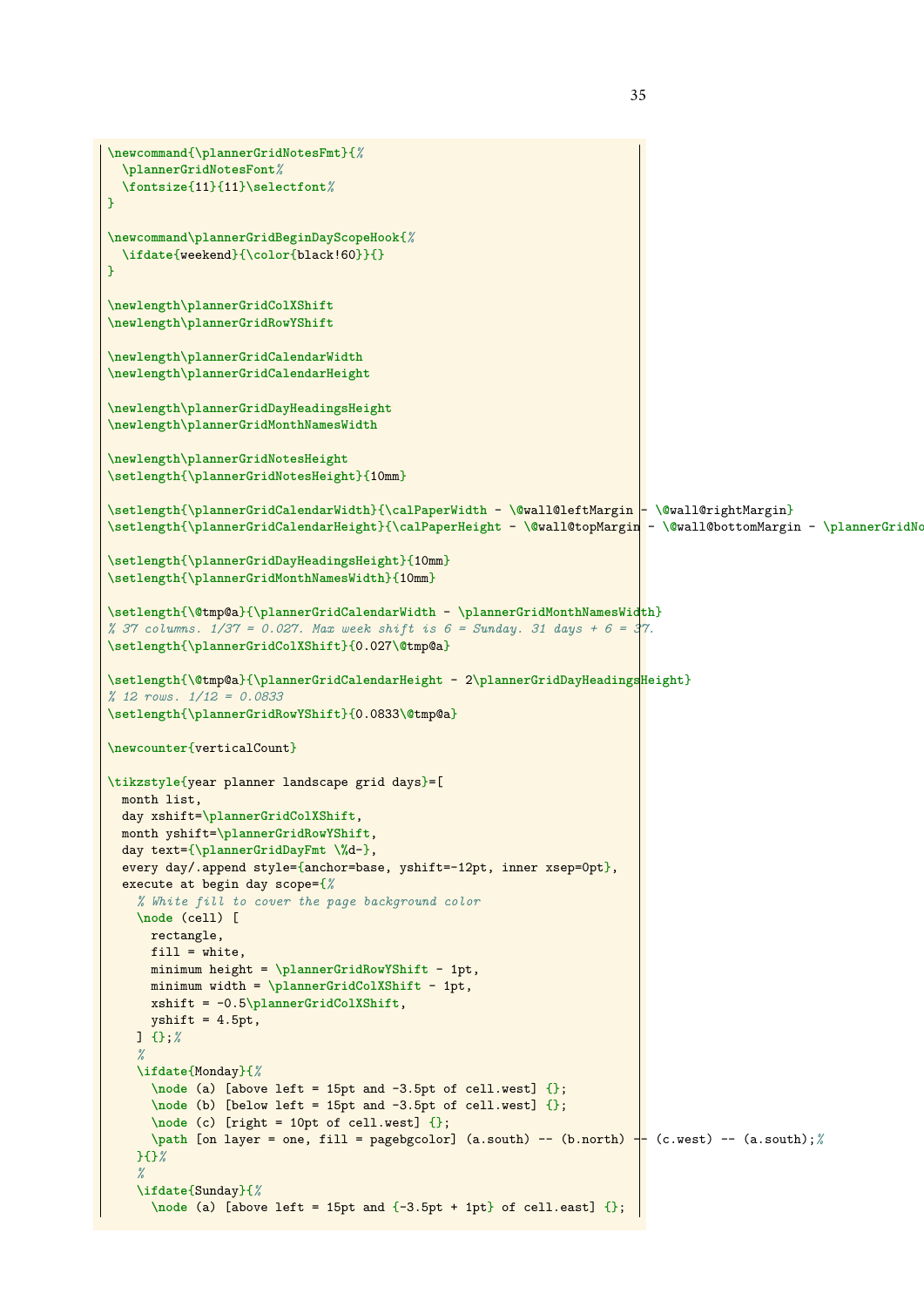```
\node (b) [below left = 15pt and {-3.5pt + 1pt} of cell.east] {\};\node (c) [right = {10pt - 1pt} of cell.east] {};
      \path [on layer = two, fill = white] (a.south) -- (b.north) -- (c.west) -- (a.south);%
    }{}%
    %
    \plannerGridBeginDayScopeHook%
  },
\overline{1}
```
<span id="page-35-0"></span>11.2 Helpers

```
\newcommand\plannerMarksDayTextCSV{\@wall@eventsCsv}
\newcommand\plannerMarksNoteCSV{\@wall@eventsCsv}
\newcommand\plannerMarkDefaultsCsv{}
\newcommand\@wall@plm[1]{%
\luadirect{
require("wallcalendar-helpers.lua")
monthMarksDayText(\luastring{#1}, nil, \luastring{\plannerMarksDayTextCSV})
tex.sprint(';')
}}
\newcommand\@wall@plmYear{%
\luadirect{
require("wallcalendar-helpers.lua")
yearMarksDayText(tonumber(\CalendarYear), nil, \luastring{\plannerMarksDayTextCSV})
tex.sprint(';')
}}
\newcommand\@wall@plNotes{%
\luadirect{
require("wallcalendar-helpers.lua")
yearMarksNote(tonumber(\CalendarYear), nil, \luastring{\plannerMarksNoteCSV}, \luastring{\plannerMarkDefaultsCsv}, false)
}}
\newcommand\@wall@plNotesOneCalendar{%
\luadirect{
require("wallcalendar-helpers.lua")
yearMarksNote(tonumber(\CalendarYear), nil, \luastring{\plannerMarksNoteCSV}, \luastring{\plannerMarkDefaultsCsv}, true)
}}
\newcommand\plannerEvents{%
\parseYearEvents[filter pred = hasNote]%
}
```
## <span id="page-35-1"></span>11.3 \YEARPLANNERPORTRAIT

```
\newcommand\YearPlannerPortrait{%
\@wall@useDefaultMoons%
\begin{tikzpicture}[every calendar/.style={year planner portrait}]%
 \matrix[column sep=1.5em, row sep=5mm] {
   \calendar(cal01)[dates=\CalendarYear-01-01 to \CalendarYear-01-last] <b>\@wall@plm{January}; \pgfmatrixnextce
   \calendar(cal02)[dates=\CalendarYear-02-01 to \CalendarYear-02-last] \@wall@plm{February}; \pgfmatrixnextcell
   \calendar(cal03)[dates=\CalendarYear-03-01 to \CalendarYear-03-last] \@wall@plm{March}; \\
   \calendar(cal04)[dates=\CalendarYear-04-01 to \CalendarYear-04-last] \@wall@plm{April}; \pgfmatrixnextcell
```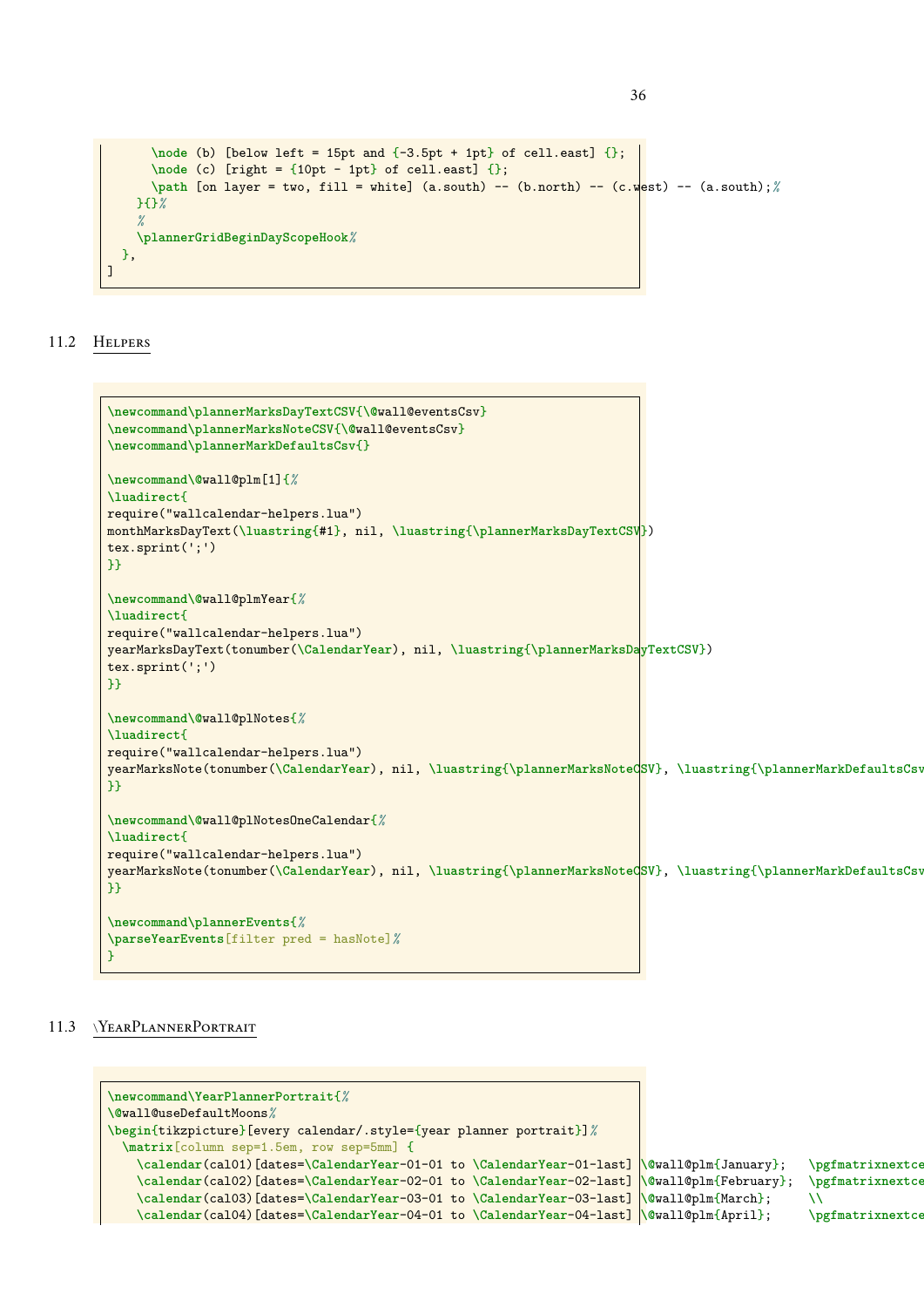```
\calendar(cal05)[dates=\CalendarYear-05-01 to \CalendarYear-05-last] \&nall@plm{May}; \pgfmatrixnextcell
   \calendar(cal06)[dates=\CalendarYear-06-01 to \CalendarYear-06-last] \@wall@plm{June}; \\
   \calendar(cal07)[dates=\CalendarYear-07-01 to \CalendarYear-07-last] <b>\@wall@plm{July}; \pgfmatrixnextce
   \calendar(cal08)[dates=\CalendarYear-08-01 to \CalendarYear-08-last] \@wall@plm{August}; \pgfmatrixnextcell
   \calendar(cal09)[dates=\CalendarYear-09-01 to \CalendarYear-09-last] \@wall@plm{September}; \\
   \calendar(cal10)[dates=\CalendarYear-10-01 to \CalendarYear-10-last] \@wall@plm{October}; \pgfmatrixnextcell
   \calendar(cal11)[dates=\CalendarYear-11-01 to \CalendarYear-11-last] \@wall@plm{November}; \pgfmatrixnextcell
   \calendar(cal12)[dates=\CalendarYear-12-01 to \CalendarYear-12-last] \@wall@plm{December}; \\
 };
 \@wall@plNotes
\end{tikzpicture}%
```
#### <span id="page-36-0"></span>11.4 \YearPlannerLandscape

}

```
\newcommand\YearPlannerLandscape{%
\@wall@usePlannerMoons%
\begin{tikzpicture}%
 \calendar (cal) [
    year planner landscape,
    dates=\CalendarYear-01-01 to \CalendarYear-12-31,
  ] \@wall@plmYear;
 \@wall@plNotesOneCalendar
\end{tikzpicture}%
}
```
### <span id="page-36-1"></span>11.5 \YearPlannerLandscapeGrid

```
\newcommand\YearPlannerLandscapeGrid{%
\@wall@usePlannerMoons%
\begin{tikzpicture}
 % Background frame
 \node (bg) [
   rectangle,
   inner sep = 0pt,
   minimum width = \plannerGridCalendarWidth,
   minimum height = \plannerGridCalendarHeight,
 ] {};
 \foreach \x/\m in {1/\xJanShort, 2/\xFebShort, 3/\xMarShort, 4/\xAprShort,
   5/\xMayShort, 6/\xJunShort, 7/\xJulShort, 8/\xAugShort, 9/\xSepShort,
   10/\xOctShort, 11/\xNovShort, 12/\xDecShort}
 {
    \setlength{\@tmp@a}{\x\plannerGridRowYShift + \plannerGridDayHeadingsHeight}
   % Month labels
   \node [
     below = \@tmp@a of bg.north west,
     yshift = 0.5\plannerGridRowYShift,
     xshift = 0.5\plannerGridColXShift - 2pt,
     anchor = base,
     rotate = 90,
```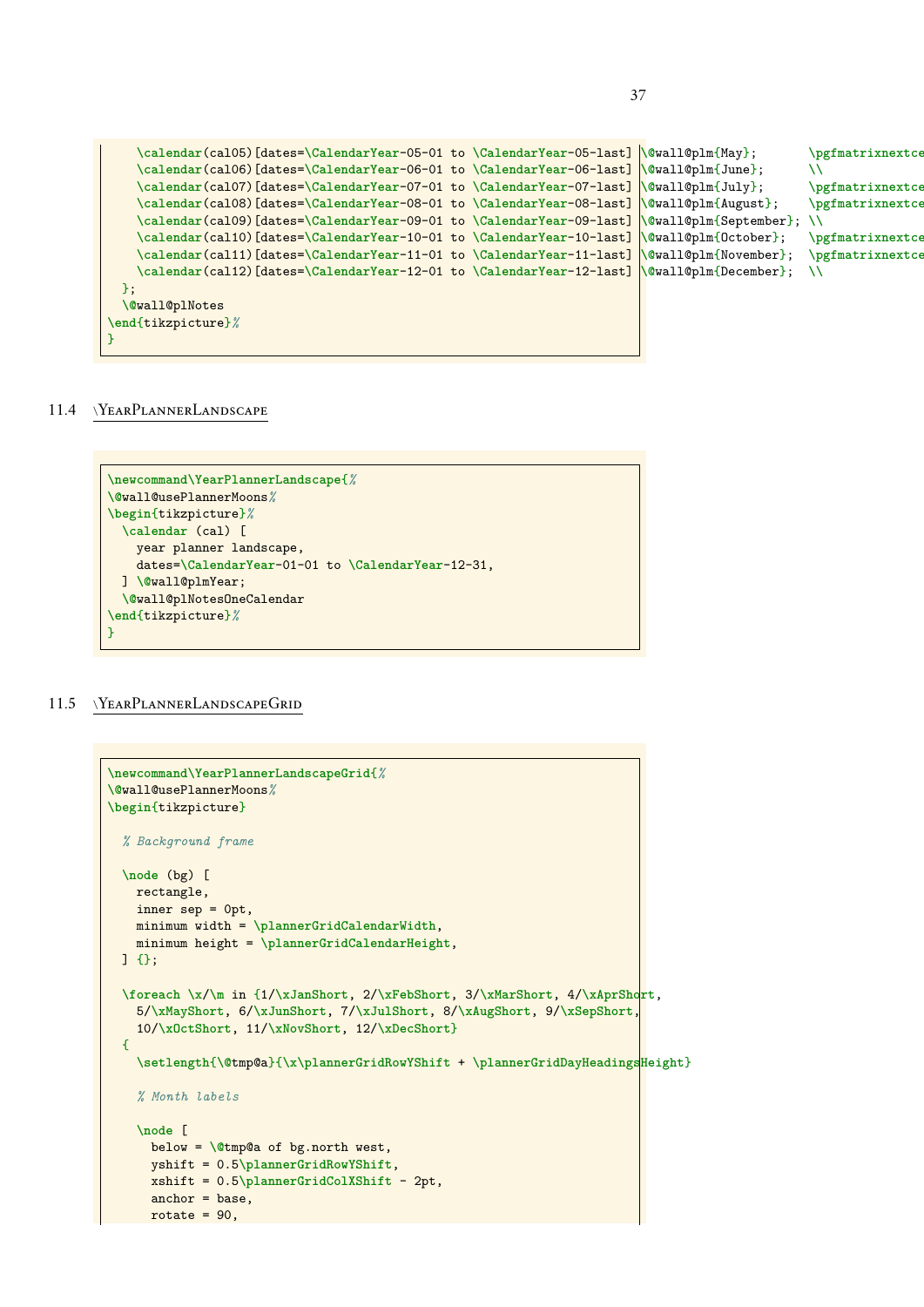```
] {\plannerGridMonthFmt\MakeUppercase{\textls*{\m}}};
  % Horizontal lines
  \addtolength{\@tmp@a}{-\plannerGridRowYShift}
  \node (h-a-\x) [below = \@tmp@a of bg.north west] {};
  \node (h-b-\x) [below = \@tmp@a of bg.north east] {};
  \draw [gridcolor] (h-a-\x) -- (h-b-\x);
\mathbf{r}% 13th line
\setlength{\@tmp@a}{12\plannerGridRowYShift + \plannerGridDayHeadingsHeight}
\node (h-a-13) [below = \@tmp@a of bg.north west] {};
\node (h-b-13) [below = \@tmp@a of bg.north east] {};
\draw [gridcolor] (h-a-13) -- (h-b-13);
% Year number in the corner
\node [
  right = 0pt of bg.north west,
 xshift = 0.5\plannerGridMonthNamesWidth,
 yshift = -0.5\plannerGridDayHeadingsHeight - 5pt,
 anchor = base,
] {\plannerGridYearNumberFmt\CalendarYear};
\setcounter{verticalCount}{1}
\foreach \i in {0,1,2,3,4,5} {
 \foreach \j/\d in {
   0/\xMondayDayLetter,
    1/\xTuesdayDayLetter,
    2/\xWednesdayDayLetter,
    3/\xThursdayDayLetter,
    4/\xFridayDayLetter,
    5/\xSaturdayDayLetter,
    6/\xSundayDayLetter}
  {
    \addtocounter{verticalCount}{1}
    \ifnumgreater{\value{verticalCount}}{38}{\relax}{
      \setlength{\@tmp@a}{7\plannerGridColXShift}
      \setlength{\@tmp@a}{\i\@tmp@a + \j\plannerGridColXShift + \plannerGridMonthNamesWidth}
      % Day headings (top and bottom)
      \node [
        right = \@tmp@a of bg.north west,
        xshift = 0.5\plannerGridColXShift + 4pt,
        yshift = -0.5\plannerGridDayHeadingsHeight - 5pt,
        anchor = base,
      ] {\plannerGridDateDayFmt \d};
      \node [
        right = \@tmp@a of bg.south west,
        xshift = 0.5\plannerGridColXShift + 4pt,
        yshift = 0.5\plannerGridDayHeadingsHeight - 5pt,
        anchor = base,
      ] {\plannerGridDateDayFmt \d};
      % % Vertical lines
      % \node (v-a-\i-\j) [right = \@tmp@a of bg.north west] {};
      % \node (v-b-\i-\j) [right = \@tmp@a of bg.south west] {};
      % \draw [gridcolor] (v-a-\i-\j) -- (v-b-\i-\j);
```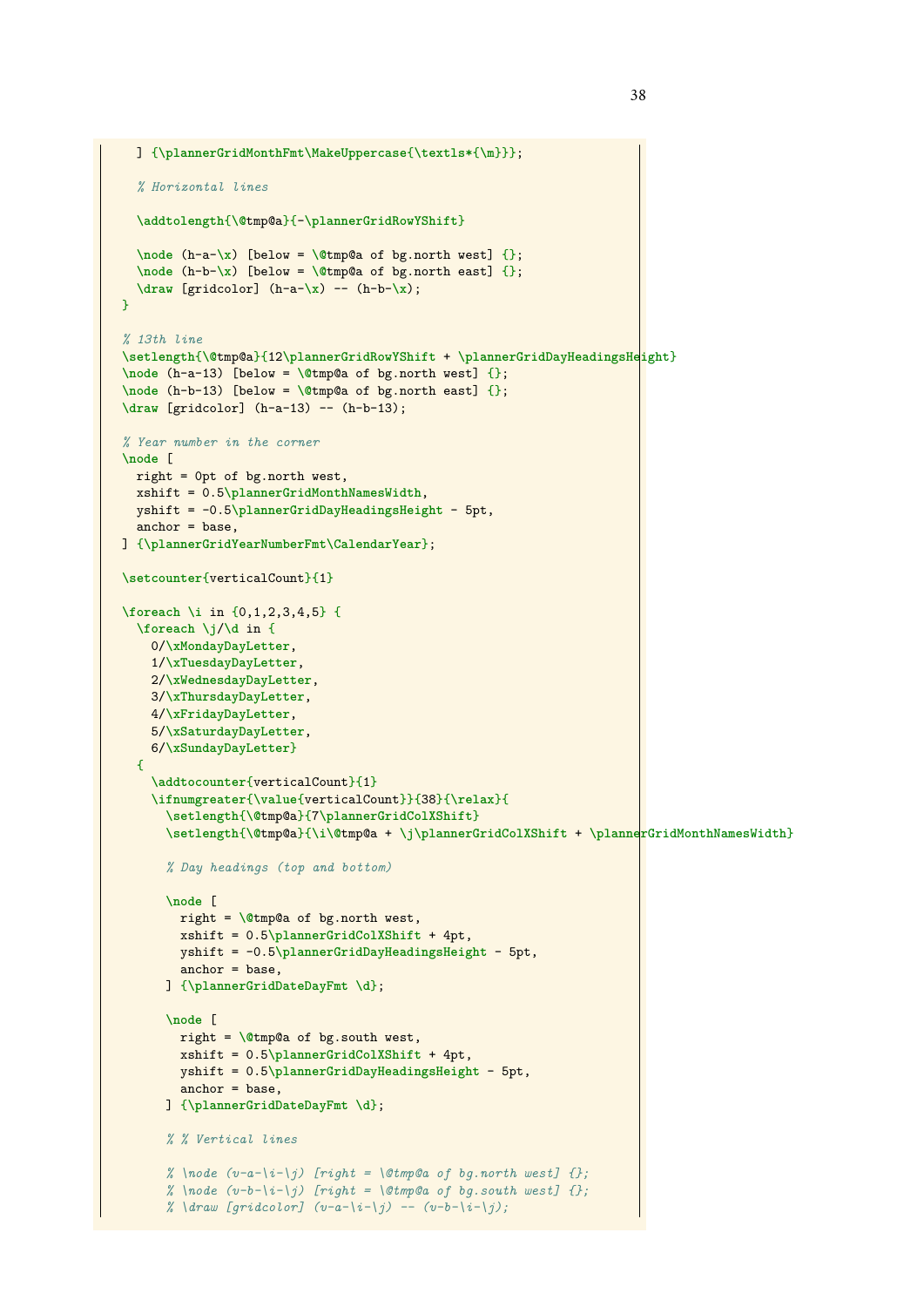

<span id="page-38-0"></span>11.6 \YearPlannerLandscapeGridPage

```
\newcommand{\YearPlannerLandscapeGridPage}{%
\pagecolor{pagebgcolor}%
\AddToShipoutPictureFG*{\put(\LenToUnit{\@wall@leftMargin},\LenToUnit{\@wall@bottomMargin})%
{\begin{minipage}[b]{\plannerGridCalendarWidth}%
\YearPlannerLandscapeGrid
\begin{minipage}[b][10mm][c]{\plannerGridCalendarWidth}%
\plannerGridNotesFmt
\hspace*{2mm}%
\parseYearEvents[%
 filter pred = hasNote,
 format cmd = {\textsuperscript{\eIdx}~\eMonthShort~\eDay:~\textit{\eNote}\ifnumless{\eIdx}{\eMaxIdx}{,\space}{.}},
]%
\end{minipage}%
\end{minipage}%
}}}
```
# <span id="page-38-1"></span>12TRANSLATION KEYS

```
% Load internal translations
\InputIfFileExists{i18n/wallcalendar-\@wall@calendarLanguage.tex}{}%
{\ClassError{wallcalendar}{File Not Found: i18n/wallcalendar-\@wall@calendarLanguage.tex}{}}
% Load user translations if the option was set and translationsAutoload is true
\newcommand\LoadTranslations{%
\InputIfFileExists{\@wall@translationsInputFile}{}%
{\ClassWarning{wallcalendar}{File Not Found: \@wall@translationsInputFile}{}}}
\notblank{\@wall@translationsInputFile}{%
\iftranslationsAutoload \LoadTranslations \fi}
```
Use \ifcase instead of a \luadirect array lookup, otherwise Portuguese day headings such as \def\xMondayDayLetter{{2\textsuperscript{a}}} cause an er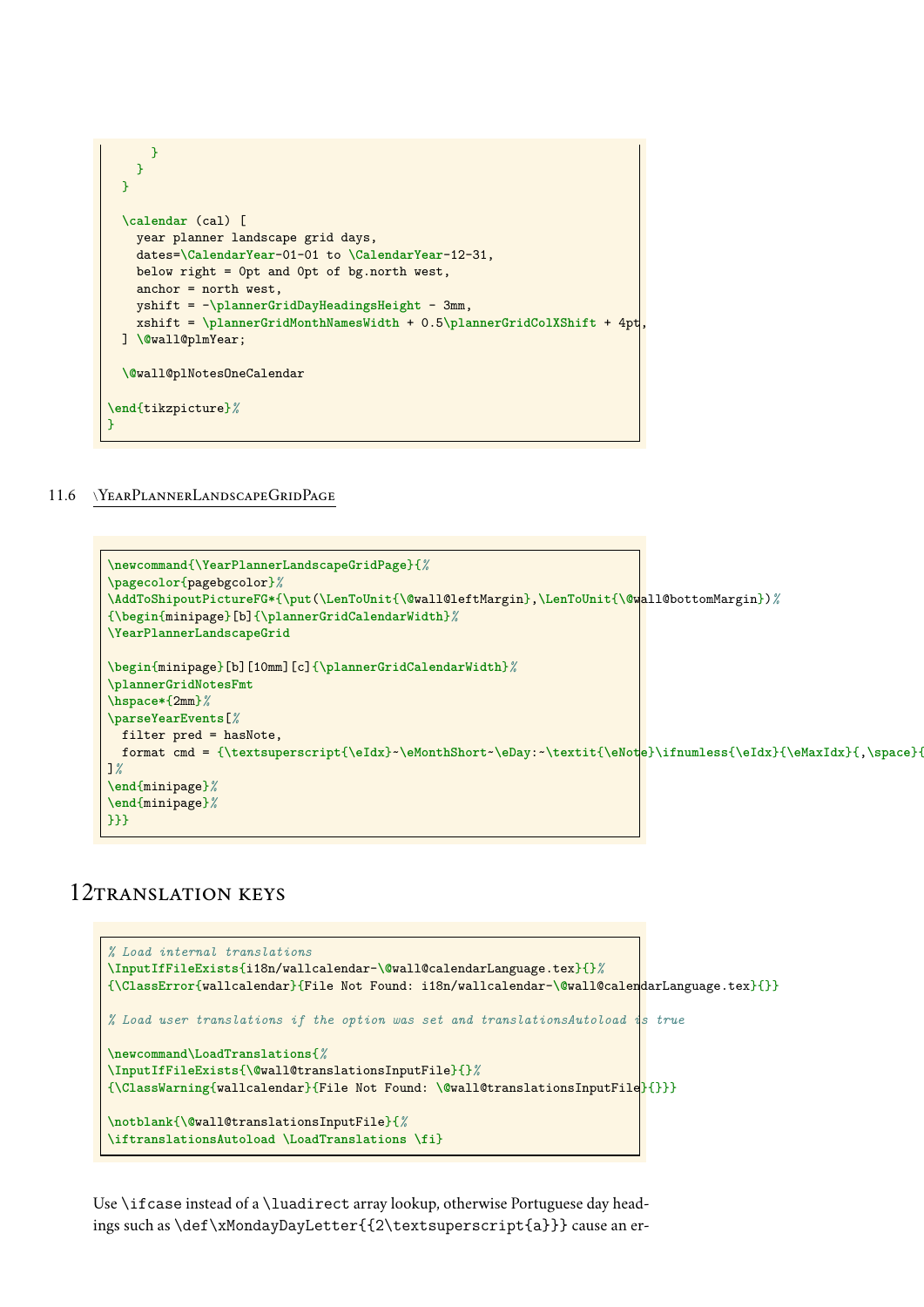ror.

#1 : month number, returns the translation

```
\newcommand*\@tr@monthNumName[1]{%
\ifcase#1 \relax\or \xJanuary\or \xFebruary\or \xMarch\or \xApril\or \xMay\or \xJune\or
\xJuly\or \xAugust\or \xSeptember\or \xOctober\or \xNovember\or \xDecember\fi}
```
#1 : weekday number, returns the one letter translation

```
\newcommand*\@tr@dayLetter[1]{%
\ifcase#1 \xMondayDayLetter\or \xTuesdayDayLetter\or \xWednesdayDayLetter\or
\xThursdayDayLetter\or \xFridayDayLetter\or \xSaturdayDayLetter\or \xSundayDayLetter\fi}
```
## <span id="page-39-0"></span>13helper macros

Doing this in Lua to make blasted sure the result is just a string

```
#1 : month name in English, returns zero padded number
```

```
\newcommand*{\monthToNum}[1]{%
\luadirect{
 local monthToNum = {
   january = '01',february = '02',march = '03',
   april = '04',may = '05',<br>june = '06'.
   june = '06',<br>july = '07',
             = '07',
   august = '08',
   september = '09',october = '10',november = '11',decenter = '12',}
 local key = string.lower('#1')
 tex.sprint(monthToNum[key])
}}
```